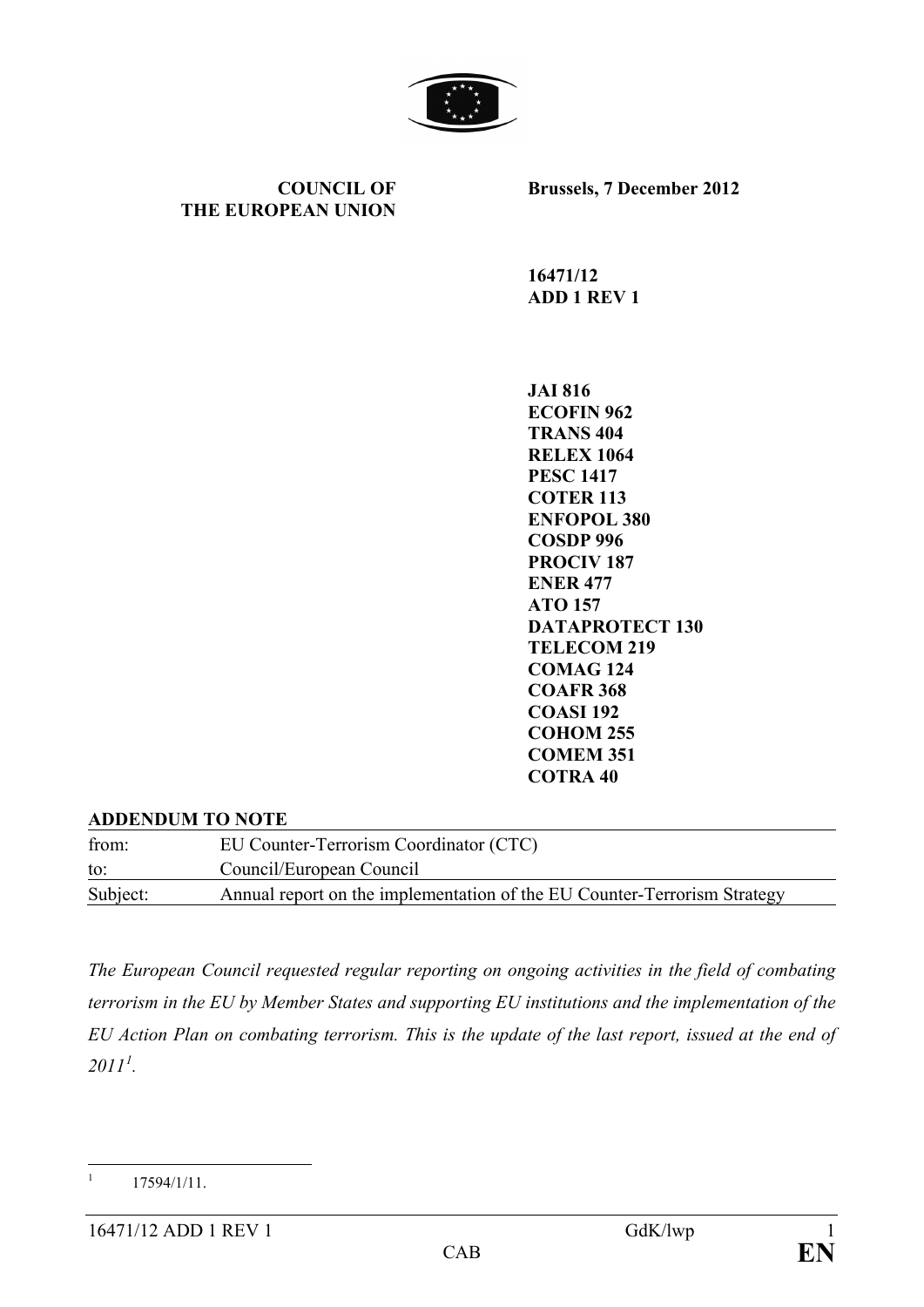This year was marked by some deadly attacks on EU soil. In March 2012 Mohammed Merah killed seven people in three different attacks in the South of France. In Bulgaria Israeli tourists and a Bulgarian bus driver were killed in a bomb attack. Arrests of terrorists and dismantling of terrorist networks continued within and outside the EU. Travel movements by terrorists to crisis regions such as Afghanistan/Pakistan, Somalia, Yemen, Libya and Syria continued to be an issue of concern. The deteriorating situation in Northern Mali, where extremists and terrorist organisations took over control of an area the size of France, has become even more threatening and has become a danger to its neighbours. The increased attacks by Boko Haram in Nigeria show that terrorism is a serious threat in the whole region.

Recent developments in North Africa have shown that democratic transition remains a challenge and further and increased support to these states is urgently needed - in particular in the field of security sector reform. The killing of the US Ambassador and other US officials in Benghazi were a sad reminder of how volatile and fragile the situation still is.

The development in Syria is a key concern and there are warnings that this state might turn into a new jihadist theatre and also spill over into neighbouring countries.

Terrorists continue to spread their propaganda and to use the Internet to recruit new terrorists and to provide online training.

The Member States and the European institutions have continued to implement the EU Counter-Terrorism Strategy and have made strong efforts to fight terrorism under the four main pillars of the European Union Counter-Terrorism Strategy: prevent (1.), protect (2.), pursue (3.) and respond (4.). They have also increased their international cooperation in the fight against terrorism (5.).

As required by the Treaties and restated by the EU CT Strategy, when implementing the Strategy, the Member States and the European institutions develop their CT policy in full respect for the rights and principles recognised by the Charter of Fundamental Rights.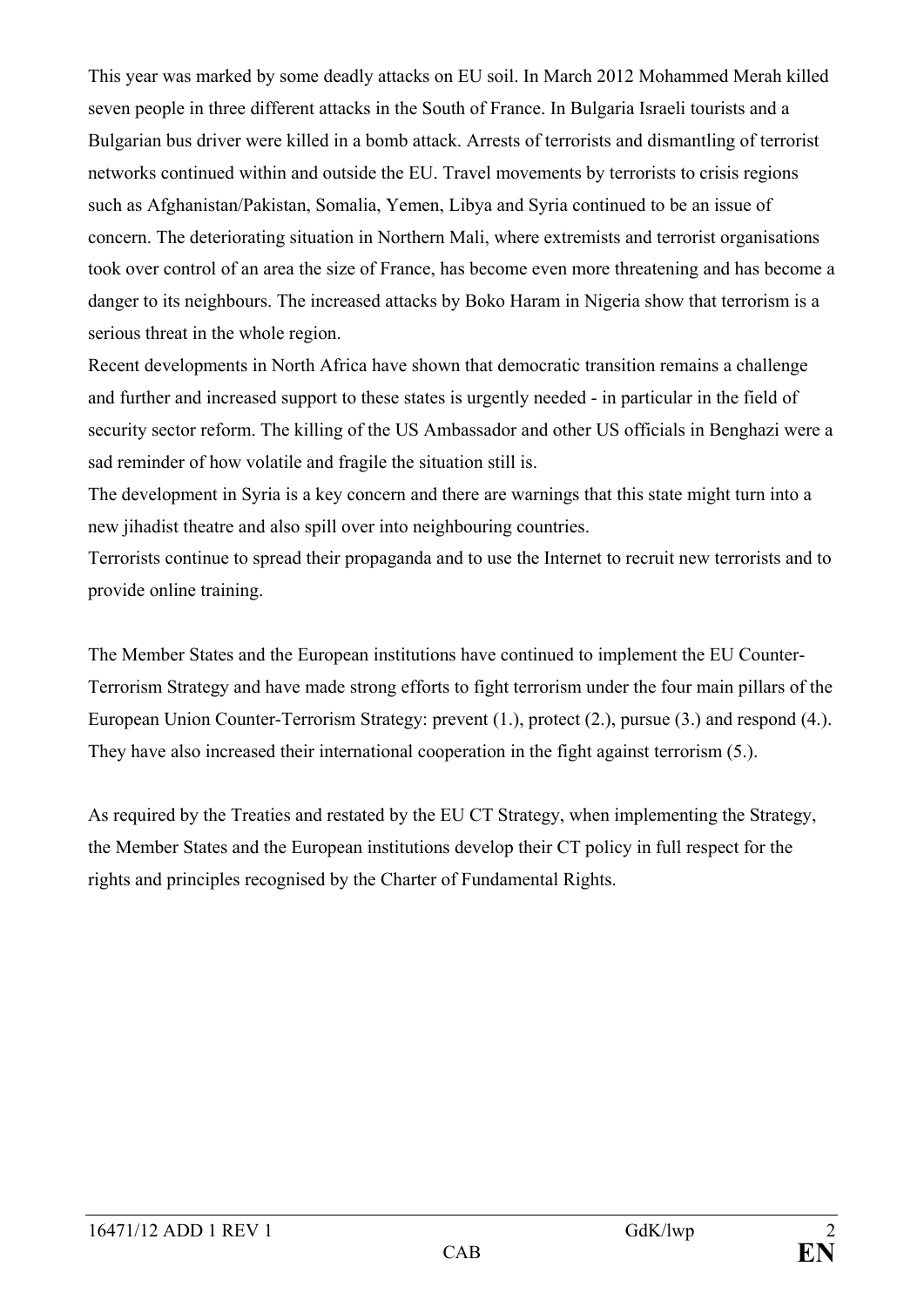#### **1. Prevent**

In the past year, EU Member States have taken a number of new initiatives not only on preventing and countering radicalisation and violent extremism in all its forms, but also in rehabilitating those who already embrace violent extremism through disengagement and/or de-radicalisation programmes. In relation to the latter, Council conclusions<sup>[2](#page-2-0)</sup> were adopted in April 2012 on deradicalisation and disengagement from terrorist activities which underlined the importance of cooperation between national, regional and local authorities and non-governmental organisations when encouraging individuals to give up terrorism.

The Cyprus Presidency took the initiative of updating the implementation plan for the revised EU Radicalisation and Recruitment Action Plan, which was endorsed by the Council in October 2012. The update lists the various measures taken by Member States and different EU bodies with a view to preventing and countering radicalisation to terrorism. The update was a timely and useful exercise given that the previous update dated back to 2009.

### *Work streams*

The Belgian-led COPPRA II project (Sep 2011 - Sep 2013) is currently halfway. The COPPRA team is in the process of updating the trainers' manual and the pocket-guide for first-line police officers. The COPPRA manual has been transformed, in cooperation with CEPOL, into an elearning module which can be consulted on the CEPOL website. In the first six months of 2012, the COPPRA team organised 5 "train the trainers" sessions. 120 future COPPRA trainers from 22 European Member States participated in the training.

Last year, the Netherlands concluded the implementation of the "Action plan against Radicalisation and Polarisation 2007-2011". Lessons learnt and best practice have been gathered and made available on an on-line facility of the Ministry of Security and Justice [\(www.nctv.nl\)](http://www.nctv.nl/). The Dutch government in the meantime is continuing its - mostly locally geared - prevention and preparation policies concerning counter-terrorism and counter-extremism. The national consultancy function, which allows local partners to contact the Ministry with questions and concerns, will be continued. More intensive national government support will be made available on the basis of a risk analysis: municipalities or institutions (i.e. prisons, higher education institutions) with indications of

<span id="page-2-0"></span><sup>&</sup>lt;sup>2</sup> 8624/12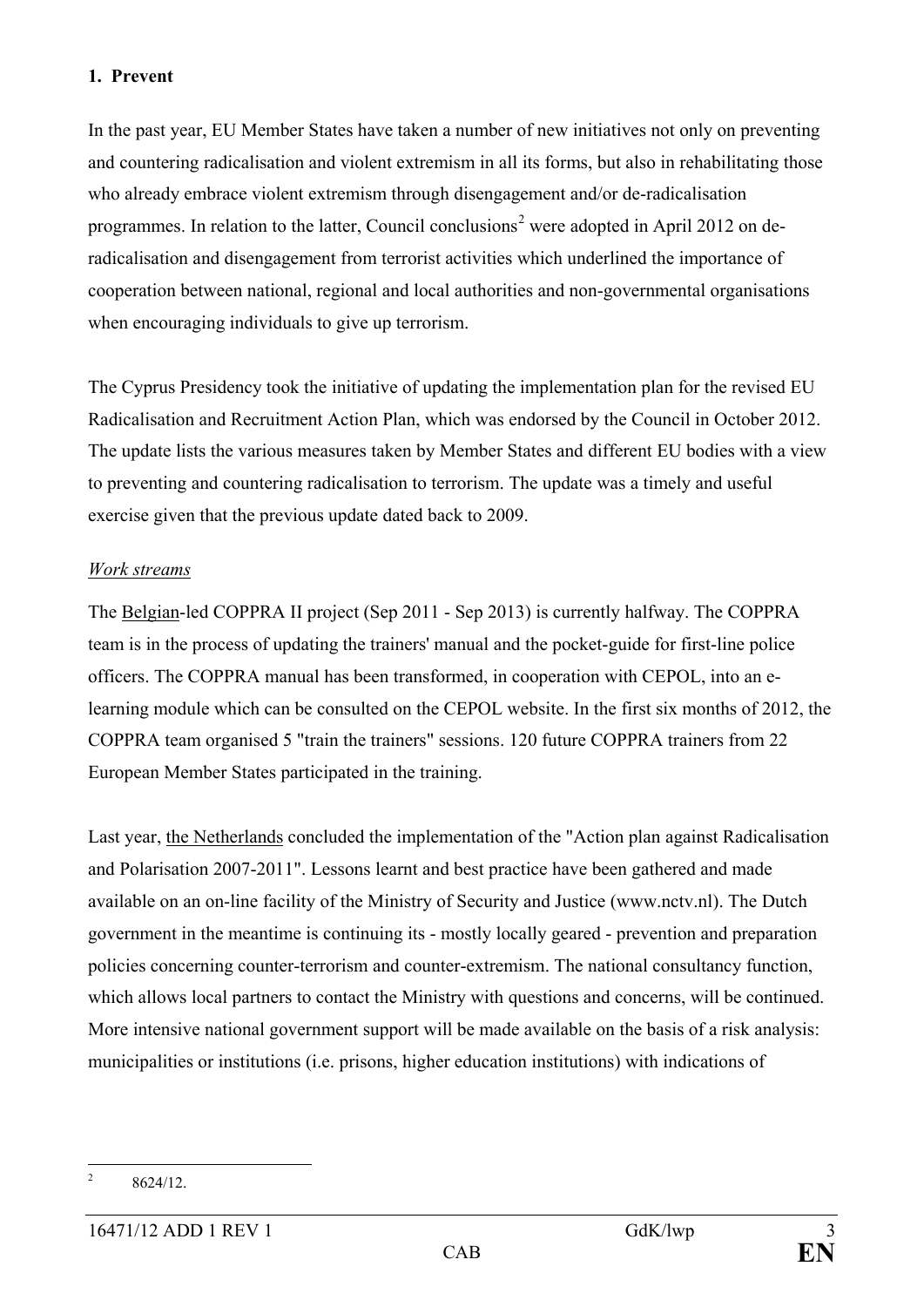extremist activities will be supported with tailored advice or, if necessary, project co-financing. Other activities on a national level include:

- development of additional training tools for recognition and intervention (advanced courses for professionals and de-radicalisation experts)
- $\triangleright$  multidisciplinary training of professionals (police, youth work, mental health care) on how to recognize and deal with 'lone actors'
- $\triangleright$  work on counter-narrative material
- $\triangleright$  projects concerning CT-priorities, in particular dealing with 'lone actors' and strengthening local capacity to detect international movements by foreign fighters.

In May 2012 the Danish Presidency hosted a two-day conference in Copenhagen on tackling extremism through de-radicalisation and disengagement initiatives. The conference illuminated efforts on de-radicalisation and disengagement from a number of different perspectives - including mentor schemes, de-radicalisation in prisons, working with family networks and the role of extremist narratives.

The Danish government, with support from the EU, has continued its activities in the context of the "De-radicalisation - Back on Track" project launched in May 2011. Mentors, who are to assist prison inmates in disengaging from extremism, have accomplished the first part of the training programme. The first mentor schemes started in the autumn of 2012.

In the next four years, Denmark will launch three related projects aimed at early prevention of extremism in a number of local communities. The first project aims at offering a trained local mentor to young people involved in extremist environments. The second project will focus on parents of young people who are part of a mentor programme and on their peers, while the third project concerns a concept whereby role models will try to engage with young people and their peers in the same local community.

Other Danish efforts are related to the mapping of anti-democratic and extremist environments in Denmark in order to improve existing prevention efforts.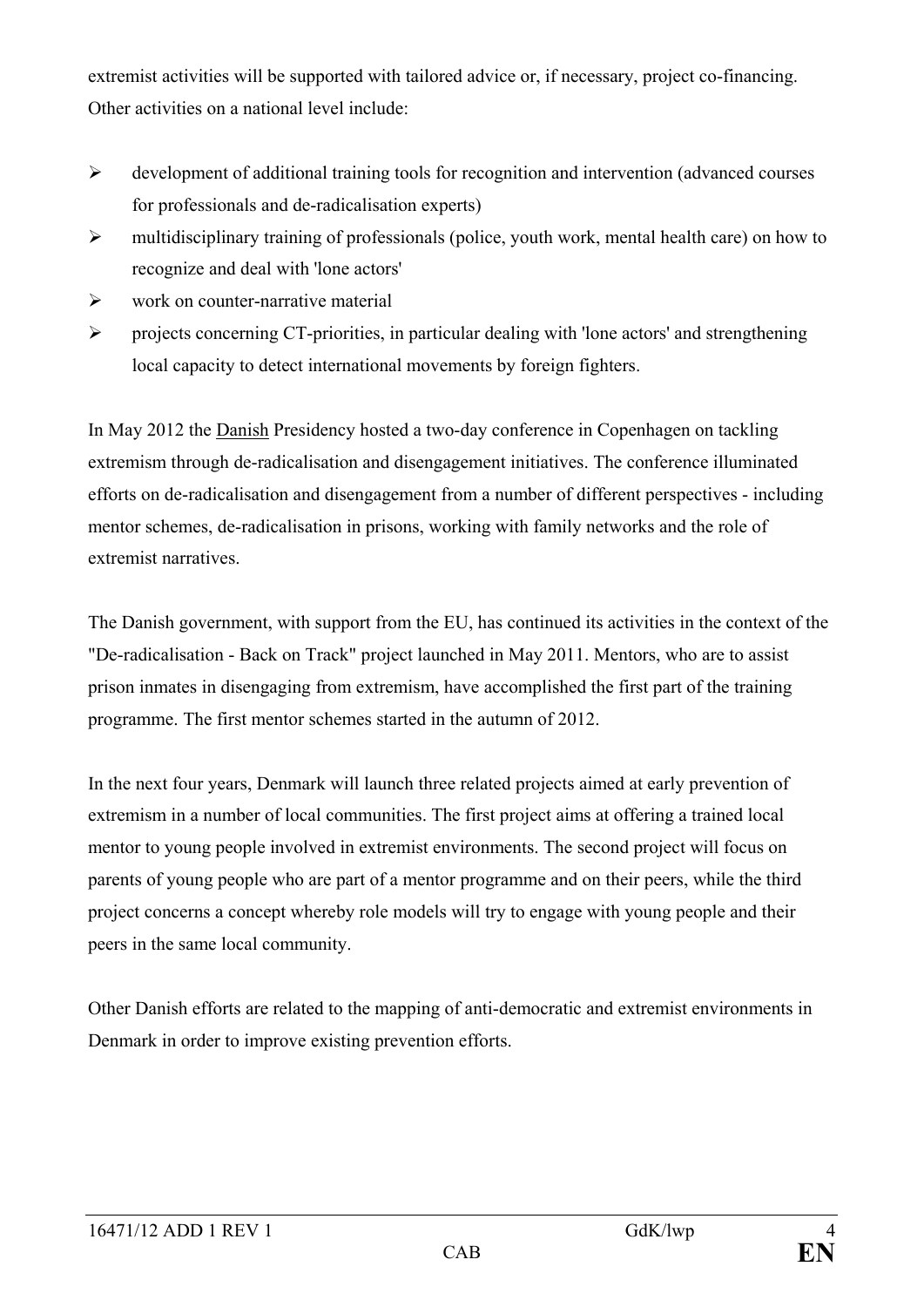### *Check the Web*

Europol continues to support the implementation of the EU Radicalisation and Recruitment Action Plan. A key focus for Europol is the Check the Web programme, which developed a web portal with wide access to Member States' experts in Islamist propaganda on the Internet. Member States are requested to contribute to this portal as much as possible. Check the Web activities in 2013 include, among others, a training programme, the development of a new Check the Web portal and new technical functionalities.

### *Clean IT project*

Clean IT, a Dutch-led project within the Internet work stream, started in 2011. Initial project partners were DE, UK, BE, and ES. New supporting government partners are DK, RO, HU and AT. The EC is providing financial support via the ISEC fund.

The idea behind the Clean IT project is to tackle use of the Internet for terrorist purposes through a public-private partnership, and to develop a non-legislative framework that consists of general principles and best practice. The project has reached out to many different interest groups to participate in the discussions in order to get well balanced end results. The Clean IT project has so far held six open discussions with the Internet industry, government, law enforcement, nongovernmental organisations and user organisations. A final report is currently being drafted and the concluding conference is scheduled to take place early in 2013.

### *Radicalisation Awareness Network*

The Radicalisation Awareness Network (RAN), an initiative stemming from the EU Internal Security Strategy (ISS*),* was launched by Commissioner Cecilia Malmström in September 2011.

In the meantime, a charter and rules of procedure have been adopted to govern the organisation and its activities. Also the RAN-TAS (Technical Assistance and Support), financed by the Commission, has been established to provide logistical, technical and administrative support.

The RAN is organised in thematic working groups, guided by a Steering Committee chaired by the Commission, including the leaders of the working groups and the Committee of Regions.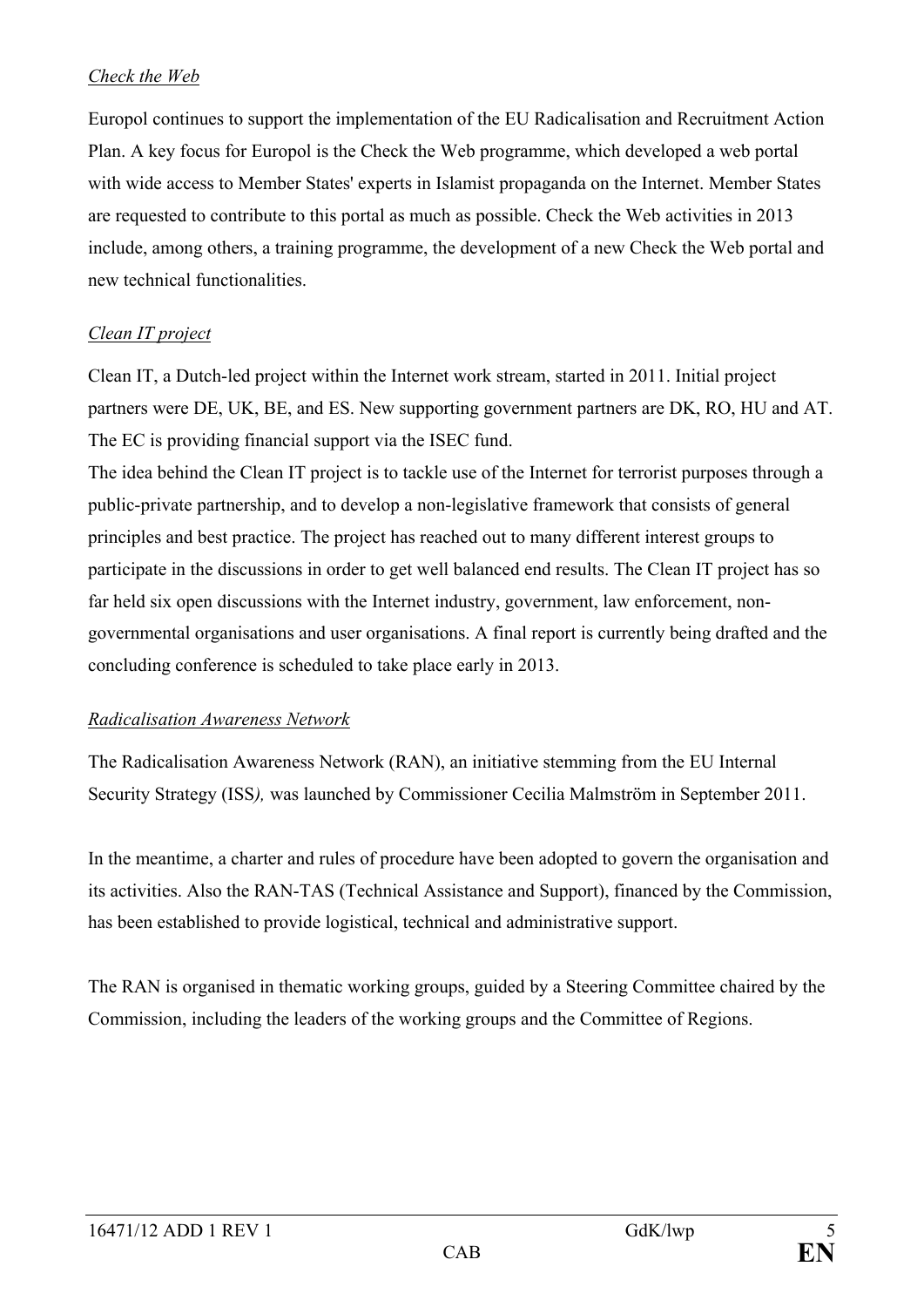- $\triangleright$  RAN-POL: the role of local and community police in preventing radicalisation leading to terrorism or violent extremism
- $\triangleright$  RAN-VVT: the use of voices of victims of terrorism in fighting radicalisation
- RAN INTERNET & SOCIAL MEDIA: Internet as a counter messaging vector
- RAN-PREVENT: early interventions with individuals and groups most vulnerable to radicalisation leading to violent extremism and/or terrorism
- RAN-DERAD: getting out of radicalisation leading to terrorism or violent extremism
- $\triangleright$  RAN PRISON & PROBATION: the possible role of prison administrations and staff and probation officers in the fight against radicalisation
- RAN HEALTH: awareness raising in the health sector
- RAN INTERNAL/EXTERNAL: from radicalisation to foreign fighters / what role can the diaspora play in the fight against radicalisation?

The outcome of the work of the RAN will be reported back to policy makers both at EU and Member State levels. During a high-level Symposium on Countering Violent Extremism in January 2013, the RAN working groups will feed into the policy-level work with lessons learnt and recommendations. A compilation of good practice and lessons learnt will be also issued in 2013.

# *Policy Planners Network on Countering Radicalisation and Polarisation*

In April 2012, the Policy Planners Network on Countering Radicalisation and Polarisation (PPN) met in The Hague to discuss the issue of lone actors. Another meeting on right wing extremism is due to take place in December 2012.

# **2. PROTECT**

The attack in Burgas in Bulgaria in July has again underlined that coordinated activities to protect the public and infrastructures have to be a central element of the implementation of the Counter-Terrorism Strategy. The aim of the second pillar of the Strategy is to reduce vulnerability to terrorist attacks by improving, for instance, border control, transport security, the protection of critical infrastructure and cyber security.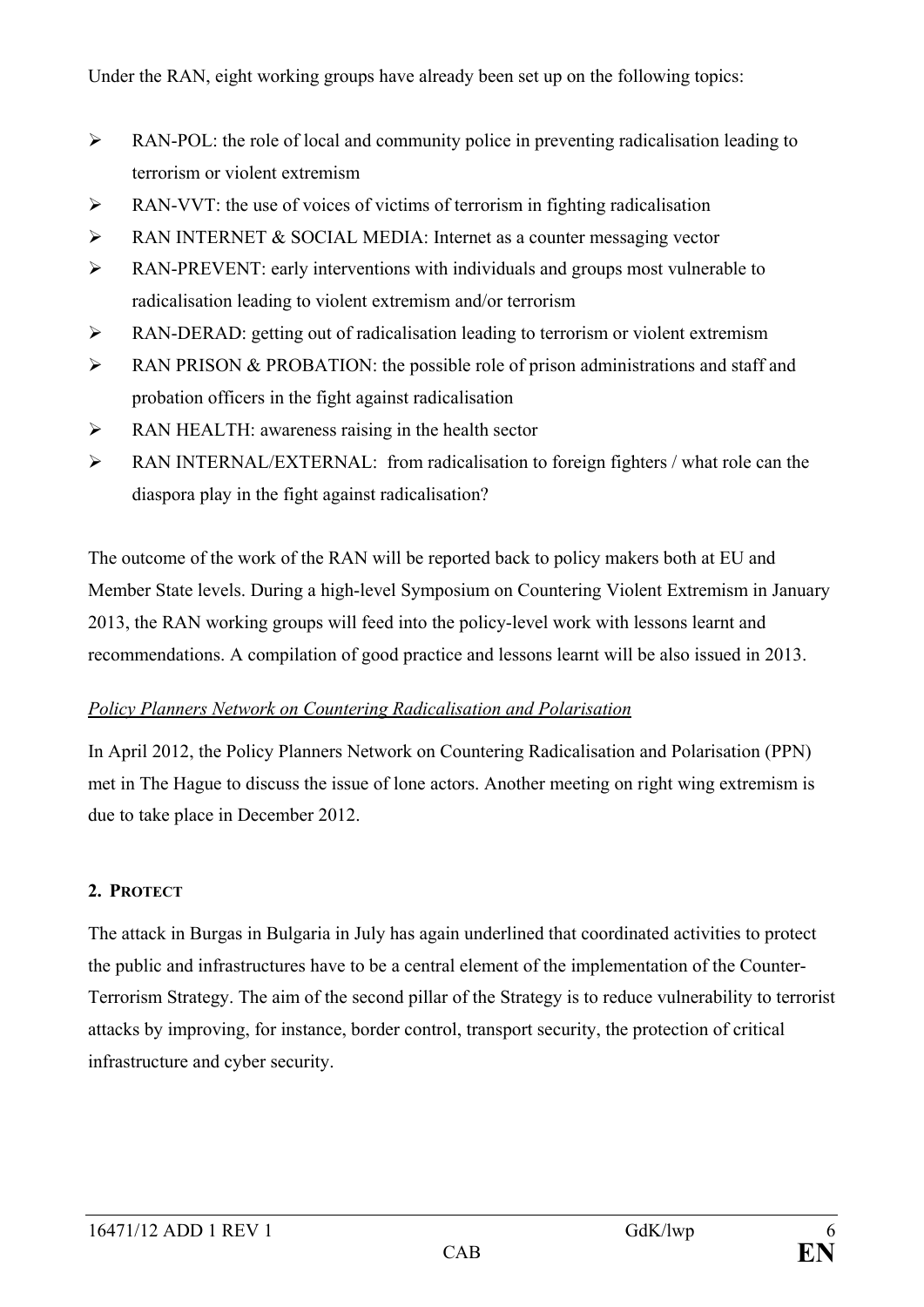Under the Cyprus Presidency the Council adopted in October 2012 conclusions on the protection of soft targets from terrorist activities inviting i.a. Member States to increase the exchange of information and best practise<sup>[3](#page-6-0)</sup>.

### *Border management*

The exchange of information and external border controls remain essential to ensure that people can move freely within an area of freedom, security and justice. For that reason the Visa Information System and the Schengen Information System are vital. In addition the Commission is currently finalising the impact assessments and legislative proposals on an Entry/Exit System (EES) and a Registered Traveller Programme (RTP). The EES would permit the accurate and reliable calculation of authorised stays as well as detection of overstays by third-country nationals by recording electronically the date and place of entry and exit.

The RTP would further facilitate border crossings for frequent, pre-vetted and pre-screened thirdcountry travellers at the Schengen external border, without undermining security. The RTP would offer simplified, even automated border checks to non-EU nationals complying with certain vetting criteria. Both systems would rely on effective technologies offering efficiency and cost savings in the mid- to long-term.

The Commission's aim is that the second-generation Schengen Information System (SIS II) should enter into operation in the first quarter of 2013.

### *FRONTEX*

New rules for FRONTEX, the European Agency for the management of operational cooperation at the external borders of the EU, were adopted in October 2011. Following this revision of its mandate, the Agency's tasks have been reinforced to enhance its role as regards the coordination of Member States' activities for the management of the external borders, thus helping combat illegal migration and the trafficking of human beings more efficiently as well as to reduce threats to internal security. Under the new Frontex mandate the Agency will "inter alia" be able to process personal data of certain categories of persons collected in the context of the Agency's operational activities under certain conditions and safeguards, namely for risk analysis purposes, subject to depersonalisation, and for the purpose of forwarding them to Europol.

<span id="page-6-0"></span><sup>&</sup>lt;sup>3</sup> 14591/12 ENFOPOL 316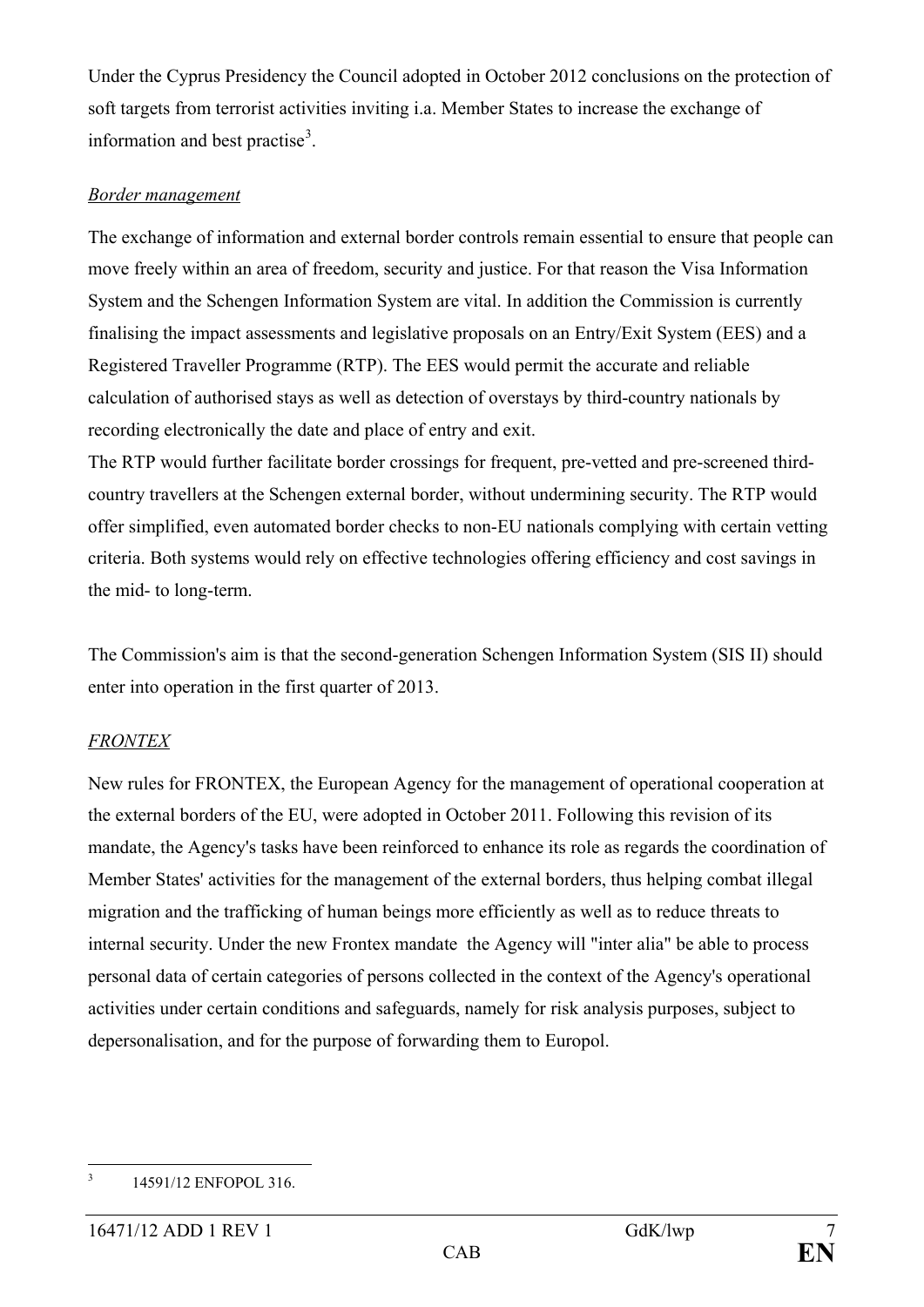The Agency is currently taking the necessary measures for the implementation of the new rules as regards in particular the transformation of the Frontex Joint Support Teams (FJST) and Rapid Border Intervention Teams (RABIT ) into the new European Border Guard Teams (EBGT ) pool, the implementation of the Frontex Fundamental Rights Strategy, including the establishment of a Consultative Forum on Fundamental Rights and the appointment of a Fundamental Rights Officer, and the revision of the Code of Conduct.

### *EUROSUR*

EUROSUR is a mechanism whereby Member States' authorities in charge of border surveillance can cooperate with one other, with Frontex and with countries in the neighbourhood to reinforce control of the Schengen external borders to prevent illegal migration and cross-border crime. It focuses especially on the southern maritime and eastern land borders.

The Commission submitted a proposal for a Regulation regarding the establishment of EUROSUR in December 2011, suggesting that EUROSUR should become operational as of 1 October 2013. This proposal is currently being discussed within the Council. Negotiations with the Parliament have not started yet.

The development, testing and implementation phases of EUROSUR are continuing, based on a roadmap<sup>[4](#page-7-0)</sup>, according to which, for instance, all 18 Member States located at the eastern land and southern maritime borders will have established National Coordination Centres by the end of 2012, but several will still need to be adapted to EUROSUR requirements in 2013. Frontex will have connected all these centres to the EUROSUR communication network on a pilot basis by the end of 2012.

### *Visas*

The Visa Code<sup>[5](#page-7-1)</sup> is the general legal framework to be applied in cases where an application for a short-stay visa (90 days in the Schengen area) has been lodged .

The Visa Information System (VIS) went live in October 2011 in the first region of deployment (Algeria, Egypt, Libya, Mauritania, Morocco and Tunisia). It was deployed in the second region (Middle East) on 10 May 2012 and in the third region (Afghanistan, Iran and Arab countries) on 2 October 2012.

<span id="page-7-0"></span>Presented by the Commission, doc. COM (2008) 68 final.<br>Regulation 810/2009.

<span id="page-7-1"></span>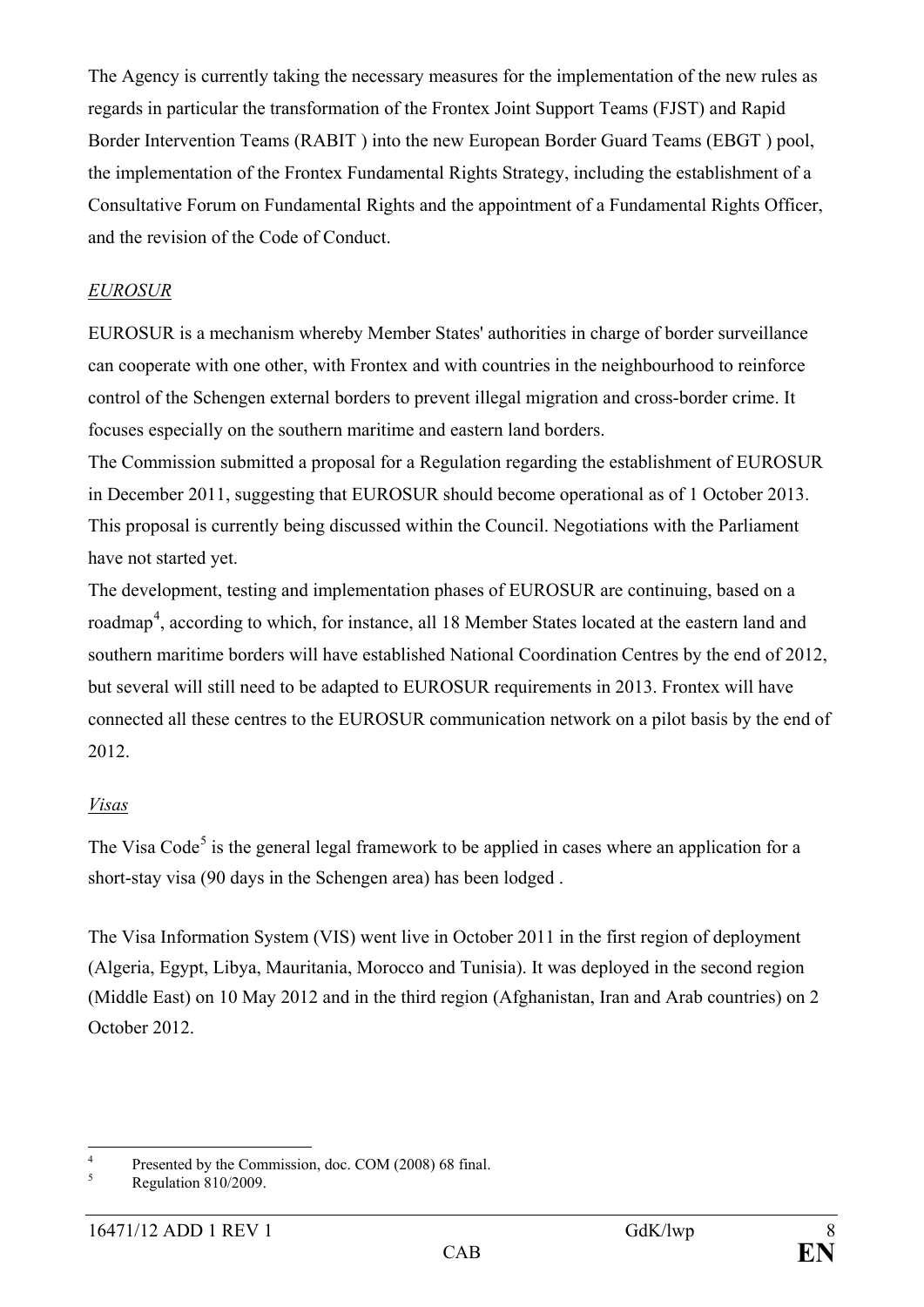### *Lone actor terrorism*

Also in 2012, persons travelling from Europe to terrorist hotspots to receive training or to join in the fighting and then returning to the EU remain a key problem to be addressed. After the Merah incident the CTC presented a discussion paper on 'preventing lone actor terrorism - food for thought', suggesting further measures to counter-terrorism by lone actors, for instance to amend the Framework Decision on terrorism to make it a crime to attend a terrorist training camp, to further support ideas to counter the terrorist narrative or to intensify law enforcement and judicial cooperation with countries of transit<sup>[6](#page-8-0)</sup>.

# *Critical infrastructure protection*

The European Programme for Critical Infrastructure Protection (EPCIP) of 2006 constitutes a framework to raise critical infrastructure protection capability across all EU Member States and in all relevant sectors of economic activity. The implementation phase of the Directive on European Critical Infrastructures<sup>[7](#page-8-1)</sup>, which sets the conditions for identifying and designating European Critical Infrastructures and establishes the minimum requirements for their protection, ended in January 2011. By 2012 all Member States had notified full transposition and reported on the first results of its application. As a follow-up the Commission started a review of the Directive in early 2012 which has led to recommendations $\delta$  for revision of the EU approach to critical infrastructure protection (a Commission Communication is planned for April 2013).

An additional tool initiated by the Commission to facilitate the exchange of information on EU trans-boundary critical infrastructures is the Critical Infrastructure Warning and Information Network (CIWIN). In October 2012 the Commission moved to the production phase of CIWIN, which should be fully operational by the end of the year.

The Commission is continuing work on a first EU risk assessment for critical infrastructures. First steps towards such a risk assessment will be an analysis of dependencies and interdependencies, the assessment of methodologies to evaluate vulnerabilities, and an assessment of resilience measures.

<span id="page-8-2"></span><span id="page-8-1"></span>

<span id="page-8-0"></span><sup>&</sup>lt;sup>6</sup> 9090/12.<br><sup>7</sup> 2008/114/EC.<br><sup>8</sup> See Commission staff working paper SWD(2012) 190 final (22 June 2012), http://ec.europa.eu/dgs/homeaffairs/pdf/policies/crisis\_and\_terrorism/epcip\_swd\_2012\_190\_final.pdf.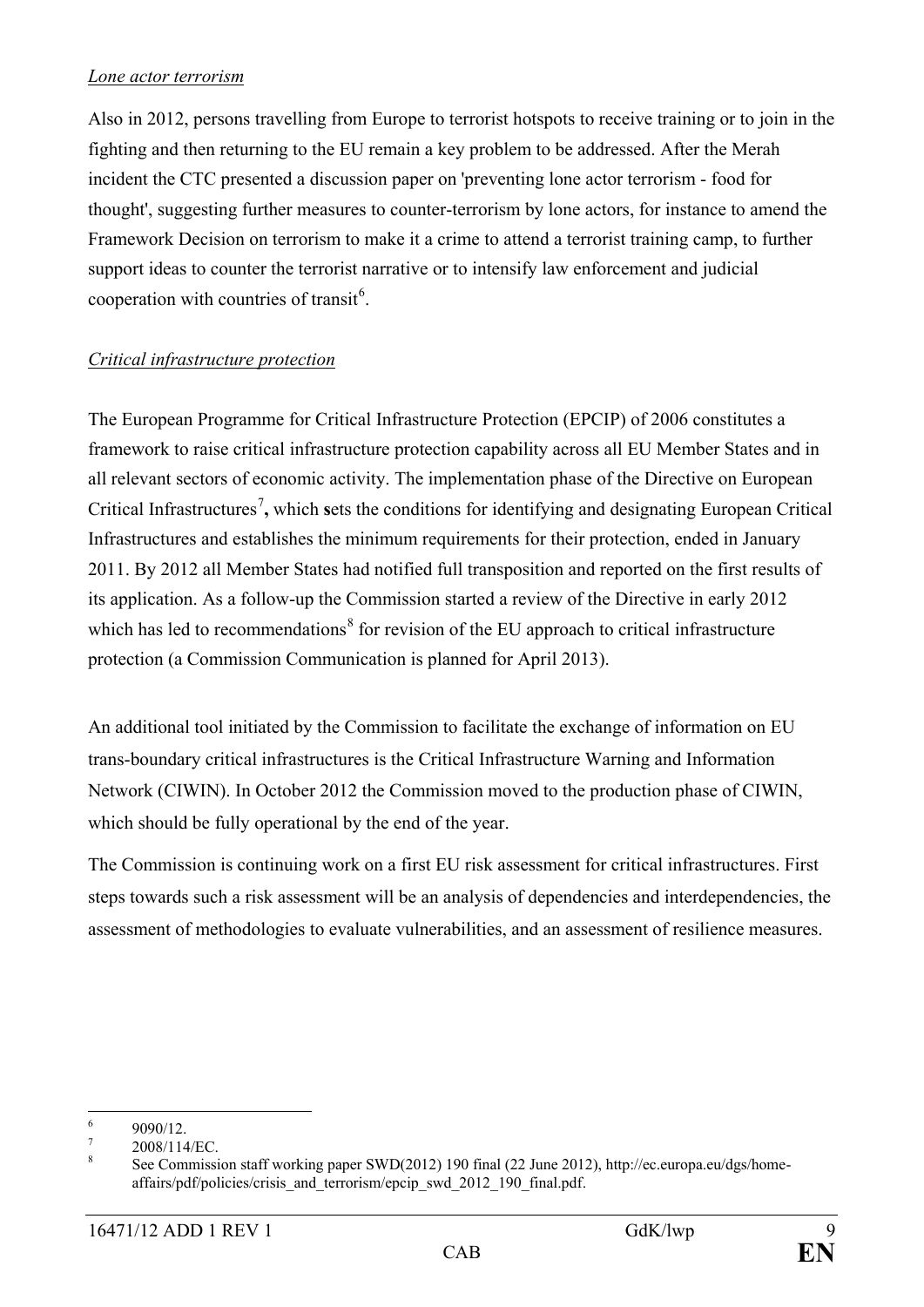On the external dimension of EPCIP, in 2011 the Council adopted conclusions inviting the Commission and the Member States to step up cooperation with third countries. Following these Council conclusions, the Commission reported on the EPCIP external dimension during the Danish Presidency in June  $2012^9$  $2012^9$ .

On 22-23 May 2012 the 3rd EU-US expert meeting was held in Brussels, formally extended to include Canadian experts. To ensure the continuity of the progress of EU-US-Canada cooperation in this field, possibilities are currently being explored for developing a global infrastructure security toolkit.

#### *Cyber Security*

Cyber security is an issue of growing concern. Whereas a systematic campaign of cyber attacks by established terrorist groups is yet to be experienced, Europol's TESAT 2012 reports that recent developments point to a convergence of factors that might prove fertile ground for a continued increase in ideologically motivated electronic attacks. Furthermore the distinction between organised crime and terrorism is increasingly blurred as perpetrators of electronic attacks use the same tools and methods for a range of criminal and political purposes $10$ .

The EU and its Member States have continued to address this challenge through various initiatives. The High Representative and the Commission intend to table a draft for an EU cyber security strategy to bring the different EU policy areas together in the beginning of 2013.

Member States have stepped up action to prepare for mayor cyber incidents. The "Cyber Europe 2012" exercise built on and brought together extensive activities in the EU, at both national and European level, to improve the resilience of critical information infrastructures. 26 countries and the European institutions joined together on 4 October 2012 in Athens to participate in the second pan European cyber incident management exercise that aimed to test the effectiveness and scalability of existing mechanisms and procedures and the information flow between public authorities in Europe in the event of large-scale cyber incidents; explore the engagement and cooperation between public and private stakeholders in Europe in the event of large-scale cyber incidents; and identify shortcomings and challenges as regards how large-scale cyber incidents could be handled more effectively in Europe.

<span id="page-9-0"></span><sup>9</sup> SWD(2012) 190 final, p. 16-18.<br>TESAT 2012, p. 11.

<span id="page-9-1"></span>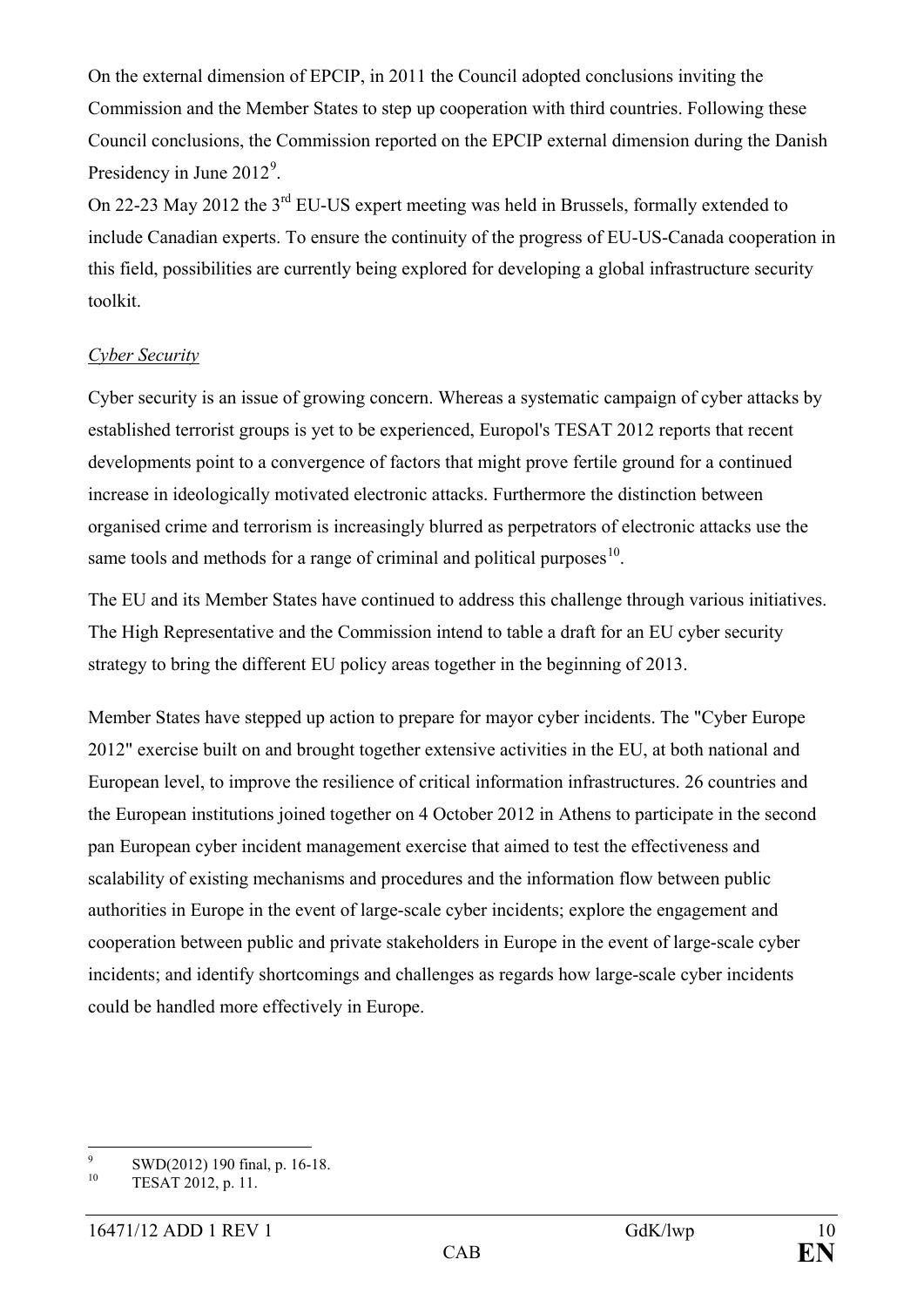Subsequent to the 2011 UK initiative to work on appropriate principles of behaviour in cyber space at the "London Conference on Cyberspace", a Conference on Challenges in Cyber-security – Risks, Strategies and Confidence-Building took place in Berlin in December 2011. In October 2012 Hungary hosted the follow-up conference to the 2011 London Conference. Regarding Confidence Building Measures (CBM) in cyber security the OSCE Security Committee launched an informal working group in June 2012. This group aims to build trust between state actors on cyber security issues and to develop transparency and cooperation measures to reduce the risk of escalation and misperception of state behaviour.

The EU-US Working Group on Cyber-security and Cyber-crime (EU-US WG), established after the Lisbon summit in 2010, has continued its work in its four working groups (Cyber Incident Management; Public-Private Partnerships (PPP); Awareness Raising and Cybercrime).

The EU and India agreed at the 11th EU-India summit in December 2010 to enhance cooperation in the security field, with a focus on counter-terrorism, cyber security, and counter piracy<sup>[11](#page-10-0)</sup>. The  $2<sup>nd</sup>$ round of these consultations on cyber security and cyber crime between the EU and India took place in New Delhi on 26 October 2012, within the broader political context of EU-India security cooperation.

To build more robust structures for the EU institutions the EU has continued its efforts to build up emergency response structures. After one year of a pre-configuration team the EU's Computer Emergency Response Team, or CERT-EU, was established on a permanent basis in September 2012. It works with resources provided by the major EU institutions and agencies, including the Commission, the Council, the European Parliament, the Committee of the Regions, the Economic and Social Committee and the European Network and Information Security Agency (ENISA).

In December 2011 the Council took note of a progress report on the proposal for a Regulation of the European Parliament and of the Council concerning  $ENISA<sup>12</sup>$ . This proposal intends to strengthen and modernise the ENISA and to establish a new mandate for a period of five years. The current mandate of the ENISA will expire in September 2013.

<span id="page-10-0"></span> $^{11}$  18036/10 PRESSE 352.<br>18156/11.

<span id="page-10-1"></span>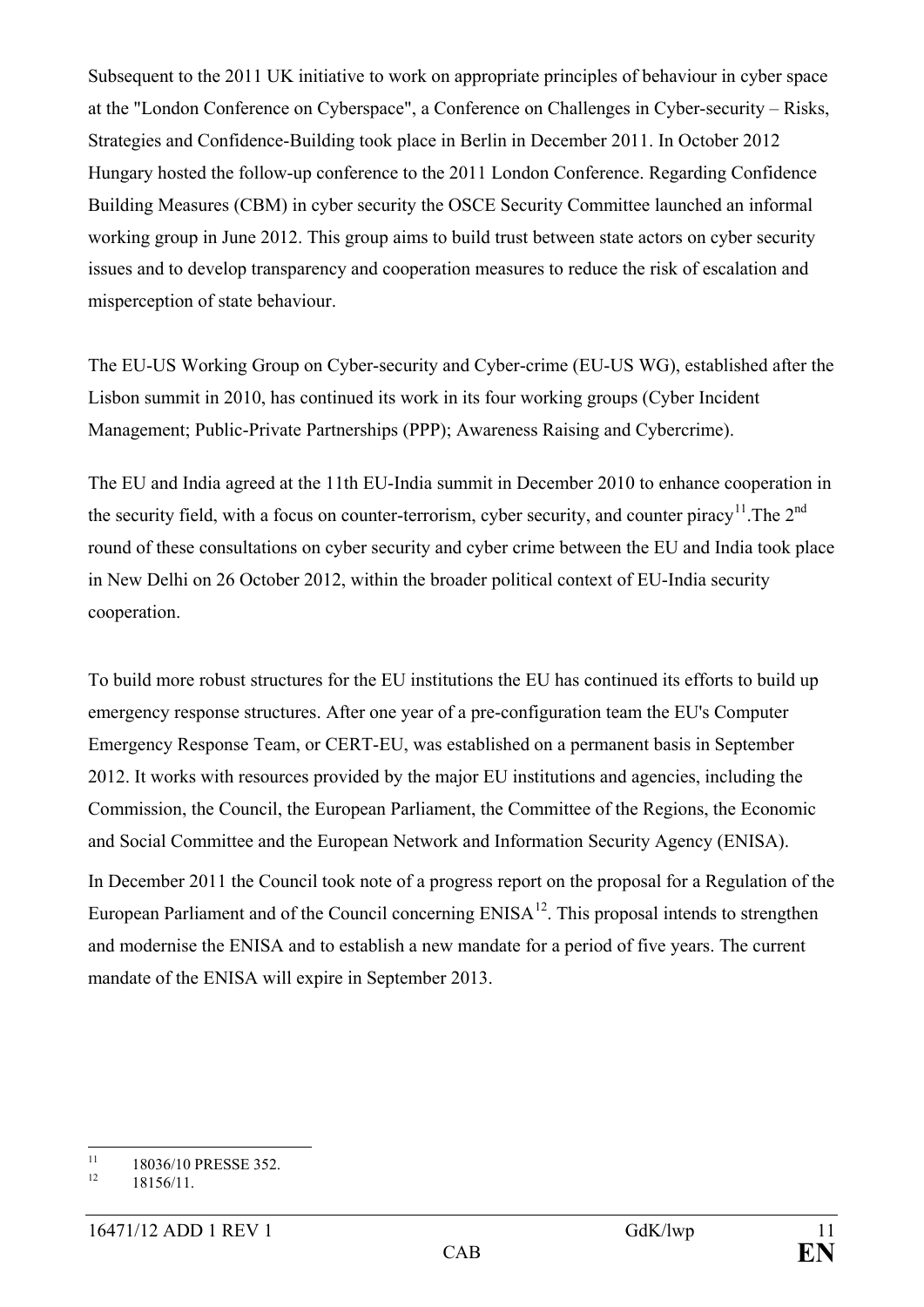Following the Council conclusions on an action plan to implement a concerted strategy to combat cyber crime<sup>[13](#page-11-0)</sup>, the establishment of a cyber crime centre in the EU has advanced during this period: in March the Commission presented its Communication "Tackling Crime in our Digital Age: Establishing a European Cybercrime Centre"[14](#page-11-1), proposing that the centre should be based at Europol and act as the focal point in the fight against cybercrime with four core functions (act as the EU cybercrime information focal point, pool expertise to support the Member States, support cybercrime investigations and become the "collective voice" of cybercrime investigators). The European Cybercrime Centre (EC3) will be launched in January 2013. On cybercrime the Council adopted in June 2011 a general approach on a draft directive on attacks against information systems<sup>15</sup>. In June 2012 the negotiations with the European Parliament with a view to a first reading agreement were successfully concluded. The Council will adopt the directive once the plenary vote in the EP has taken place.

#### *Transport Security*

Transportation remains at the centre of terrorist attention. This includes all sectors of transport – aviation, maritime and land. One example was the attack in Burgas, Bulgaria in July, where a terrorist killed half a dozen people who just were leaving the airport by bus. Another example are indications that anti-aircraft weapons looted in Libya after the fall of the Gaddafi regime have been smuggled into other regions, which continue to be an issue of concern for aviation security.

Work in the field of transport security has continued, mainly in the regulatory committees (AVSEC and MARSEC). In May the Commission issued a staff working paper entitled "Transport Security Policy"<sup>16</sup>.

<span id="page-11-0"></span>

<span id="page-11-2"></span><span id="page-11-1"></span>

<sup>&</sup>lt;sup>13</sup> 5957/2/10 REV 2 CRIMORG 22 ENFOPOL 32.<br><sup>14</sup> COM(2012) 140 final.<br><sup>15</sup> Interinstitutional File: 2010/0273 (COD); the proposal builds upon the 2005 Framework Decision (2005/222/JHA). <sup>16</sup> SWD(2012) 143 final, http://ec.europa.eu/transport/themes/security/doc/2012-05-31-swd-transport-

<span id="page-11-3"></span>security.pdf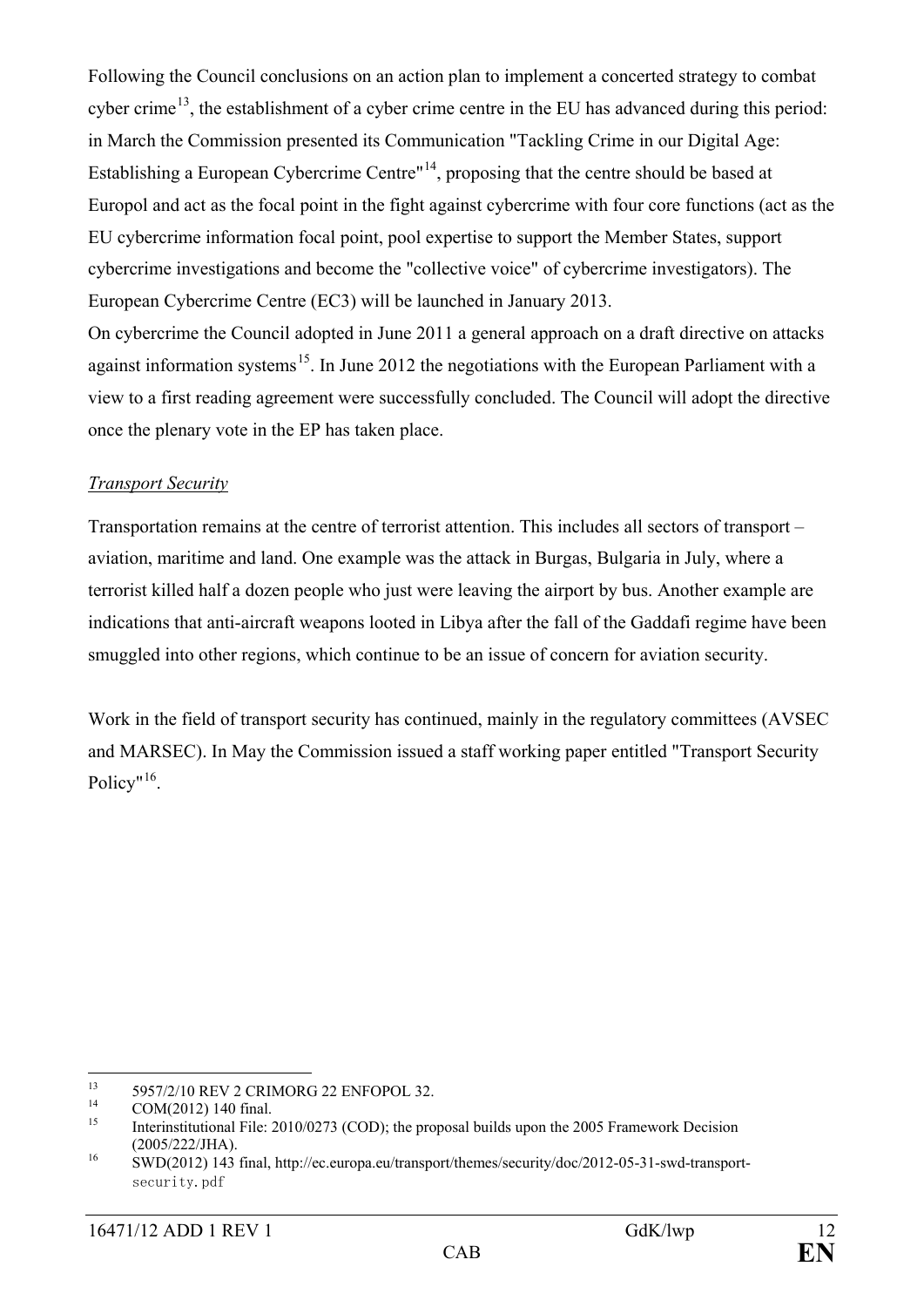#### *Aviation Security*

Since 1 February 2012, new rules for EU-inbound cargo and mail apply. Any EU or foreign air carrier has to register with an EU Member State if transporting cargo or mail into the EU from a foreign airport. The registration demonstrates the carrier's commitment to apply basic security measures according to an air carrier security programme that covers all air cargo operations into the EU including relations with agents from which the carrier receives cargo or mail. By 1 July 2014, an EU aviation security validation should be the underlying basis for such registration. In November 2012, new rules with regard to EU aviation security validation were adopted**.** These rules lay down how such validation should be conducted and the prerequisites for becoming an EU aviation security validator.

As concerns high-risk cargo and mail, the EU follows a risk-based approach - the EU risk assessment. As a general principle, cargo and mail originating from locations where there is an EU focused threat and insufficient compliance with ICAO rules is considered high-risk. Additional controls apply to high-risk cargo or mail identified through the risk assessment. In 2012, the application of EU risk assessment methodology twice led to adjustments to the original risk assessment performed in 2011.

A further debate on the issue of air cargo security is taking place in respect of new customs rules in a further attempt to render EU-bound air cargo and mail more secure. Pilots are currently being undertaken with regard to the exchange of advance cargo data. Pilot results will form the basis for future rule making based on common worldwide standards.

At the initiative of the EU and several Member States this year's Universal Postal Union Congress held in Doha decided to close a gap regarding cargo sent via postal services. In October 2012 they extended the exchange of advance electronic data on relevant postal consignments. This allows customs to conduct security risk analysis for postal items. Article 9 of the Universal Postal Convention has been changed accordingly. It obliges operators to provide electronic advance data.

While air cargo remains high on the agenda, progress was also made in other areas of aviation security. The EU is holding a debate on the future agenda for aviation security and seeking more effective and sustainable ways to improve aviation security. Technology is essential for delivering effective and sustainable aviation security controls. Improvement of public security is highly dependent on continued technological development. Therefore, research and innovation has to be encouraged at all levels. Several initiatives by individual Member States as well as the aviation industry are being analysed and discussed. All seem to attempt to achieve more risk-based and outcome-focused security measures that are both sustainable and of high security relevance.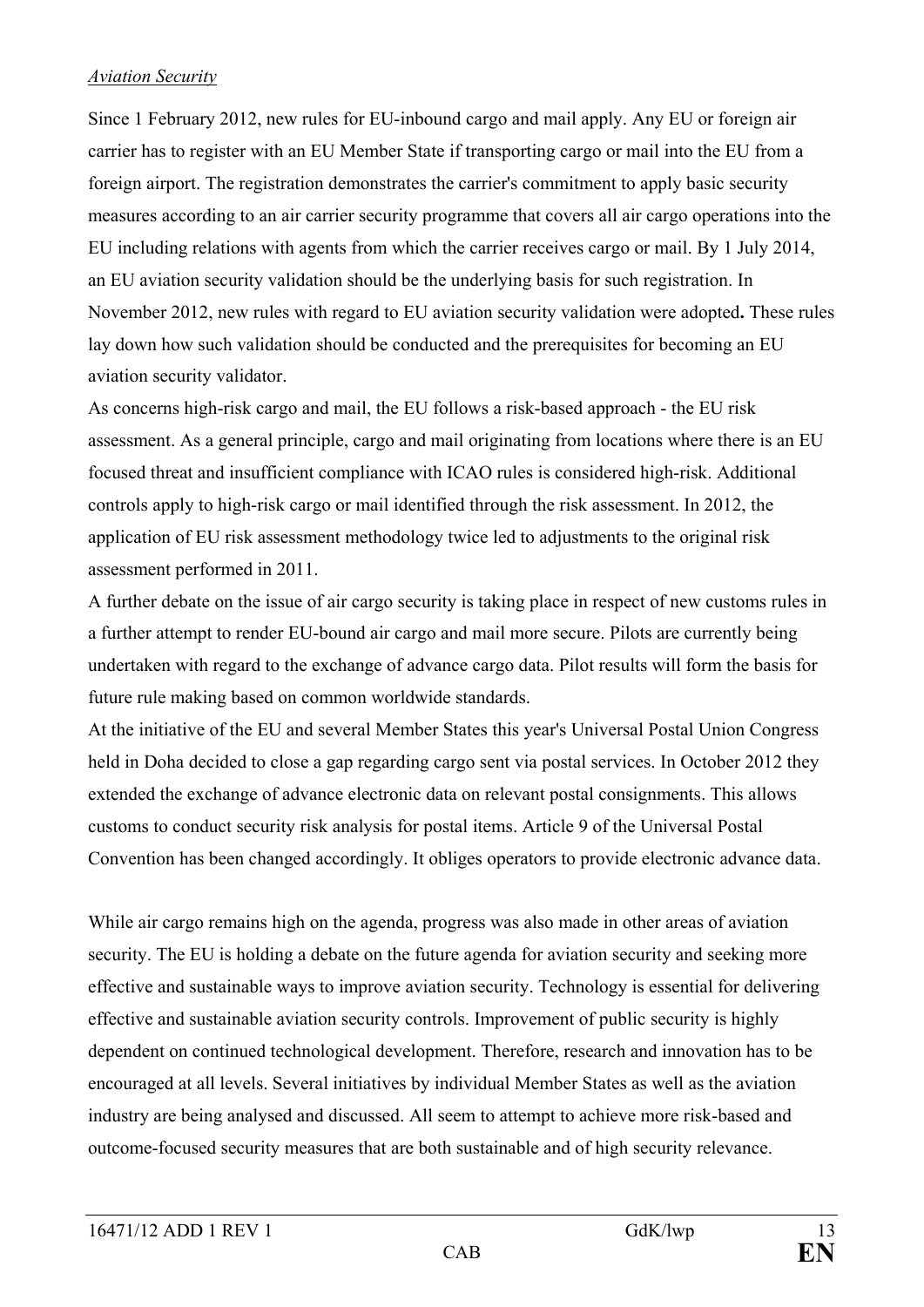Under the Cyprus Presidency a conference on "Aviation security against terrorist threats" was organised jointly with the Commission in Nicosia on 31 October. It assessed the challenges and ways to improve the understanding, prevention and reduction of the terrorist threat against aviation security. The Conference focussed in particular on the extension of risk assessment and management methodology, hitherto applied to air cargo and liquid explosives, to other domains within the EU aviation security regime. This is in association with the risk assessment activities planned in the Commission's Internal Security in Action Communication.

The restrictions on the carriage of liquids that are applicable at airports in the European Union serve to address the threat posed by liquid explosives that may be concealed in liquid, aerosol, or gel containers.

The Commission is working towards the removal of all restrictions on the carriage of liquids in hand luggage. Restrictions would be replaced by methods for screening liquids for potential threat substances. The Commission has recommended that starting in January 2014, passengers transferring at EU airports should be able to carry as hand luggage liquids, gels and aerosols purchased as duty free at non-EU airports and on non-EU air carriers. Certain conditions would apply, however, for example, those purchases would need to be sealed inside a security tamperevident bag. To implement these recommendations, the Commission intends to bring forward proposals in autumn 2012. In the light of the experience gained by this step forward, the Commission would then bring forward proposals for subsequent phases of removing restrictions more widely with the final objective of a total end to the ban.

The EU continued to actively build international relations that focus on improving aviation security. Close cooperation with international partners in ICAO continued and the EU participated in the ICAO High Level Conference on Aviation Security of September 2012.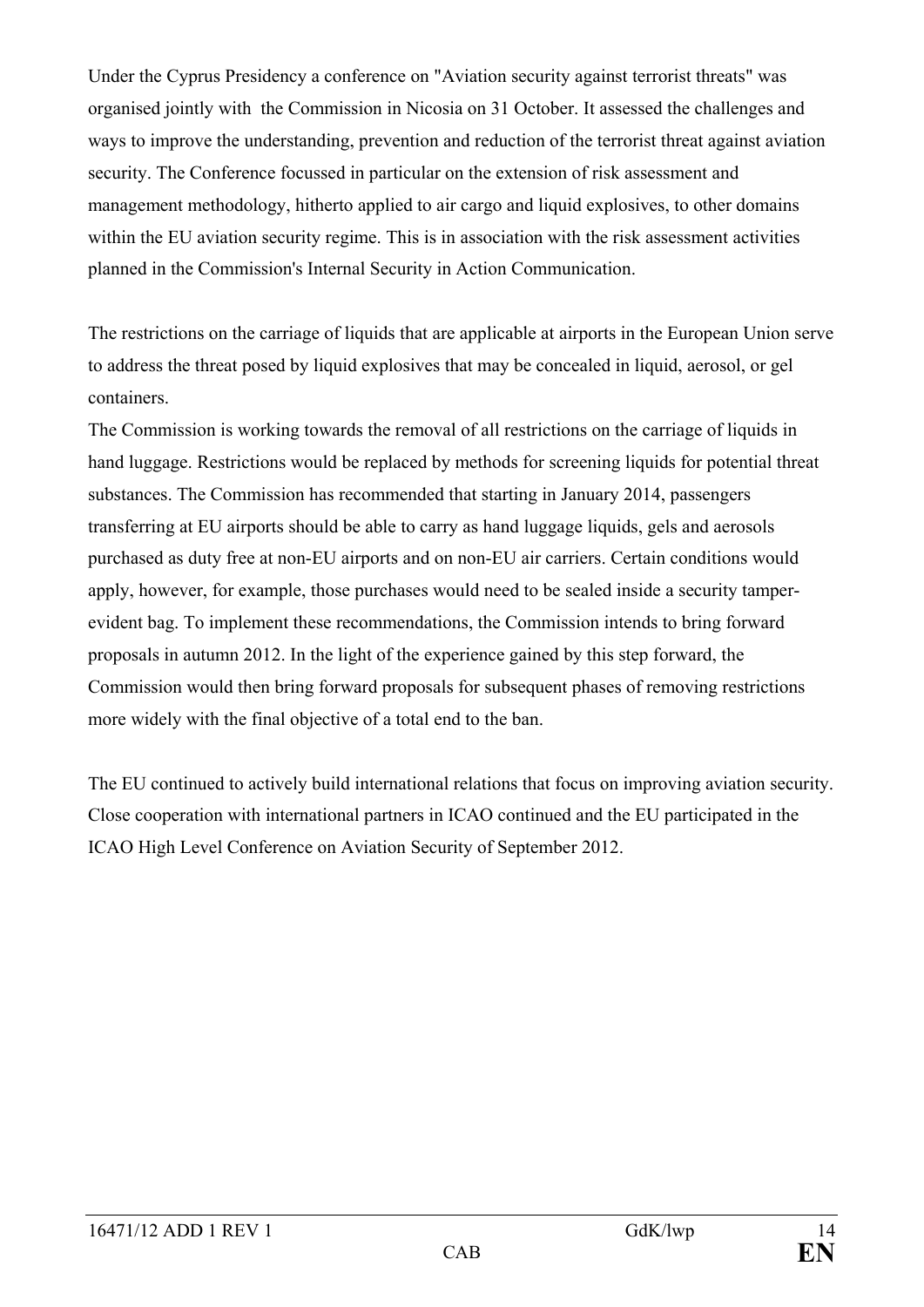In the maritime sector the main security issue continues to be piracy. During 2012 the number of incidents in the Horn of Africa region declined. Several factors are responsible – the fact that more ships were applying in full the best management practices (BMP) on measures for self-protection and the prevention of piracy and armed robbery against ships (as laid down in Commission Recommendation  $2010/159/EU^{17}$  and the continued success of the EU NAVFOR military naval presence in the region being two factors. However, the main factor has undoubtedly been the growth in merchant ships' use of privately contracted armed security personnel (PCASPs) on board ships to provide the necessary deterrent. To date, no ship with PCASPs has been the victim of a successful pirate hijacking in the Horn of Africa region.

However, whilst the number of successful attacks declined in 2012 it should be noted that there are still some 180 seafarers and around a dozen ships still being held for ransom in Somalia, with the period of captivity often long (in some cases over two years) and the seafarers held in appalling conditions.

If the slow decline in successful attacks in the Horn of Africa is somewhat positive, this is offset by the increase of incidents of armed robbery at sea<sup>[18](#page-14-1)</sup> in the Gulf of Guinea in 2012. This is a worrying development.

# *Land Transport*

Following the announcement in its Communication "Internal Security in Action" (ISS AP) in 2010 that it would be extending its work in the field of urban transport security the Commission took the decision on 31 May 2012 to establish an Expert Group on Land Transport Security. The Expert Group will consist of two representatives per Member State with one from the ministry of transport and one from the ministry in charge of law enforcement. A stakeholder group will be attached to the Expert Group. The first meeting is planned for 2013.

<span id="page-14-1"></span><span id="page-14-0"></span>

<sup>&</sup>lt;sup>17</sup> OJ L67 of 17.3.2010, p.13.<br><sup>18</sup> Incidents that take place on the high seas are considered to be "piracy", whereas incidents in territorial waters are deemed to be acts of "armed robbery at sea".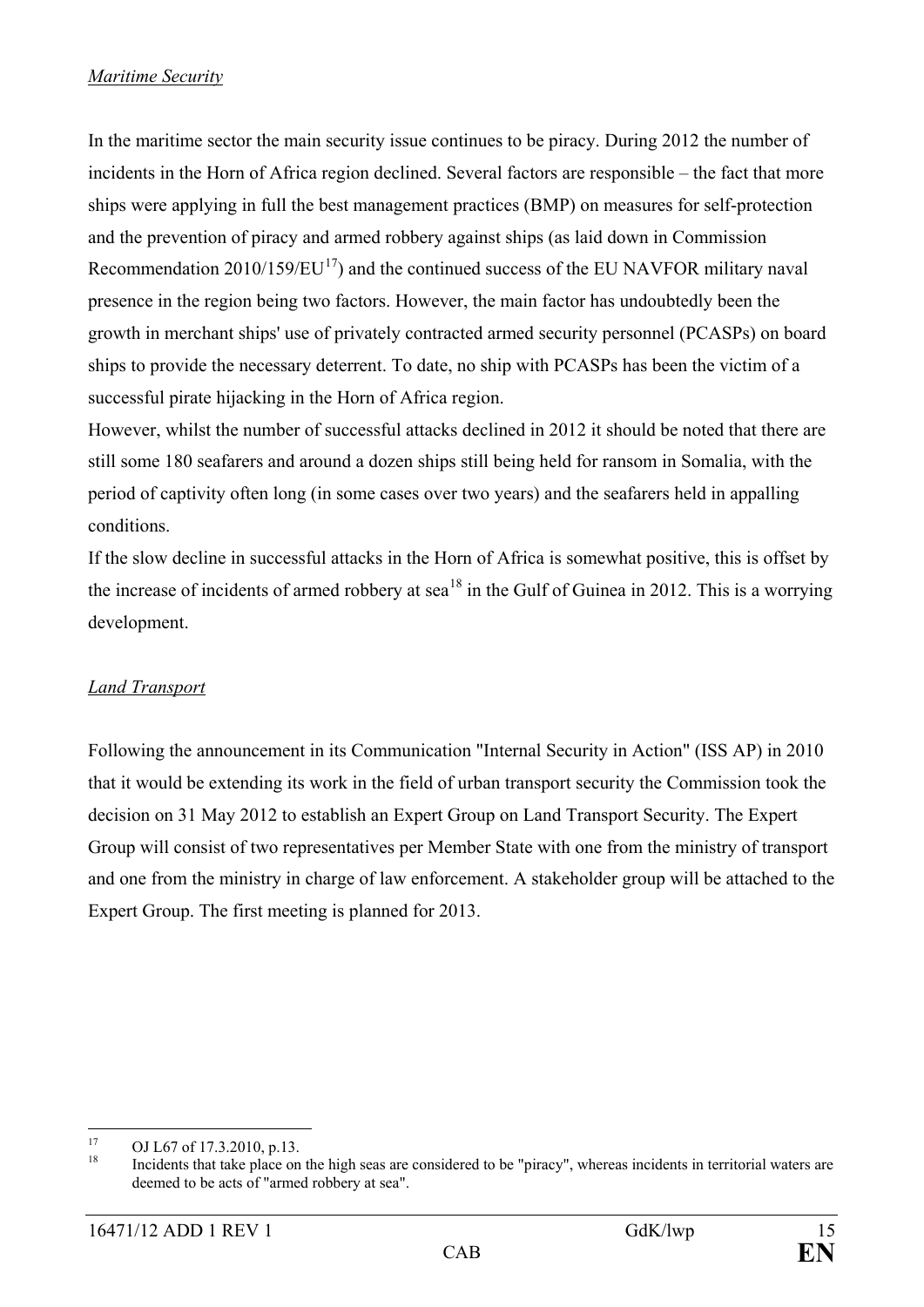#### *Nuclear Security*

In June 2012 the Ad Hoc Group on Nuclear Security (AHGNS) - established in 2011 to work on the security of nuclear power plants - concluded its activities with the publication of its final report<sup>[19](#page-15-0)</sup>. It includes 32 good practices that should apply to any Member State, taking due account of its specific characteristics and circumstances. The report also lists nine main conclusions. These main conclusions are aimed at all entities involved in nuclear security and will, according to the AHGNS, if given adequate consideration, contribute to a higher level of nuclear security in the EU Member States. The report was noted by the June 2012 European Council, which called for the rapid implementation of the recommendations of the AHGNS.

On 26-27 March 2012, 53 heads of state and government, as well as representatives of the United Nations (UN), International Atomic Energy Agency (IAEA), European Union (EU) and INTERPOL attended the 2012 Seoul Nuclear Security Summit. All participants renewed the political commitments entered into at the 2010 Washington Nuclear Summit to work toward strengthening nuclear security, reducing the threat of nuclear terrorism, and preventing terrorists, criminals, or other unauthorized actors from acquiring nuclear materials. It was acknowledged that nuclear terrorism continues to be one of the most challenging threats to international security. Hence, defeating this threat requires strong national measures and international cooperation given its potential global political, economic, social, and psychological consequences.

### *Security related research*

In 2011 the 7th EU Framework Programme for Research and Technological Development (FP 7) continued to "support<sup>[20](#page-15-1)</sup> the implementation of Community policies and initiatives relevant to security such as the establishment of an area of freedom, security and justice, transport, health (including the EU Health Security Programme), civil protection (including natural and industrial disasters), energy, environment and external policies". The FP7 Security theme was allocated a budget of EUR 1.4 billion for the period 2007-2013.

<span id="page-15-1"></span>

<span id="page-15-0"></span><sup>19</sup> 10616/12. <sup>20</sup> FP7 SpecProg.:http://eur-lex.europa.eu/LexUriServ/LexUriServ.do?uri=OJ:L:2006:400:0086:0242:EN:PDF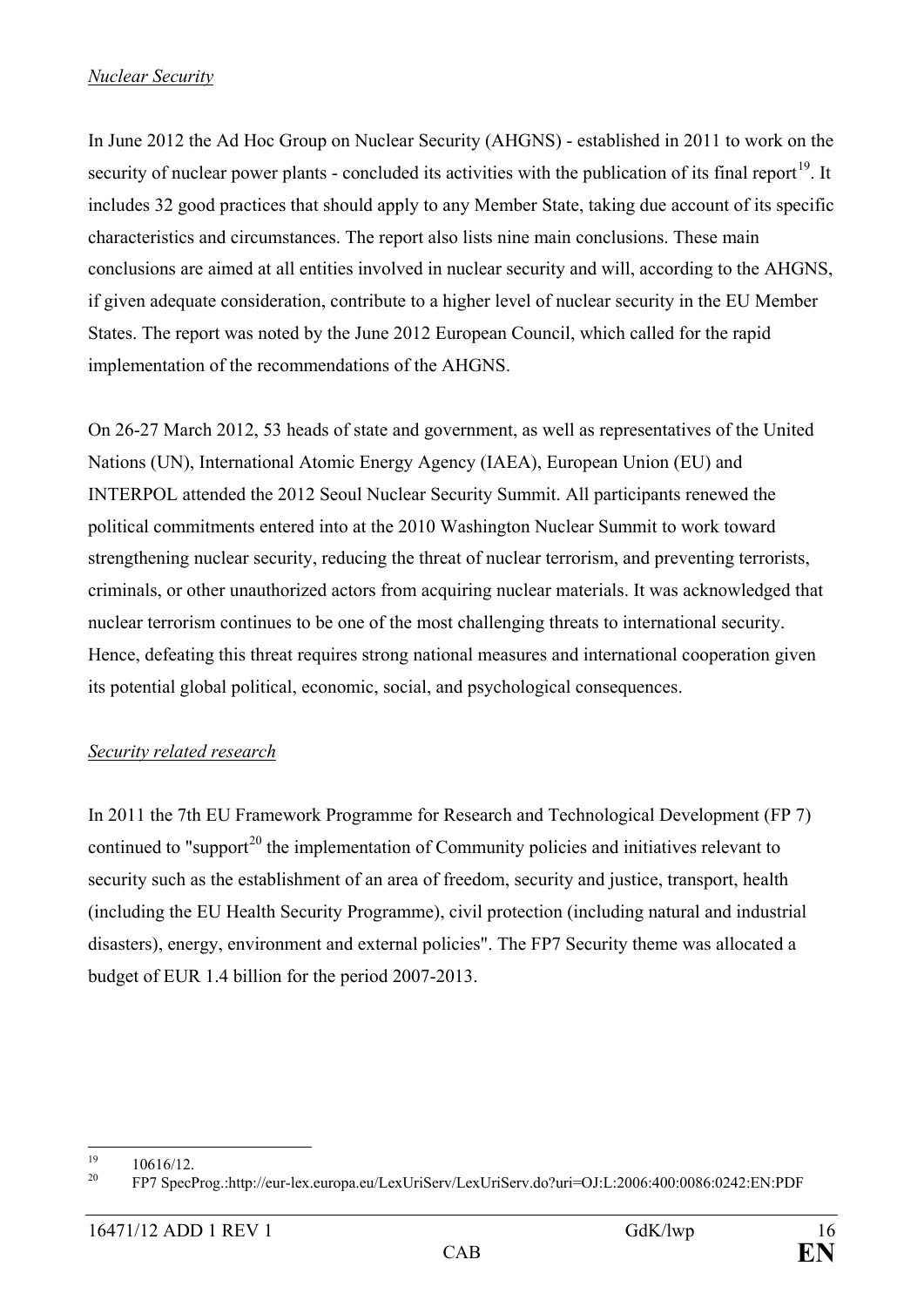The Security theme received a clear mandate for delivering mission-oriented results to reduce security failings. It is structured around four missions: security of the citizen (that includes the fight against terrorism and crime), security of infrastructures and utilities, intelligent surveillance and border security, and restoring security and safety in case of crisis.

After four years of existence, the Commission has committed over one billion Euros spread over 250 projects, bringing together more than 1500 participants, coming from large industries, SMEs, research centres, universities and also participants from the user side such as firemen, border guards, law enforcement agencies, and airport authorities.

In addition, a number of workshops have been organised by the FP7 Security research team since 2010 in order to disseminate among relevant users results from ongoing research projects and to collect recommendations and requirements for future research topics. In 2012 the following workshops took place:

- 25.01.2012: Toward a Demonstration Programme on Crisis and Disaster Management
- 31.01.2012: Towards an R&D Demonstration Programme on Logistic and Supply Chain Security
- 09.02.2012: 5th Unmanned Aircraft Systems (UAS) EU Workshop Research and Development for UAS
- $\geq$  23.10.2012: Workshop on Research & Innovation for Cyber Defence and for combating Cyber Crime

### *Security Research Event*

The Commission organised on 25 – 26 September 2012 a "Security Research Event" in the context of the Essen Security Fair. The Essen Security Fair is the largest civil security fair in Europe. The security research event was focussed on the concrete results of FP7 security research projects and the close connection between research and industry. This is reflected in the motto of the event: "Security Research meets Industry: Growth - Technology - Markets" as well as in the content of the various panels:

- $\triangleright$  A Strategy for the Security Industry
- $\triangleright$  Alerting the population
- $\triangleright$  Joining forces to secure EU Borders
- Research meets industry experiences from national programmes
- $\blacktriangleright$  Horizon 2020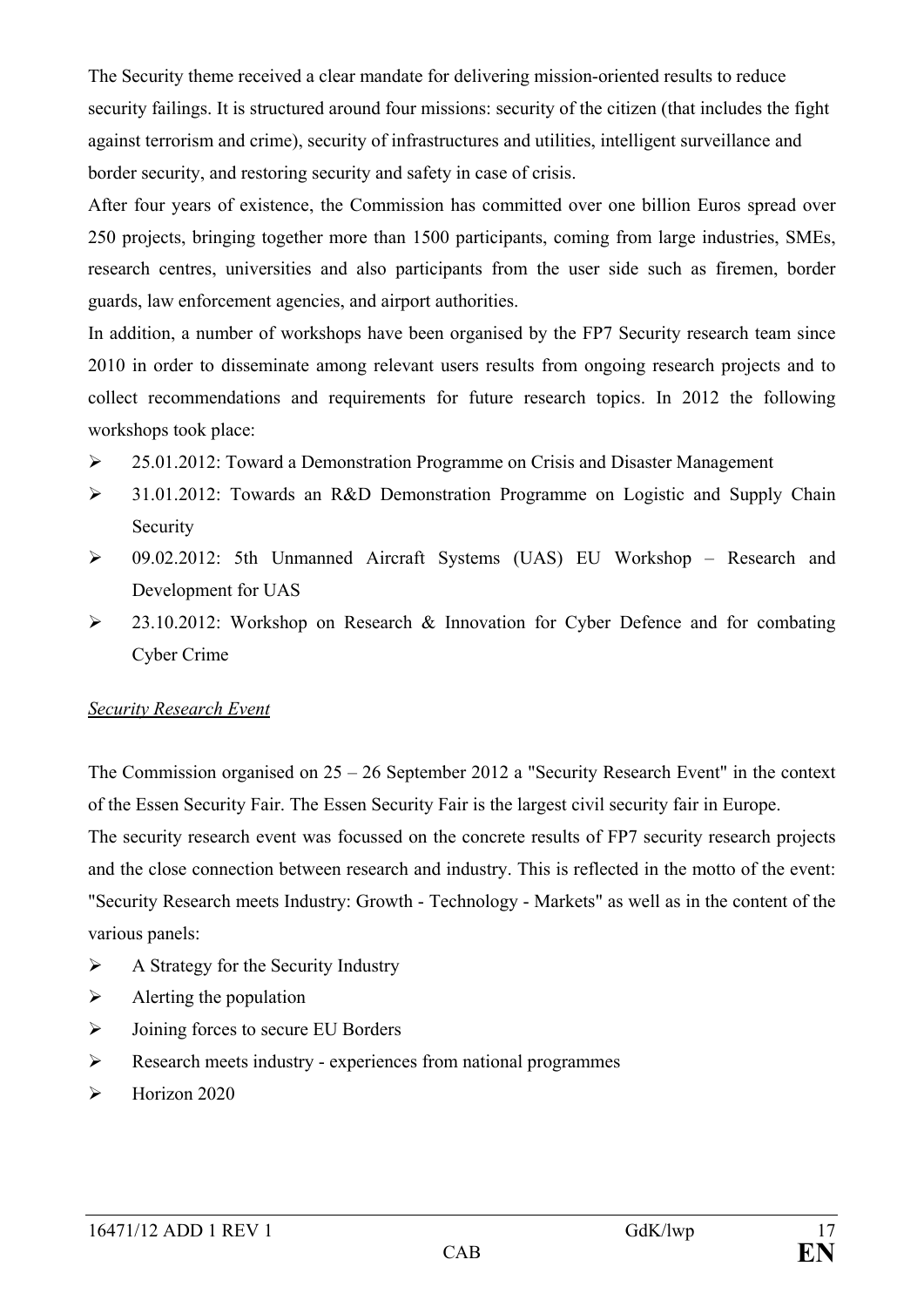### *Security Industry Policy*

The Commission also published in 2012 a first Communication on a Security Industrial Policy, the "Action Plan for an innovative and competitive Security Industry"<sup>21</sup>. This Communication sets out eight specific actions aimed at enhancing the competitiveness of the EU security industry. These activities include among others: the creation of EU wide standards for security technologies, the establishment of EU wide harmonised certification procedures for certain security technologies, the creation of "hybrid standards", standards that apply both to civil security and defence technologies, the extensive use of Pre Commercial Procurement for security research in Horizon 2020 and ensuring access to international markets.

This Communication is based on a series of studies, public consultations and workshops organised by the Commission during the process of drafting the Communication.<sup>[22](#page-17-1)</sup>

### *Standardisation*

In 2011 the Commission instructed the European Standards Organizations CEN, CENELEC and ETSI to develop an overview of the existing standards for security technologies in the EU. The remit was divided into two distinct phases:

Phase 1 (inventory of market/stakeholders' needs and a set of recommendations on priorities and proposals for the range of standards that will fulfil those needs) is expected early 2012. The kick-off meeting was in September 2011 in Brussels, including the Commission, national standardisation bodies, European associations and several national stakeholders.

The final report on phase 1 of the remit was submitted to the Commission by CEN on 9 May 2012. This report can be found on the CEN website<sup>[23](#page-17-2)</sup>:

In 2012 phase 2 will include establishing a set of in-depth standardisation roadmaps in selected priority fields.

This report included an initial assessment of the existing landscape of security standards in the EU as well as a list of recommendations, including areas in which the Commission should promote the development of standardisation roadmaps.

<span id="page-17-0"></span><sup>&</sup>lt;sup>21</sup> COM (2012) 417. The Communication and the accompanying Staff Working Document can be found on the following website: http://ec.europa.eu/enterprise/policies/security/industrial-

<span id="page-17-1"></span>policy/communication/index\_en.htm. <sup>22</sup> Public Consultation http://ec.europa.eu/enterprise/policies/security/industrial-policy/publicconsultation/index\_en.htm; studies: http://ec.europa.eu/enterprise/policies/security/documents/index\_en.htm; workshop: http://ec.europa.eu/enterprise/newsroom/cf/itemdetail.cfm?item\_id=5316&lang=en&title=Workshop%2Don%2<br>DSecurity%2DIndustrial%2DPolicy%2D.

<span id="page-17-2"></span><sup>&</sup>lt;sup>23</sup> http://www.cen.eu/CEN/sectors/sectors/security%20and%20defence/security/Pages/default.aspx.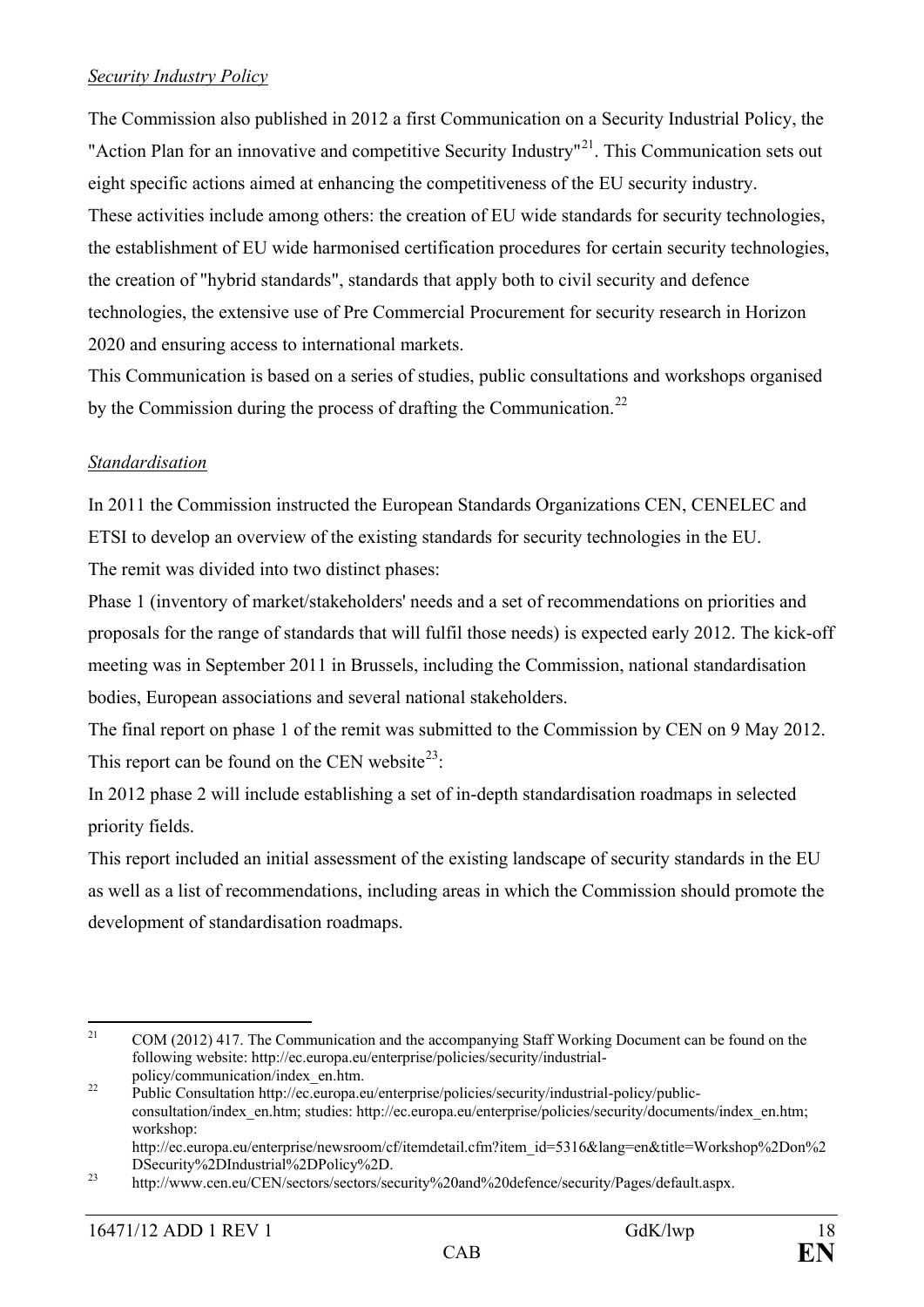### *Security of explosives and CBRN materials*

### *EU Action Plan for the Enhancement of the Security of Explosives*

Member States and EU bodies have made good progress in the implementation of the EU Action Plan for the Enhancement of the Security of Explosives<sup>24</sup>, adopted in 2008 and containing about 50 actions on the prevention and detection of, and response to, incidents involving malicious use of explosives.

Examples of actions where most progress has been made concern regulating access to explosives precursors, developing detection of explosives and related research, enhancing networking, training and tools for information exchange, and the establishment of the most advanced explosives identification and tracing system in the world. Nevertheless, several work streams still need to be further developed.

### *Explosives precursors*

As regards access to explosives precursors<sup>25</sup>, in 2012 a trialogue on the Regulation on the use and marketing of precursors to explosives took place between the Council, the European Parliament and the Commission, lasting until July 2012, when a compromise text was agreed on<sup>26</sup>. It is envisaged that the Regulation will be formally adopted by the end of 2012 or early 2013.

The Regulation, based on a Commission proposal from 2010, establishes restrictions on making available, possessing and using seven chemical substances above certain concentration limits. The restrictions apply to transactions by private individuals. As these chemical substances are dual use goods, the Regulation also allows for the possibility of creating exceptions to the restrictions if deemed appropriate by the Member State, either through a system of licensing or a system of registration of transactions in these substances (in the case of three of the substances within certain lower concentration margins and in the case of countries that already have a system of restricting access to explosives precursors in place). In addition, a system of obligatory reporting of suspicious transactions for 15 chemicals is envisaged in the Regulation. Prior to the date of application, the Commission will issue guidelines on the implementation of the Regulation.

<span id="page-18-0"></span>

<sup>&</sup>lt;sup>24</sup> 8109/08. actions 2.2.1, 2.2.2, 2.3.1 and 2.3.2 of the EU Action Plan on Enhancing the Security of Explosives.  $\frac{12478}{12478/12}$ 

<span id="page-18-2"></span><span id="page-18-1"></span>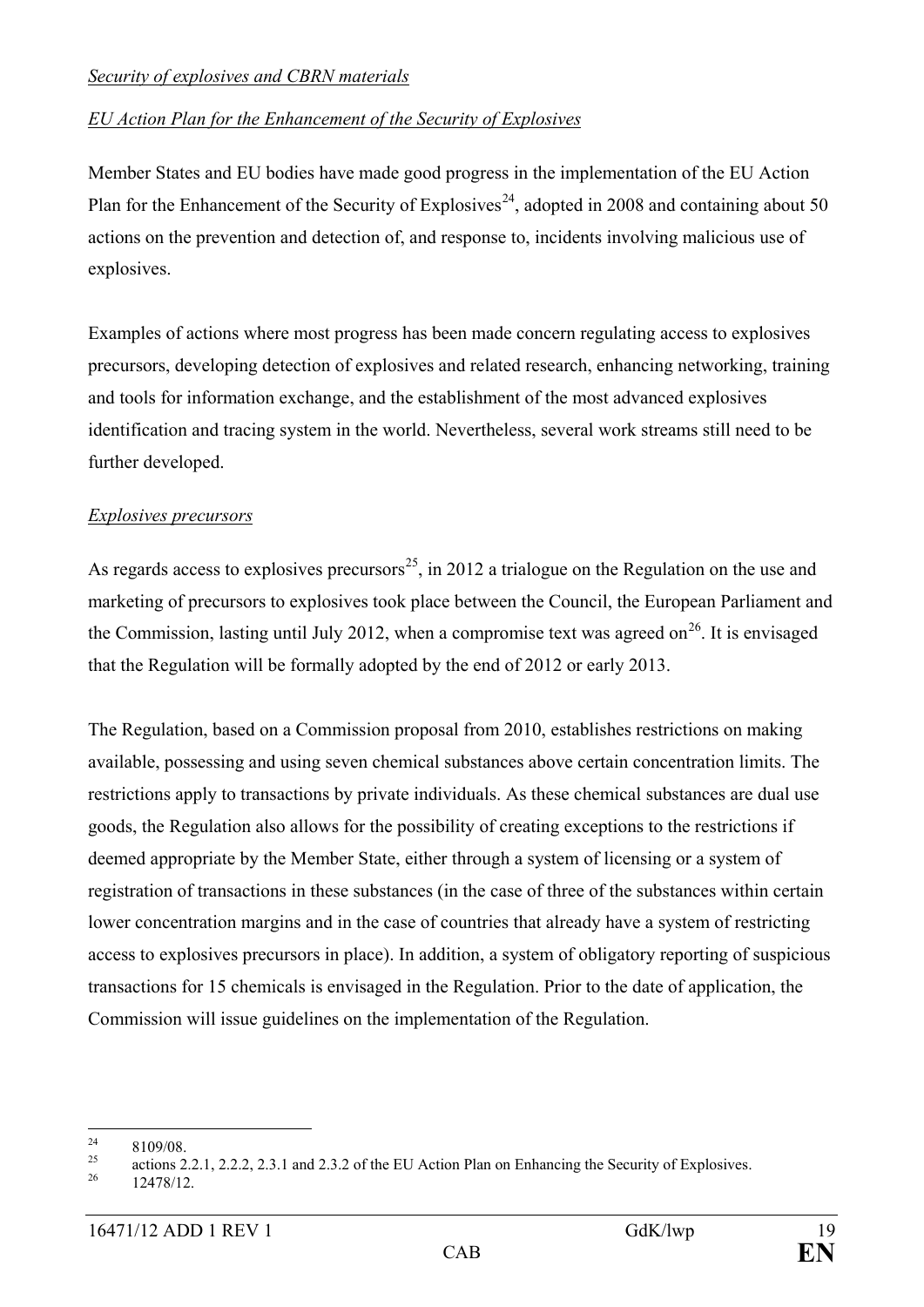The EU CBRN Action Plan<sup>[27](#page-19-0)</sup> was adopted in 2009 and comprises 124 detailed actions from prevention and detection to preparedness and response. Some of the main achievements in the CBRN Action Plan are the agreement in 2011 on three EU lists of high-risk substances (chemical, biological and radioactive/nuclear materials), development of EU level training for the Member States' CBRN community, enhanced networking as well as exchange of information and good practice, development of detection technology and relevant research.

The Commission issued a detailed progress report on the implementation of the Action Plan in May 2012<sup>[28](#page-19-1)</sup>. Despite progress in carrying out many of the activities set out in the Action Plan, further efforts are needed to ensure more even and comprehensive implementation of its objectives. On 2-3 October 2012, the Cyprus Presidency, Sweden, Denmark and the Commission organized a workshop on the way ahead regarding CBRN in Malmö, Sweden. The conference focused on providing a new strategic direction for joint efforts with regard to CBRN and explosives development in the European Union. The conference concluded that several areas required further attention, in particular establishing fewer but more comprehensive priorities to set a clearer direction for future work and the possibility of creating better synergies and merging parts of the CBRN and the Explosives Action Plan into one comprehensive plan. The Council is considering this at the moment and is preparing Council conclusions on the way forward regarding CBRNE.

# *Detection of explosives and CBRN materials*

Within the detection work stream, various activities have been carried out in 2012 under the coordination of the Commission. The activities focus on improving the existing standards for detection of explosives and CBRN materials and consist of a number of concrete actions ranging from detection in the aviation and other transport sectors to other fields of public protection. The focus has mainly been on explosives and radioactive materials. The work aims to either establish standards, advise on recommended use or methodology of use of detection technology, or tackle limitations in detection equipment. Work is undertaken jointly with national authorities, the industry and research institutions, including the Joint Research Centre of the Commission and the Network for Detection Experts convened by the Commission.

<span id="page-19-0"></span><sup>&</sup>lt;sup>27</sup> 15505/1/09 REV 1.<br>10441/12

<span id="page-19-1"></span>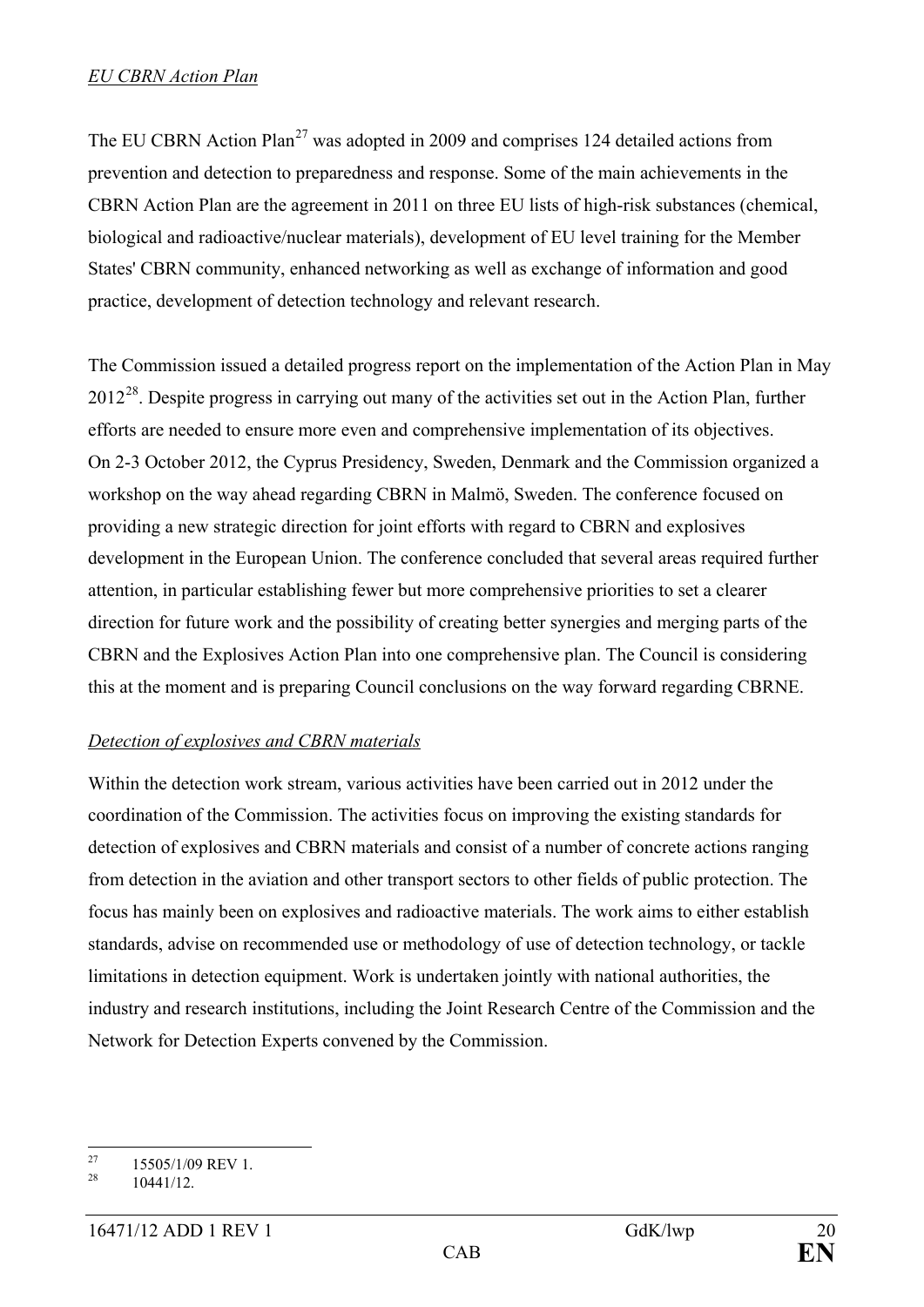### *Training and exchange of best practice*

In the area of training and exchange of best practice among experts, good progress has been made within the European Explosive Ordnance Disposal Network (EEODN) set up in 2008 (action 4.1.1 of the EU Action Plan on Enhancing the Security of Explosives). The activities of EEODN are coordinated by Europol and co-funded by the Commission. In May 2012, the CBRN community of Member States' law enforcement authorities was integrated into EEODN, following action H.34 of the EU CBRN Action Plan.

EEODN facilitates information sharing, contributes to the identification of best practice, keeps national EOD and CBRN units up to date on latest developments and pursues as appropriate approximation of procedures and techniques. Conferences for EOD and CBRN specialists take place regularly with an enhanced focus on training within specific areas of expertise. As from 2013, the European Police College (CEPOL) will start to contribute to the organisation of EEODN's conferences and training courses.

### *Platforms for information exchange*

The Early Warning System (EWS) on explosives, CBRN materials and firearms (action 1.1.1 of the EU Action Plan on Enhancing the Security of Explosives) allows for immediate information exchange on incidents involving theft, disappearance or lack of control of explosives, CBRN substances and firearms when a terrorist involvement is suspected. The system was made available to Member States in 2010. The second phase of the development of EWS is ongoing, co-funded by the Commission.

The European Bomb Data System (EBDS), which also became operational in 2010, is a tool for the storage and exchange of information on incidents related to explosives, improvised explosive devices (IEDs), improvised incendiary devices (IIDs) and CBRN substances (action 1.1.2 of the EU Action Plan on Enhancing the Security of Explosives). This multilingual system, hosted by Europol and operating through the Europol Secure Network, includes two incident databases (EOD and CBRN), libraries for storing documentation, discussion fora for better interaction among experts and powerful searching capabilities. EBDS is co-funded by the Commission. By autumn 2012, 25 Member States were connected to the system. The daily administration of the EBDS has now been taken over by Europol's CT Unit. One priority identified in the context of the last "EU-US Explosives Experts Seminar", on 28 March 2012, is the development of common information sharing platforms to enhance communication among US and EU explosives experts. In this context, Europol extended the EBDS connection to Europol's Liaison Office in Washington in April 2012 and granted EBDS access to US ATF and FBI liaison officers at Europol.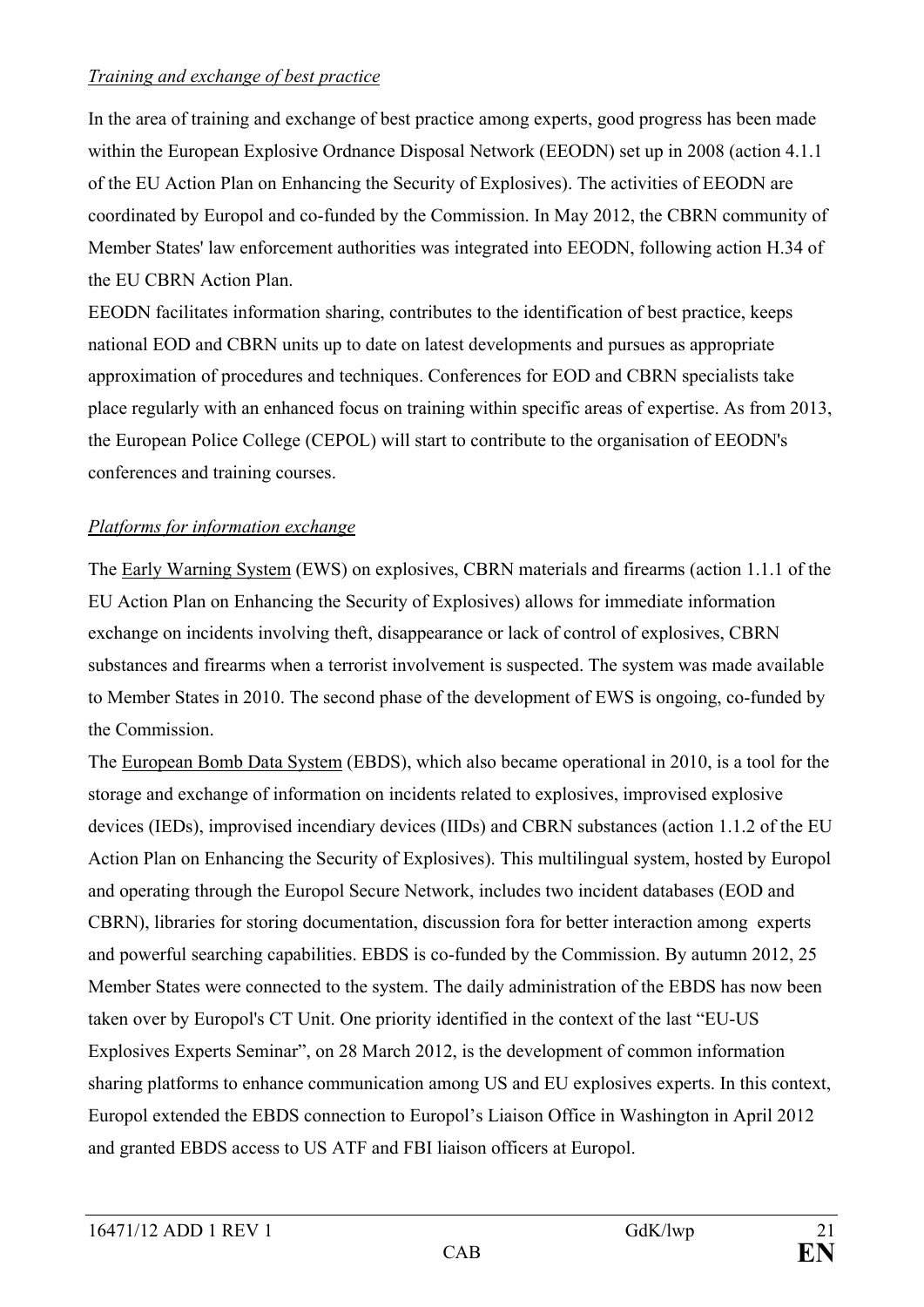The Explosives Control and Protection System to Prevent and Fight against Terrorism (SCEPYLT) was set up in 2011 based on Commission Decision 2010/347. SCEPYLT is aimed at issuing and monitoring electronic approval forms to transfer explosives across borders within the EU. The project is coordinated by Spanish authorities, with 12 Member States participating in the project and the system being actively used by three Member States as of October 2012. Some other Member States should be ready to use the system by the end of 2012.

### *International cooperation*

The fourth EU-US explosives experts' seminar was organised in March 2012 in Brussels. The seminar re-emphasised the importance of the following areas of mutual concern: the benefits of information sharing including recent case studies, the need for civilian and military cooperation, the importance of expert databases, the comparison of regulatory frameworks for explosives and their precursors, establishing a comprehensive approach to transport security, addressing the challenges in detection technology, harmonised activities for canine detection, as well as relevant training. In order to further enhance the cooperation and build upon the existing networks, it was agreed to identify specific priorities and establish concrete objectives focused on information sharing, training and detection.

### **3. PURSUE**

To investigate, prosecute and secure conviction of terrorists across Europe and outside is the third pillar of the European strategy combating terrorism. We have to continue and increase our efforts to uncover terrorist networks, to impede communication, travel and planning activities by terrorists and their supporters; to cut off funding and access to attack materials, to investigate terrorist offenses and to bring terrorists to justice.

### *Implementation of the Framework Decision*

Acts considered terrorist offences by the Member States are defined by the Framework Decision on combating terrorism  $(2002/475/JHA)^{29}$  $(2002/475/JHA)^{29}$  $(2002/475/JHA)^{29}$ , amended by the second Framework Directive in 2008, which was to be implemented by 9 December  $2010^{30}$ . In November 2012 the Commission commissioned an implementation report on the Framework Directive, which will be presented in 2013.

<span id="page-21-1"></span><span id="page-21-0"></span>

<sup>&</sup>lt;sup>29</sup> OJ L 164, 22.6.2002, p.3.<br><sup>30</sup> Framework Decision 2008/919/JHA, adopted on 28 November 2008. OJ L 330, 9.12.2008, p. 21.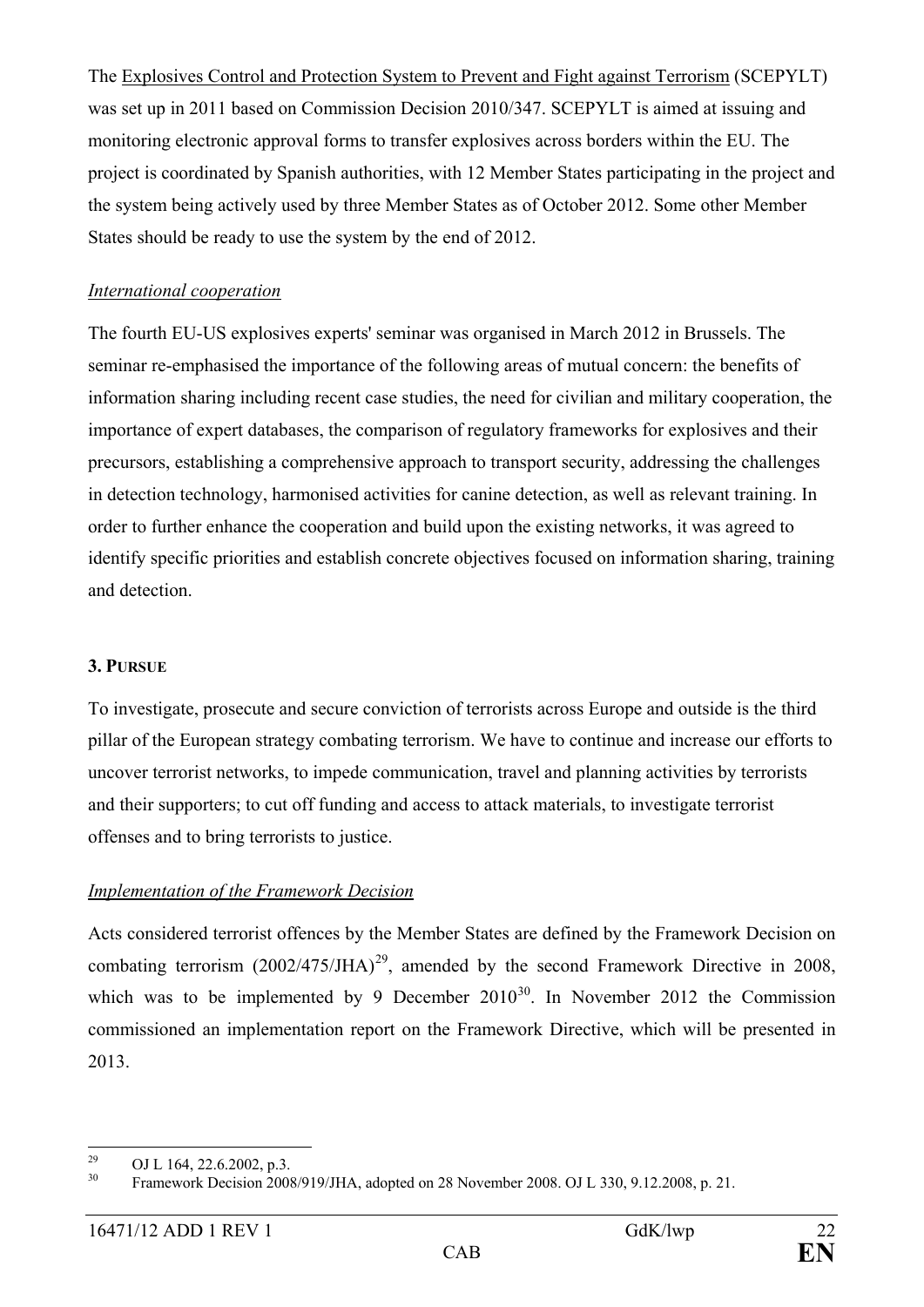### *Criminal law: Approximation of Member States' criminal law*

Based on the Framework Decision of February 2009 on the exchange of information extracted from criminal records between EU Member States<sup>[31](#page-22-0)</sup> the Council adopted a Decision in April 2009 to set up a European Criminal Records Information System (ECRIS). ECRIS was created to establish an electronic interconnection of criminal records databases to ensure that information on convictions is exchanged between EU Member States in a uniform, speedy and easily computer-transferable way. In cooperation with the Member States, the Commission prepared a series of technical implementing measures (the ECRIS blueprint) to assist the Member States in the interconnection of their criminal records databases (adopted by the Council in June 2011). The Commission has developed the interconnection software ('reference implementation') required for the information exchanges. The test campaign validating the full version of the ECRIS Reference Implementation has been successfully completed. The system will give judges and prosecutors easy access to comprehensive information on the history of criminal offenses committed by any EU citizen, irrespective of which EU countries that person may have been convicted in in the past. By making it impossible for offenders to escape their criminal past simply by moving from one EU country to another, the system could also serve to prevent crime. ECRIS has been implemented in Member States since 27 April 2012. The initial experience is positive, showing a steady increase in exchanges, reaching already 50.000 messages per month.

### *Judicial cooperation in criminal matters*

Judicial cooperation has an essential role to play in the fight against terrorism. In this respect the Mutual Legal Assistance (MLA) agreements are useful tools that should be considered and implemented to their full potential. In the case of the EU-US MLA and extradition agreements, a seminar co-hosted by Eurojust on 25-26 October 2012 brought together practitioners from both sides of the Atlantic to exchange views and best practice to foster implementation and cooperation. With regard to India, discussions on a possible MLA continue.

<span id="page-22-0"></span> <sup>31</sup> OJ L 93 of 7.4.2009 pp, 23 and 33.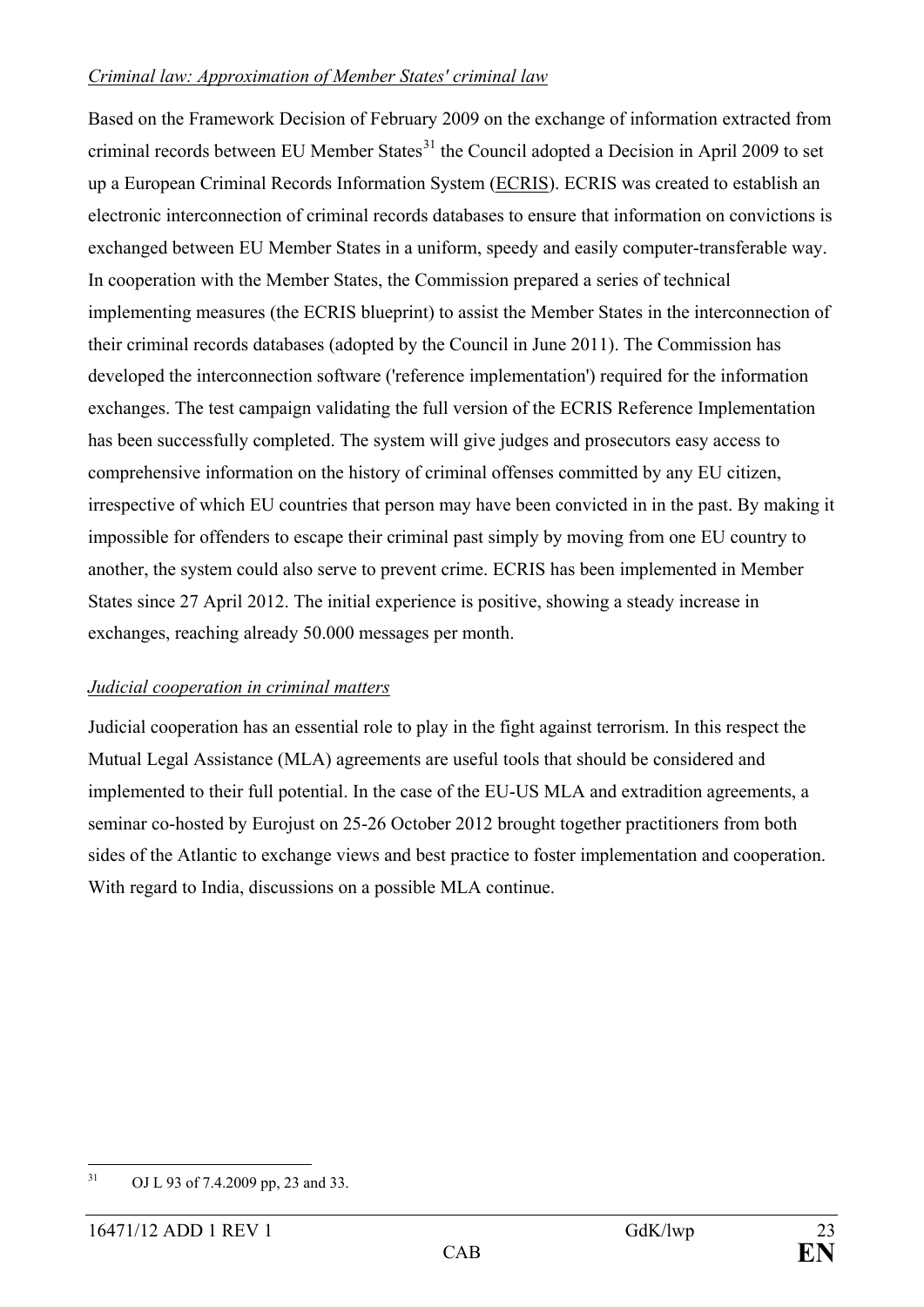### *Mutual recognition*

The Council reached a general approach on the Directive regarding the European Investigation Order in criminal matters (EIO) in December 2011. The objective is to provide a comprehensive instrument covering the gathering of all types of evidence on the basis of the principle of mutual recognition. It would replace the 2000 MLA Convention 2000/C197/01, Framework Decisions 2008/987/JHA on the European Evidence Warrant, 2003/577/JHA on freezing orders (as far as evidence is concerned) as well as mutual legal assistance agreements. The LIBE Committee took an orientation vote on the subject on 8 May 2012. Trilogues have started.

### *Procedural rights*

In November 2009 the Council agreed on a roadmap for strengthening procedural rights of suspected and accused persons in criminal proceedings<sup>[32](#page-23-0)</sup>. The roadmap identifies six main areas on which legislative or other initiatives are desirable over the coming months or years:

- translation and interpretation,
- information on rights and information about charges,
- legal advice and legal aid,
- communication with relatives, employers and consular authorities,
- special safeguards for suspected or accused persons who are vulnerable, and
- a green paper on pre-trial detention.

Implementation of the roadmap has progressed further, with the adoption of a directive on rights to interpretation and translation in criminal proceedings in  $2010^{33}$ .

The right to information in criminal proceedings: on 27 April 2012, the Council adopted a Directive<sup>[34](#page-23-2)</sup> which guarantees the right of a suspected or accused person to receive information about his rights (Letter of Rights) and the charges against him and to have access to the case file in criminal proceedings, including for persons subject to a European Arrest Warrant. Member States will have to implement the Directive by June 2, 2014.

<span id="page-23-0"></span><sup>&</sup>lt;sup>32</sup> OJ C 295, 4.12.2009, p. 1.<br><sup>33</sup> OJ L 280 of 26.10.2010, p. 1.<br>OJ L 142, 1.6.2012, p. 1.

<span id="page-23-2"></span><span id="page-23-1"></span>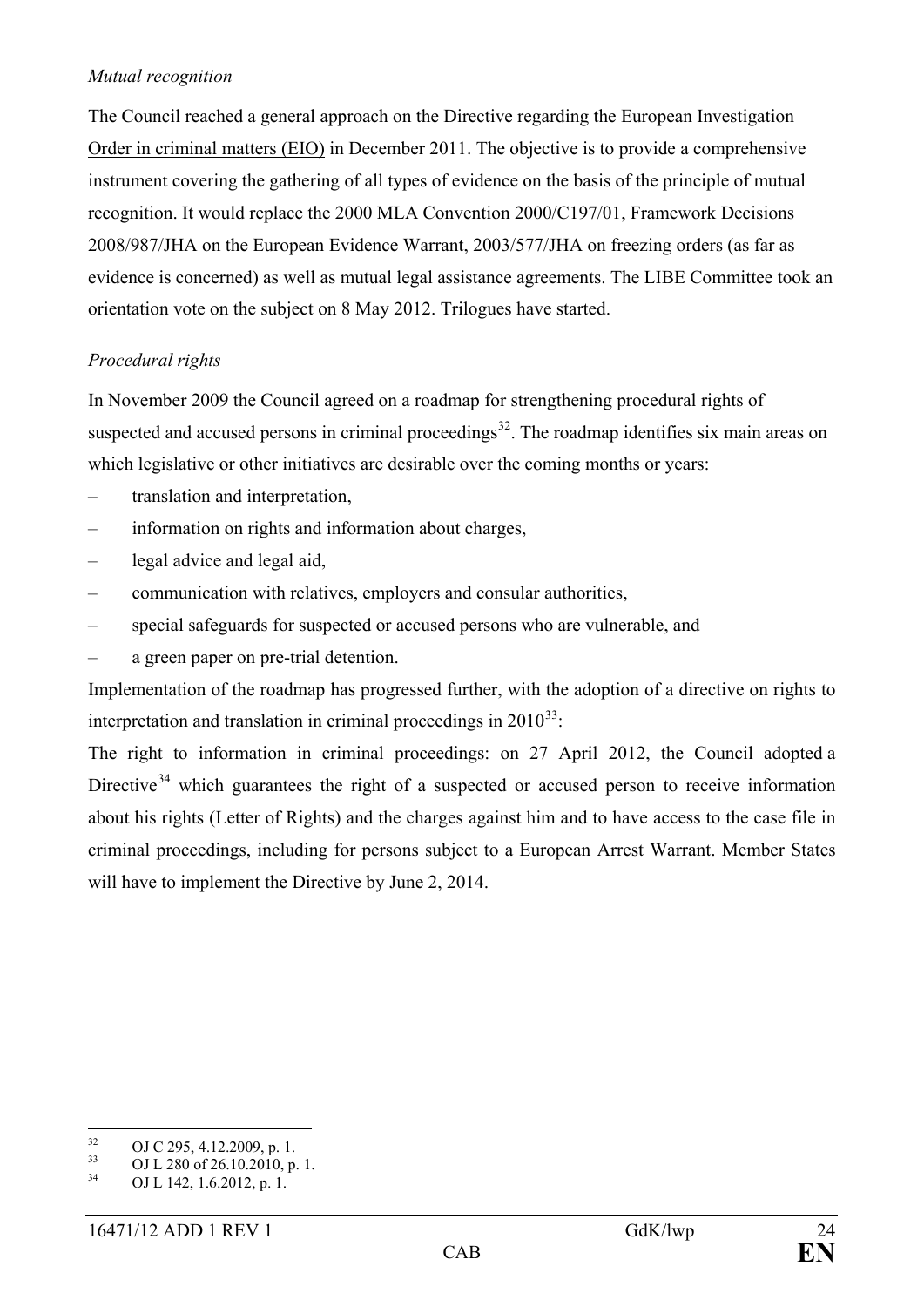Access to a lawyer and right to communicate upon arrest: based on a Commission proposal submitted in June 2011, the Council is currently in negotiations with the European Parliament regarding a Directive on the right of access to a lawyer upon arrest and in criminal proceedings and on the right to communicate upon arrest and in detention with one's family, relatives and consular authorities. The directive does not deal with the issue of legal aid. The Council reached a general approach on 7 June 2012, and the LIBE Committee in the EP took an orientation vote on 10 July 2012. Steady progress has been made in trilogues with a view to finalizing the work on the Directive in the coming months.

#### *Victims' rights*

Work continued on strengthening the rights of victims of terrorism. The *Directive establishing minimum standards on the rights, support and protection of victims of crime* was adopted by the Council on 4 October 2012 (PE-CONS 37/12) and entered into force on 16 November 2012. It establishes minimum standards for the level of protection, support and access to justice for victims in all EU countries. Specific references to victims of terrorism can be found in Article 22(3) and recitals (2), (8), (16) and (57). The directive makes it incumbent on the Member States to provide information to victims, such as information on a decision not to proceed with the case, and to provide the information in a language the victim understands. The directive ensures that every victim is offered protection measures during the criminal proceedings in accordance with their needs, and that support measures are available to victims and their families. All victims (and also, to a certain extent, their family members) will receive an individual assessment to identify specific protection needs and to determine whether and to what extent they would benefit from special measures in the course of criminal proceedings. This assessment should take into account the personal characteristics of the victims such as age, gender, race, religion or sexual orientation, and the nature and circumstances of the crime. The directive will also oblige Member States to ensure that not only victims but also their family members have access to confidential victim support services, free of charge, in accordance with their needs and the degree of harm suffered. Member States will have three years after the entry into force of the directive in which to implement these measures.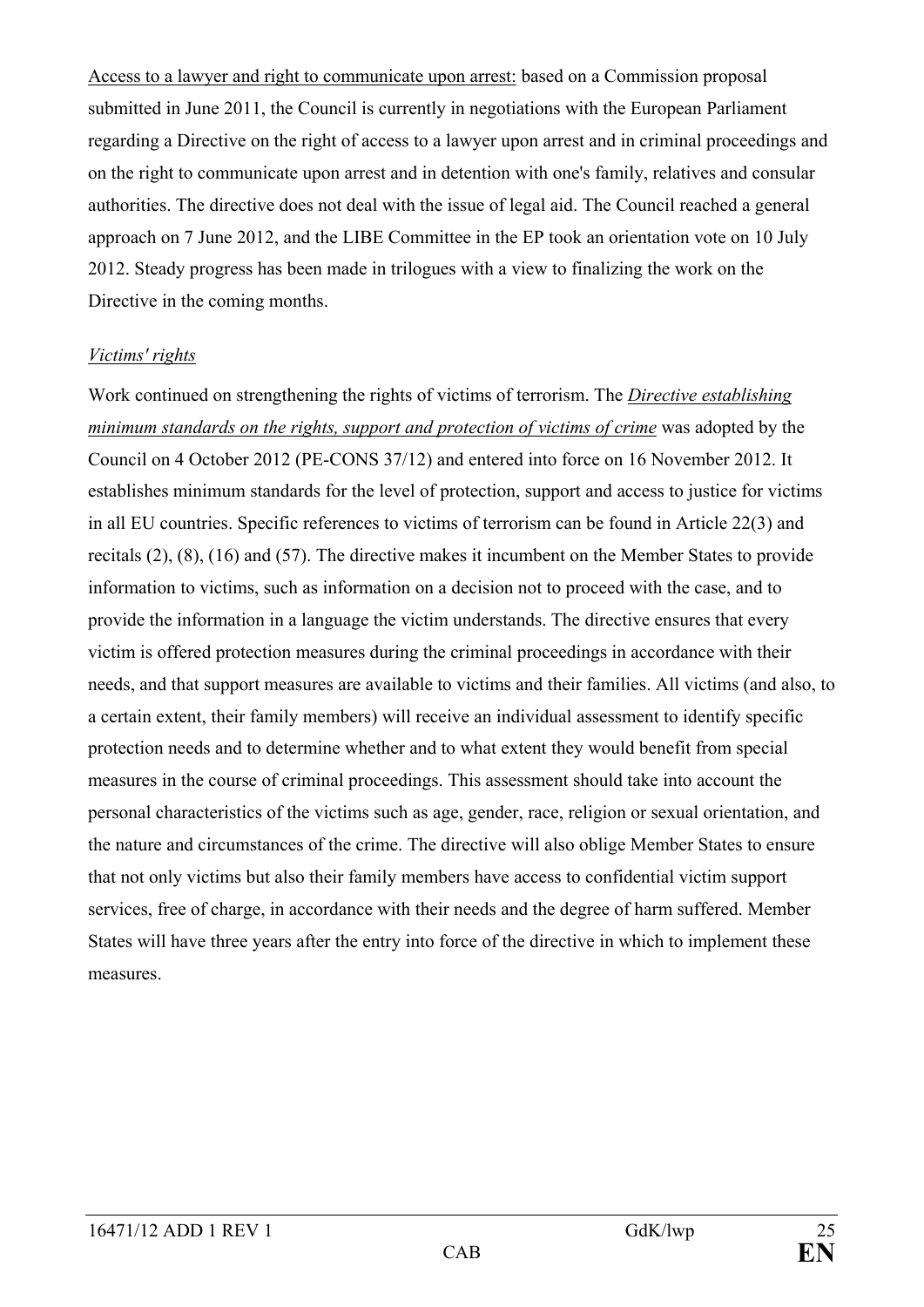To help protect victims of violence from any further harm by their attacker, the Commission is also proposing a Regulation on mutual recognition of civil law protection measures, which is still under discussion within the preparatory bodies of the Council. It will ensure that victims of violence can still rely on restraint or protection orders issued against the perpetrator if they travel or move to another EU country. This initiative complements the Member States' initiative for a directive (European Protection Order – "EPO Criminal"), which was adopted in December 2011.

### *Data sharing and data protection*

Data sharing and information management remain a core challenge in the fight against terrorism. This includes the exchange of Passenger Name Records, the processing and transfer of Financial Messaging Data and the exchange of data within the Schengen area. All these aspects have been of great importance when it comes to combating terrorism.

On 27 January 2012, the Commission presented its legislative proposals for a new data protection package. This comprises two legislative proposals: one for a General Data Protection Regulation, which is intended to replace the 1995 Data Protection Directive, and one for a directive of the European Parliament and of the Council on the protection of individuals with regard to the processing of personal data by competent authorities for the purposes of prevention, investigation, detection or prosecution of criminal offences or the execution of criminal penalties, and the free movement of such data, which is intended to replace the 2008 Data Protection Framework Decision. The proposals maintain the two key objectives of the EU Data Protection framework, namely, to ensure a high level of protection of individuals' personal data and the free flow of such data within the EU. The proposed Regulation aims, in particular, at making the current framework future-proof by adapting it to the challenges posed by globalisation and new technologies, and at strengthening the internal market dimension of data protection. There should be one single law and a one-stopshop, backed up by close cooperation between different Data Protection Agencies. Data-processing activities with regard to the processing of personal data by competent authorities for the purposes of prevention, investigation, detection or prosecution of criminal offences or the execution of criminal penalties, and the free movement of such data will fall within the scope of the proposed Directive, which takes account of the specific nature and needs of this area. These instruments will increase trust and facilitate cooperation between the Member States as well as between member States and third countries and international organisations. They will ensure that the fundamental rights of citizens are protected while giving law enforcement authorities the flexibility they need to operate effectively.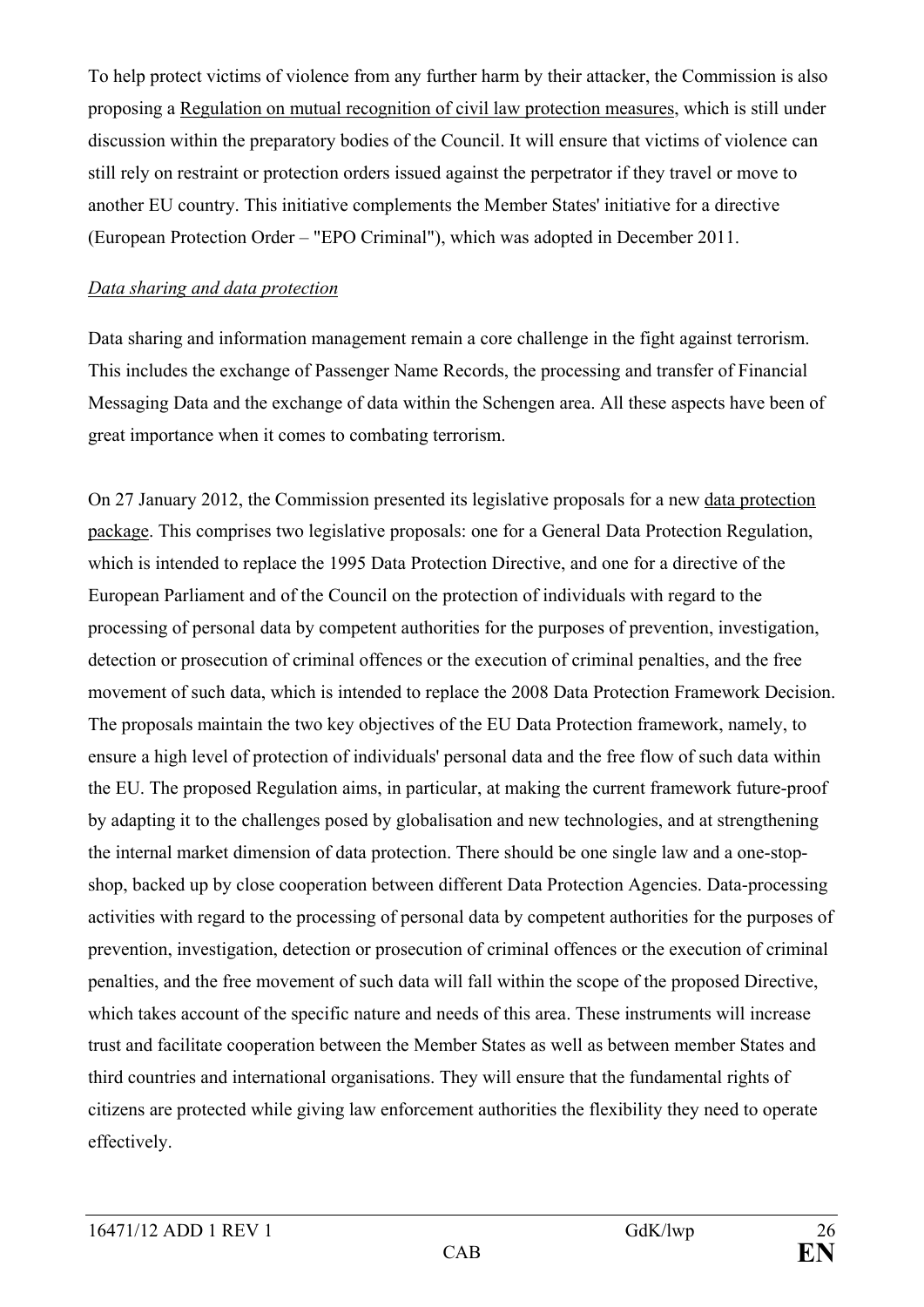The scope of the proposed Directive will be wider than the current Framework Decision, which is limited to cross-border data, and include as well domestic processing at national level. Work on the proposals is ongoing in the Council and in the European Parliament as co-legislator. Negotiations are focusing on the draft Regulation for the time being.

### *EU-US data protection Agreement*

Taking up the findings of the EU-US High Level Contact Group on data protection and data sharing, the EU and the US started negotiations in December 2010 on an EU-US data protection agreement on the exchange of information in the field of law enforcement. Such an agreement should provide a high level of data protection principles to be applied on both sides of the Atlantic, thus strengthening the data protection framework for individuals and creating a legal environment conducive to enhanced information sharing, including in the field of counter-terrorism. At the last EU-US JHA Ministerial meeting on 21 June 2012 in Copenhagen, Commission Vice-President Reding and US Attorney General Holder reiterated their determination to finalise negotiations on a comprehensive EU-US data privacy and protection agreement that provides a high level of privacy protection for all individuals and thereby facilitates the exchange of data needed to fight crime and terrorism. Stock was taken of the progress made so far and the issues which will have to be tackled were identified. It was agreed to reflect on the progress made in 2013 and to consider next steps in order to ensure the continued rapid advancement of the negotiations.

### *Prüm*

The "Prüm Decisions"<sup>[35](#page-26-0)</sup> aim to provide Member States' law enforcement agencies with additional tools for fighting serious crime and terrorism, in particular by enhancing automated data exchange regarding DNA, fingerprints and vehicle registration data (VRD). Their implementation is monitored by the Council on an ongoing basis (5086/12), taking stock of the situation and, by raising awareness at national level, encouraging Member States that are not yet operational to take appropriate measures in order to speed up the implementation process .

Keeping in mind the the deadline of 26 August 2011, experts continued to prepare for the full implementation of the automated exchange of DNA, fingerprint and vehicle registration data, notably by organising the evaluation procedure and providing for support mechanisms. The Mobile Competence Team (MCT) and the Europol Prüm helpdesk, provide the necessary support for implementation and maintenance issues.

<span id="page-26-0"></span><sup>&</sup>lt;sup>35</sup> Council Decisions 2008/615/JHA and 2008/616/JHA.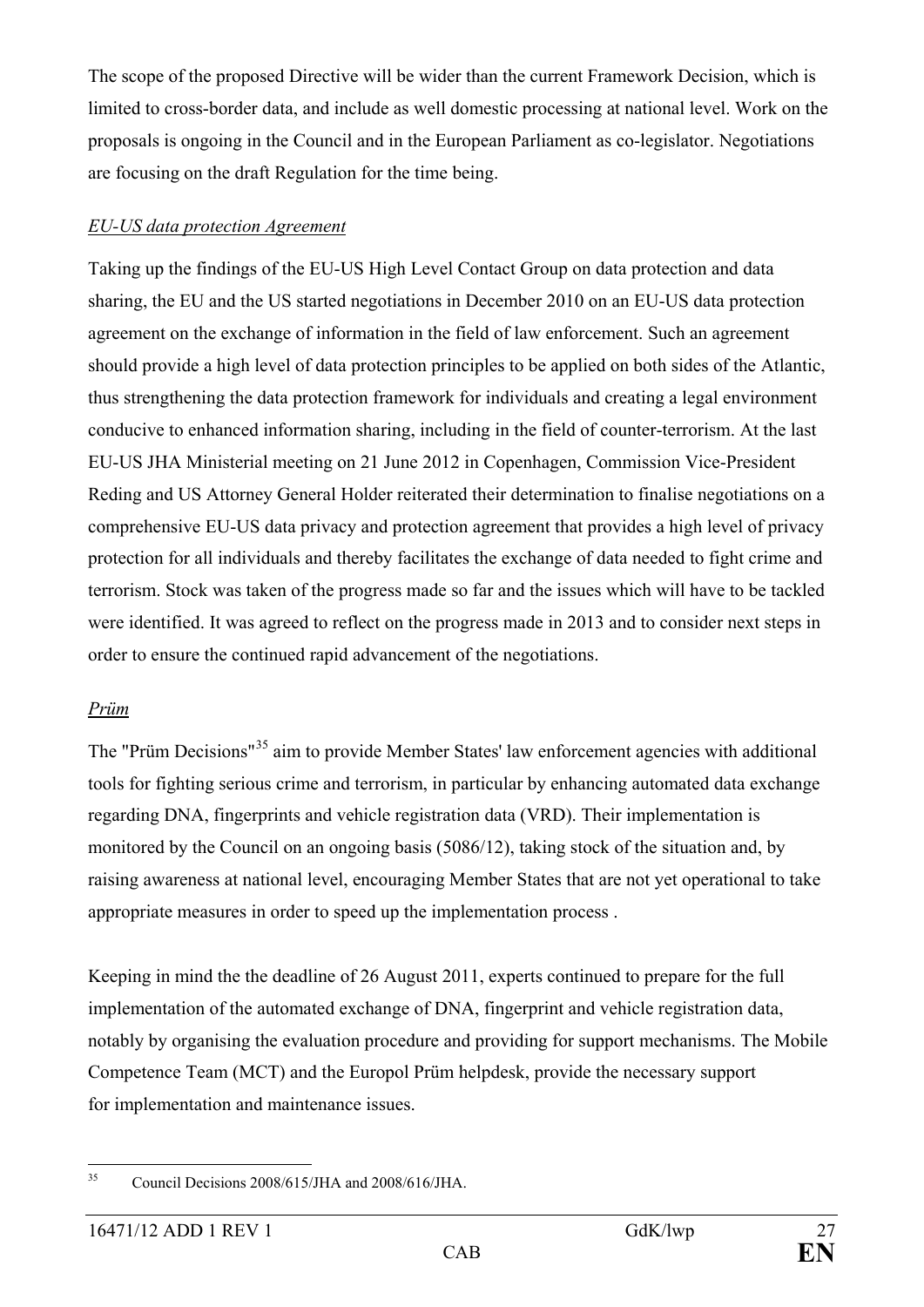By the end of November 2012, 16 Member States will have started the exchange of DNA profiles, 14 will be participating in the fingerprint exchange and 13 will be participating in the VRD exchange. Further evaluations will be concluded by the end of 2012 and it should be borne in mind that sustained efforts will be necessary in order to ensure full connection among all Member States that are already operational.

### *EURODAC*

The current EURODAC Regulation, which provides for the establishment of a database of the fingerprints of applicants for international protection, is complementary to the Dublin Regulation, which determines the Member State responsible for examining an application for international protection. The fourth EURODAC proposal, which is part of the Common European Asylum System, was submitted by the Commission in late May. Since then the Council has been able (on 10 October 2012) to agree on a text which forms the basis for the Presidency's mandate to start negotiations with the Parliament. The latter is scheduled to hold its orientation vote in the LIBE Committee in December 2012. The main new feature of this fourth proposal is the access of the law enforcement authorities to the EURODAC central database for the purposes of fighting terrorism and serious crime. This access will be allowed only after strict conditions have been met.

# *PNR*

Passenger Name Records (PNR) are a key element in the fight against international terrorism. They have been and remain a valuable tool for detecting terrorist networks and movements. Given the threat posed by terrorists travelling from and into the EU and within the EU, an EU system for collecting and processing PNR data by the Member States would be of great value. The Commission presented its proposal for an EU PNR Directive on 3 February  $2011^{36}$  $2011^{36}$  $2011^{36}$ , on which the Council reached a general approach on 26 April 2012. Informal trialogue meetings with the EP are due to start after the LIBE Committee has held an information debate.

<span id="page-27-0"></span> $36$  6007/11.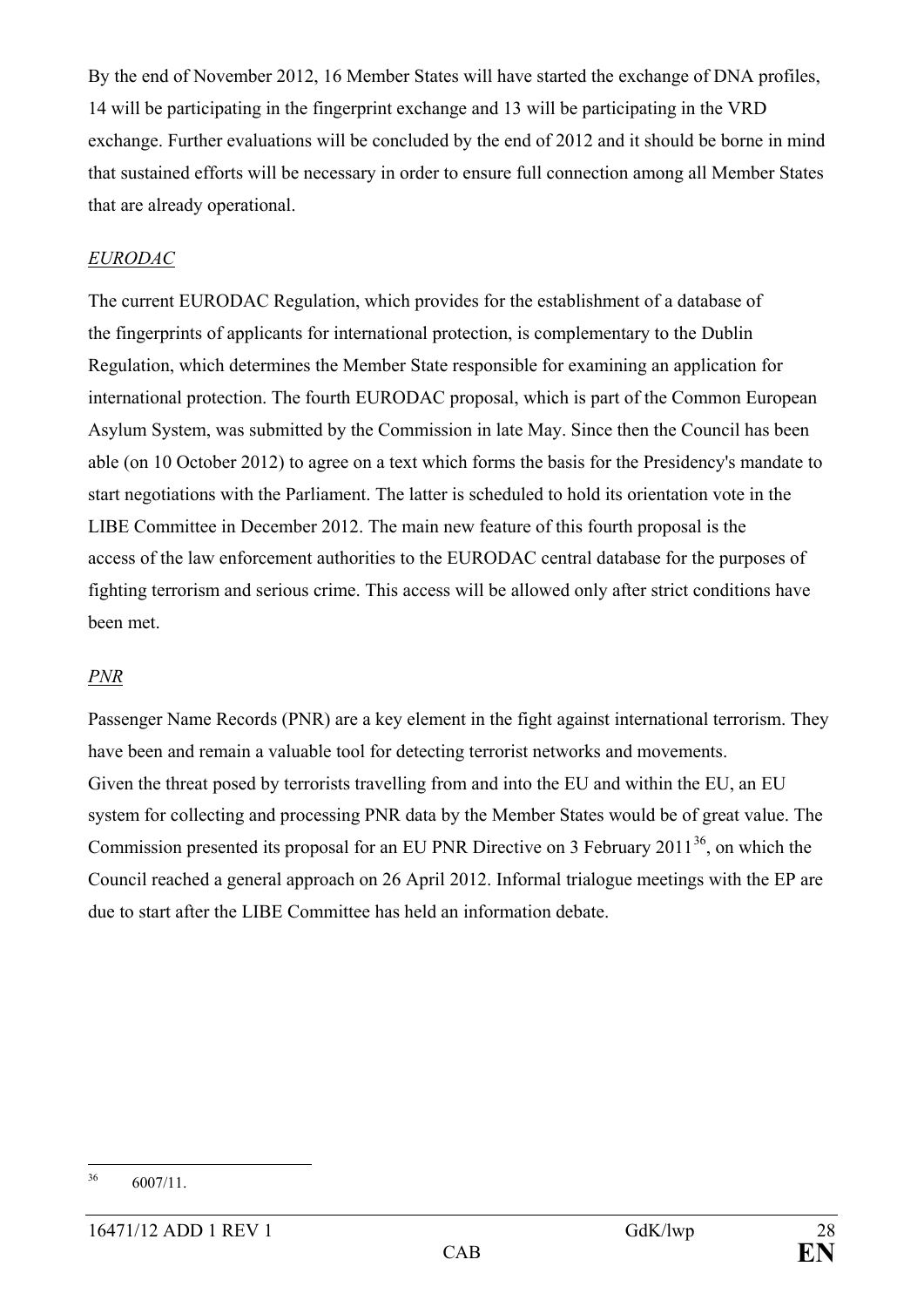The European Union concluded PNR Agreements in the past with Canada (2005), the United States of America (2007) and Australia (2008). On 5 May 2010 the European Parliament adopted a resolution on the launch of negotiations for new passenger name record (PNR) Agreements with those countries. The EU-Australia PNR Agreement was signed on 29 September 2011. On 27 October the EP gave its consent to the Agreement, which entered into force on 1 June 2012. The EU-US PNR Agreement was signed on 14 December 2011 and the EP gave its approval on 19 April 2012. The Agreement entered into force on 1 July 2012. The new EU-Canada PNR Agreement is still being negotiated. In the meantime, the old EU-Canada PNR Agreement is being applied provisionally.

### *TFTP*

On 1 August 2010 the EU-US Agreement on the Terrorist Finance Tracking Programme entered into force. The Agreement allows the transfer to the US Treasury - under strict data protection conditions - of certain categories of data concerning bank operations stored in the territory of the European Union by a designated provider of financial payment messaging services. Each US request has to be verified by Europol as to its necessity for fighting terrorism. The data transferred to the US Treasury can be accessed only for counter-terrorism purposes. Extraction from the TFTP database has to be justified by evidence of a terrorist threat. Independent overseers, two of whom are appointed by the EU, have direct on-the-spot oversight of the data searches within the TFTP database and monitor compliance with privacy provisions under the Agreement. EU citizens have access to administrative and judicial redress. An evaluation of the functioning of the agreement, including Europol's role, has taken place. The second Joint Review foreseen in the Agreement took place in October 2012 in Washington DC.

Throughout 2012, Europol's Terrorist Finance Tracking Program (TFTP) continued to provide proactive support for EU Member States in their counter-terrorism investigations and prosecutions. Europol has provided approximately 600 intelligence leads to EU Member States since the introduction of the programme in August 2010. In 2012 an awareness programme designed to promote the use, and identify the added benefit, of the TFTP was delivered to the competent authorities of all EU Member States. Following delivery of this TFTP awareness programme, there was a notable increase in use of the programme.

Furthermore in 2012, a single point of contact (SPOC) for TFTP protocols was established in all EU Member States.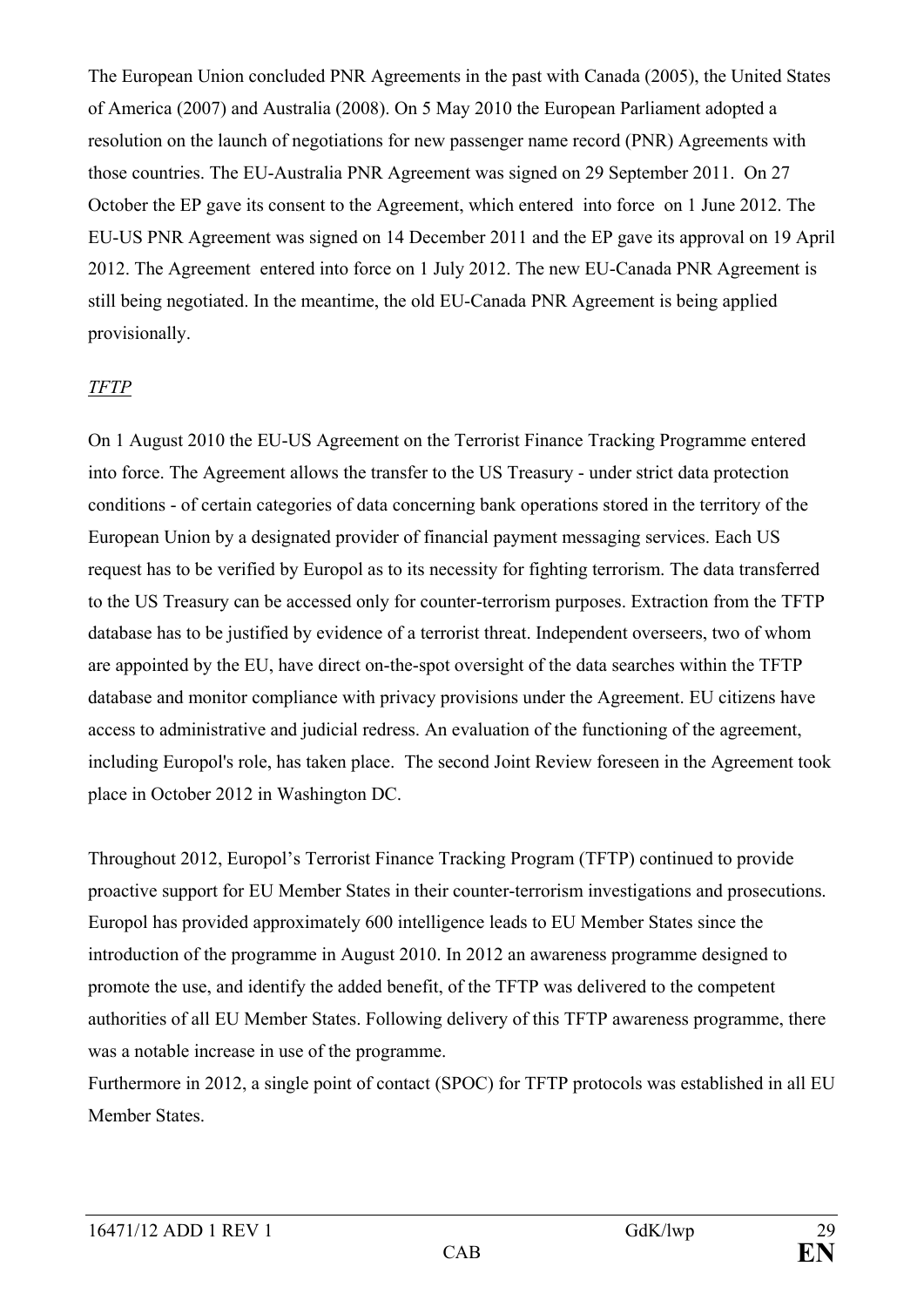The Agreement provides for a Commission study into an equivalent EU system. On 13 July 2011, the Commission issued a communication on the options available as regards setting up a Terrorist Finance Tracking System (TFTS) in the European Union. The Commission communication has been discussed at both technical and ministerial level. Most delegations are of the opinion that the Commission needs to provide further legal, operational and financial details in the impact assessment before any position can be taken regarding the expediency of a TFTS. The results of the impact assessment are still awaited.

### *Europol*

Burgas terrorist attack: Europol's CT Unit has worked closely with the Bulgarian authorities in support of the investigation into the terrorist attacks at Burgas Airport on 18 July 2012. The EBDS proved an invaluable tool in assisting experts in identifying components of the Improvised Explosive Device (IED) used in the attack. A Europol expert on bomb-scene management provided on-the-spot assistance for investigators. An operational meeting was held at Europol in the aftermath of the attack. Investigators from several MS with known links to the investigation attended the meeting. Europol continues to support the ongoing investigation within the framework of the CT AWF. Related reports from the EBDS were also shared with Interpol via SIENA.

Task Force on Extreme Right-Wing terrorism: Following on from the attacks in Norway on 22 July 2011, a Task Force on Extreme Right-Wing terrorism (XRW) was established. Concerned MS appointed experts to the Task Force, whose work is chiefly centred on a Europol Platform of Experts (EPE) created specifically for this purpose in 2011. Members of the Task Force are engaged in scoping the potential for an EU-wide risk management model and in data collection for a full EU Threat Assessment on XRW. The Threat Assessment will be delivered in December 2012

Various other Europol activities in the field of CT are reported in the relevant chapters of this document.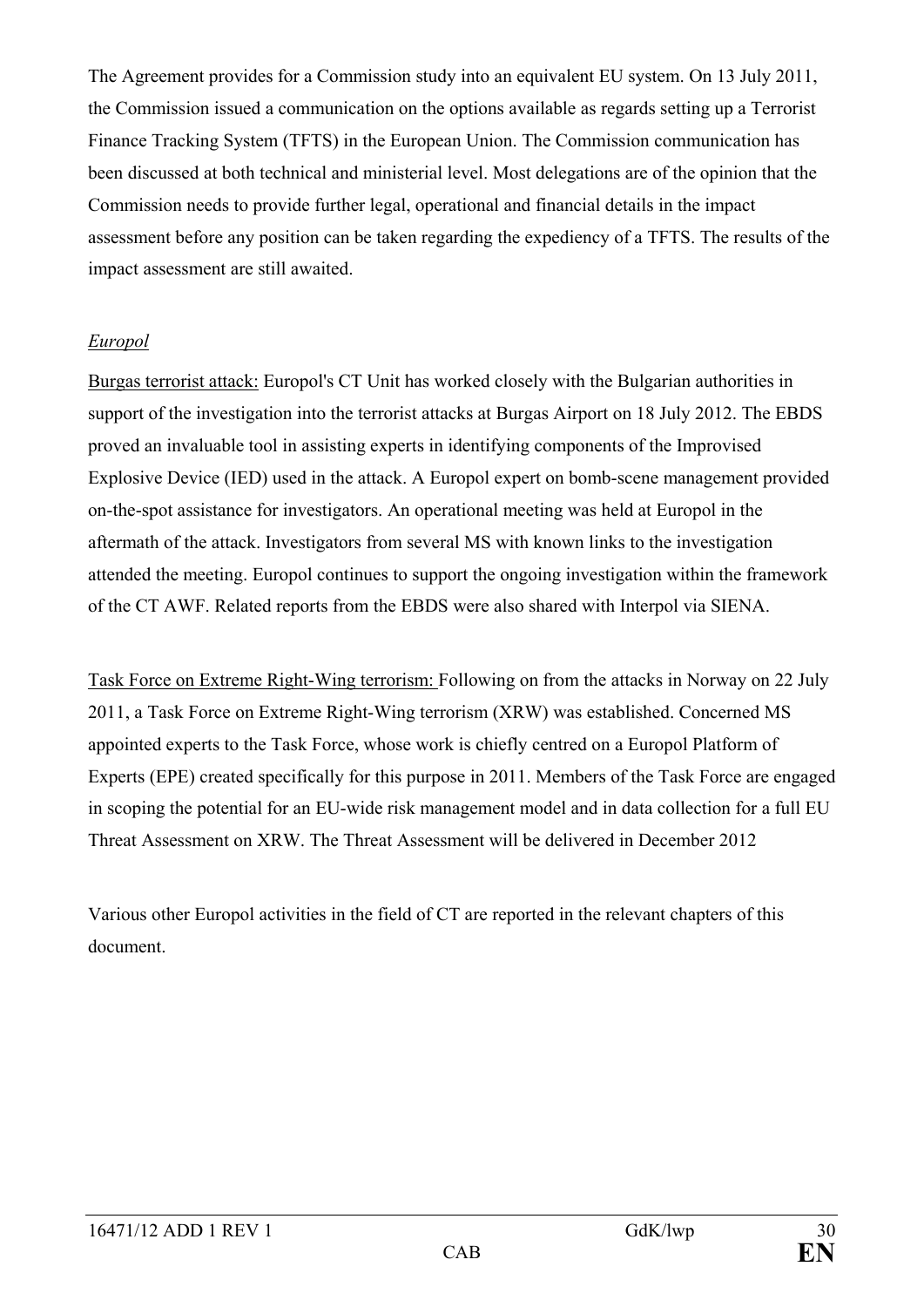# *Eurojust*

Since the beginning of 2011, Eurojust's coordination role has been further enhanced with the introduction of coordination centres, intended to provide increased operational support during common action days in different Member States. The setting-up of a coordination centre ensures a secure, real-time connection between Eurojust and the prosecutors, judges and police officers carrying out the operation in the Member States involved.

The fight against terrorism counts as a priority in Eurojust's operational work. 27 terrorism-related cases, including cases of terrorism financing, were registered at Eurojust in 2011. As of 1 October 2012, 26 cases had been registered in 2012. One coordination meeting was held in 2011, and three in the first three quarters of 2012. In 2012 Europol also participated in one of the terrorism-related coordination meetings.

As in previous years, Eurojust and Europol demonstrated their willingness to cooperate in the fight against terrorism in several common projects in 2012. The two bodies met on several occasions to reach a common understanding of the issues surrounding the TFTP and a possible EU version. Following discussions in several liaison meetings and the recommendations for action annexed to the May 2012 EU Counter-Terrorism Coordinator's discussion paper on the EU Counter-Terrorism Strategy, Eurojust is currently in the process of drafting a feasibility study with a view to becoming associated with the target groups set up in the context of Europol's Analytical Work Files dealing with terrorism. Eurojust and Europol are carrying out common initiatives with the EU's neighbouring countries as well as initiatives of a transcontinental nature.

In December 2012, a practitioners' workshop will be jointly organised by Eurojust and Europol and will bring together counter-terrorism specialists from India and the EU for two days in The Hague. Its aim is to promote judicial cooperation by defining common interests and discussing standards. In order to collect relevant information prior to the debates, to help to focus the discussions, Eurojust's Counter-Terrorism Team distributed a questionnaire on these matters to the EU counterterrorism authorities. The replies are being analysed and will be shared with participants in the workshop.

Eurojust and Europol held regular liaison meetings and attended each other's high level counterterrorism events. Eurojust has been invited to Europol's Counter-Terrorism Week, and Europol took part in Eurojust's annual Strategic Meeting on Terrorism 2012, which took place on 20 June.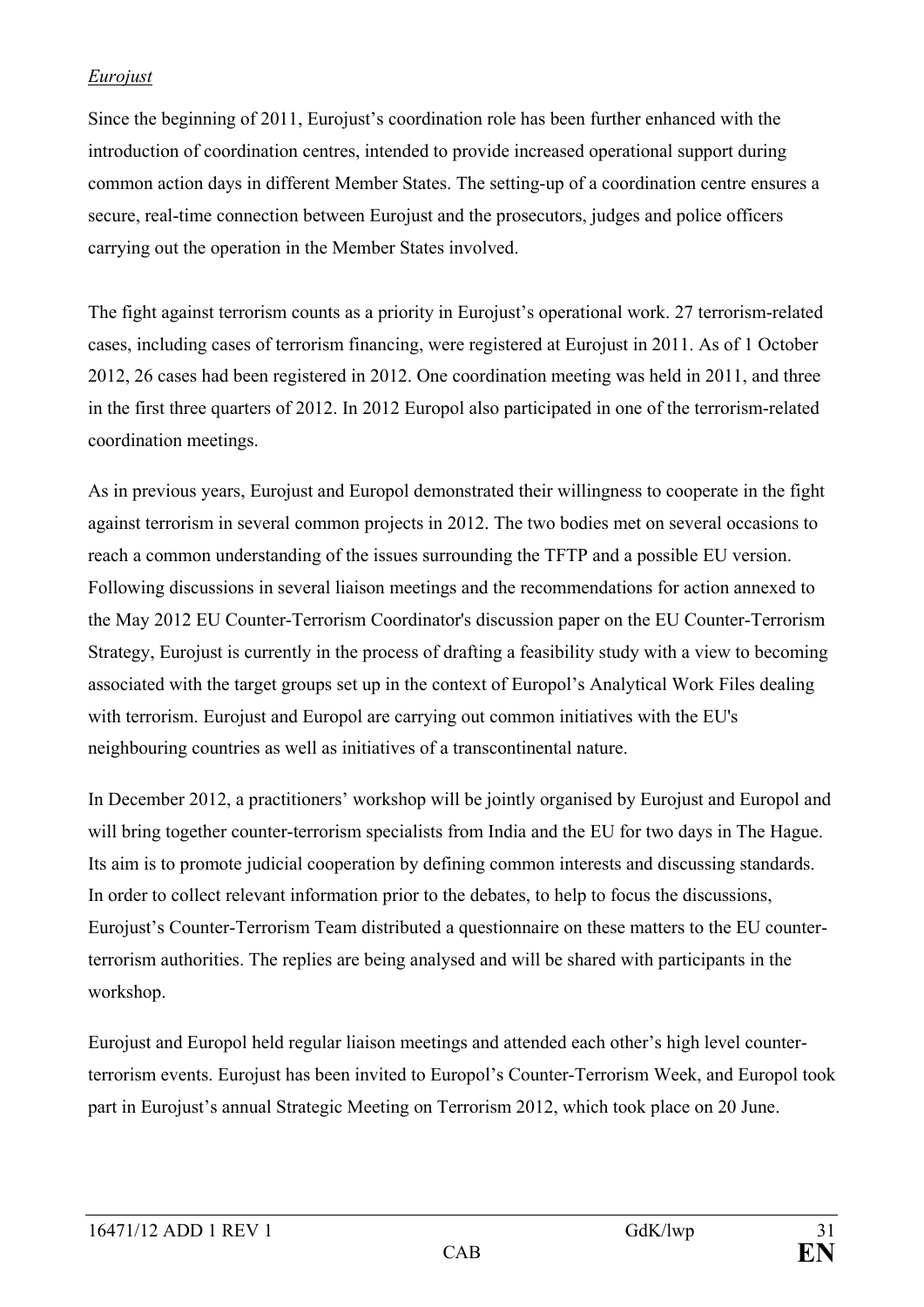This year's event covered two topics: "*The phenomenon of the lone individual involved in terrorism (lone wolf)*" and "*Social networks in a terrorism context*". Prior to and on the occasion of the annual networking meeting of the Eurojust National Correspondents for Terrorism Matters, the CTT compiled and circulated a questionnaire on the phenomenon of the lone individual involved in terrorism. The role of social networking in terrorism and the potential judicial response to it were also discussed. Presentations were given based on real solo terrorism cases, which were analysed.

Special attention was also given to Eurojust's *Terrorism Convictions Monitor* (TCM) - objectives, content, future developments – as this concept was revisited in 2012 and recommendations made by its readers have been implemented. It is issued every four months and provides an overview of terrorism-related judicial developments in the Member States, as well as judicial analysis of selected cases.

During the past year, Eurojust has made further progress on the issue of maritime piracy, and its Counter-Terrorism Team has been deeply involved in the project to launch a Maritime Piracy Judicial Monitor, to be published annually.

In addition, Eurojust has presented to the European Commission a Handbook on chemical, radiological, radioactive and nuclear (CBRN) terrorism, which focuses on the legal aspects and aims to provide EU practitioners with specialist legal, diachronic support for investigations and prosecutions related to CBRN transnational crimes.

### *Joint Investigation Teams*

Joint Investigation Teams (JITs) have established themselves as useful tools in the fight against cross-border crime. The steadily increasing number of JITs established with Eurojust's assistance and participation shows that national authorities are becoming more familiar with this instrument and are increasingly ready to use it in their operational work. In 2011 Eurojust became home to the JITS Network Secretariat. So far in the counter-terrorism field, two JITs have been established with the involvement of Eurojust, with the aim of supporting transnational investigations. No new terrorism-related JIT was set up in the first three quarters of 2012.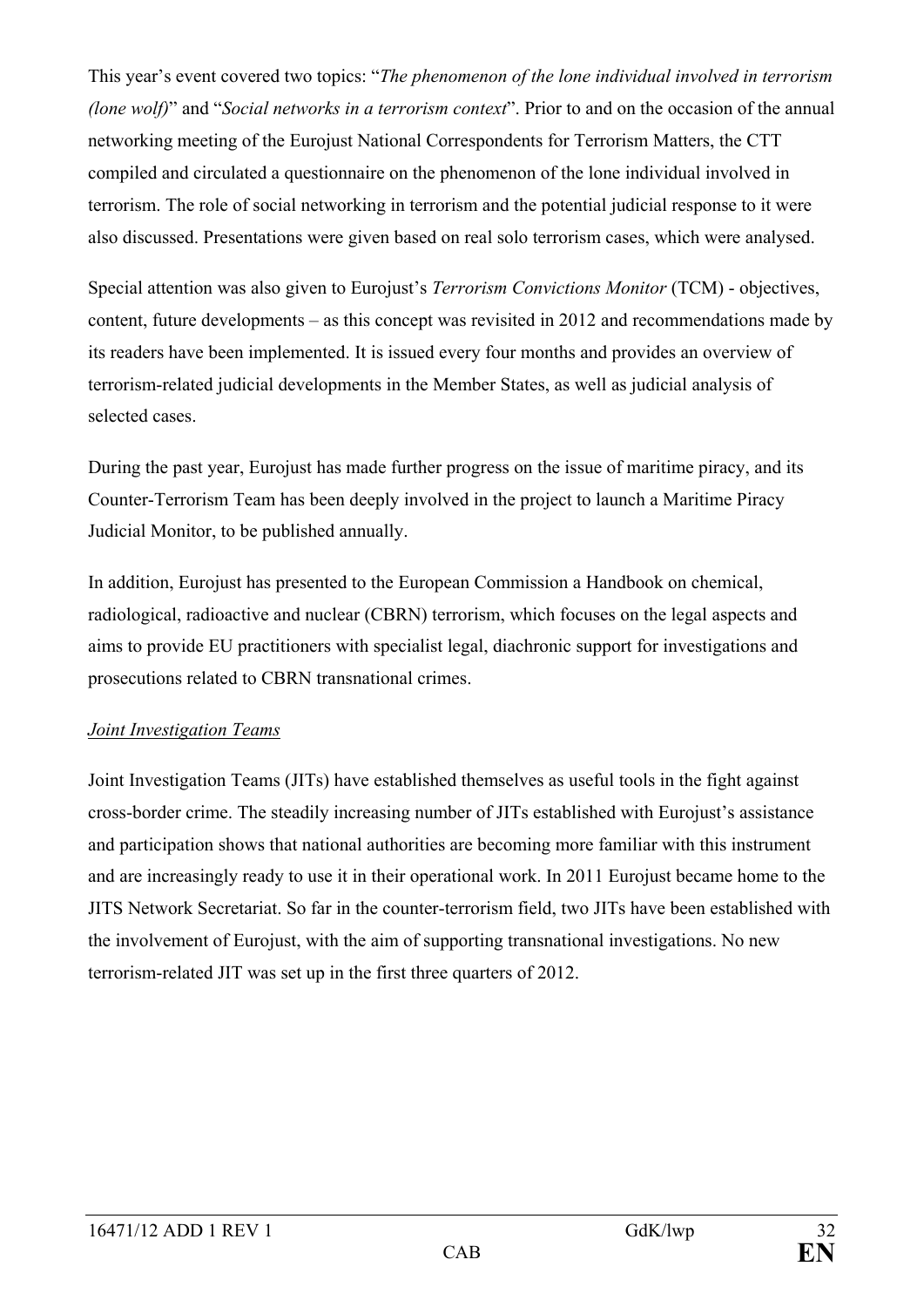At the JHA Council on 8 October 2010, the CTC presented 22 recommendations for action regarding the judicial dimension of the fight against terrorism, which had been drawn from a series of five meetings held in the framework of a high-level training project on the fight against terrorism and the judicial response (doc  $13318/1/10$  Rev  $1<sup>37</sup>$  $1<sup>37</sup>$  $1<sup>37</sup>$  organised by the French *Ecole Nationale de la Magistrature*. The recommendations centre around the following themes: judicial organisation, special investigation techniques and terrorist financing, rights of defence, judicial cooperation, international perspective, strategy for EU prosecutions and criminal policy. Since then, the relevant bodies in the EU (CATS and COSI) have agreed on a way forward in procedural terms for the recommendations and have established for each recommendation whether follow-up may be given through either legislative or operational action or even both, and have listed the relevant institutions and working groups (5764/1/11 REV 1). Work has started on implementation and further discussion as to how the recommendations could be implemented.

In the past year, Eurojust has followed the CTC's recommendations: it has undertaken extensive collaboration with the European Judicial Training Network (**R 1**); some of Eurojust's College members have attended EJTN seminars and provided substantial input as key speakers, and several EJTN trainees have been or are currently hosted by different Eurojust National Desks. Eurojust is also actively supporting the establishment of the Eurojust National Coordination System in the Member States (ENCS), as described in article 12 of the 2009 Decision.

The goal of the Eurojust Counter-Terrorism Team is to become a proactive centre of expertise on counter-terrorism. Eurojust regularly holds tactical and strategic meetings on terrorism trends in which leading EU magistrates and experts in terrorism law share their expertise on operational matters. Common issues are identified, as well as best practices (**R 2**). Eurojust actively supports JITs and encourages their establishment by providing information and advice to practitioners (**R 17**). A total of 33 JITs were formed with Eurojust's assistance in 2011. Eurojust prosecutors, judges and police officers participated in 29 of these JITs, in accordance with Article 9f of the new Eurojust Decision, which states that the Eurojust National Members can

participate in JITs, acting either on behalf of Eurojust or in their capacity as national competent authorities. Eurojust also provides financial and logistical assistance to JITs operations (**R 16**).

<span id="page-32-0"></span> $37$  13318/1/10 REV 1.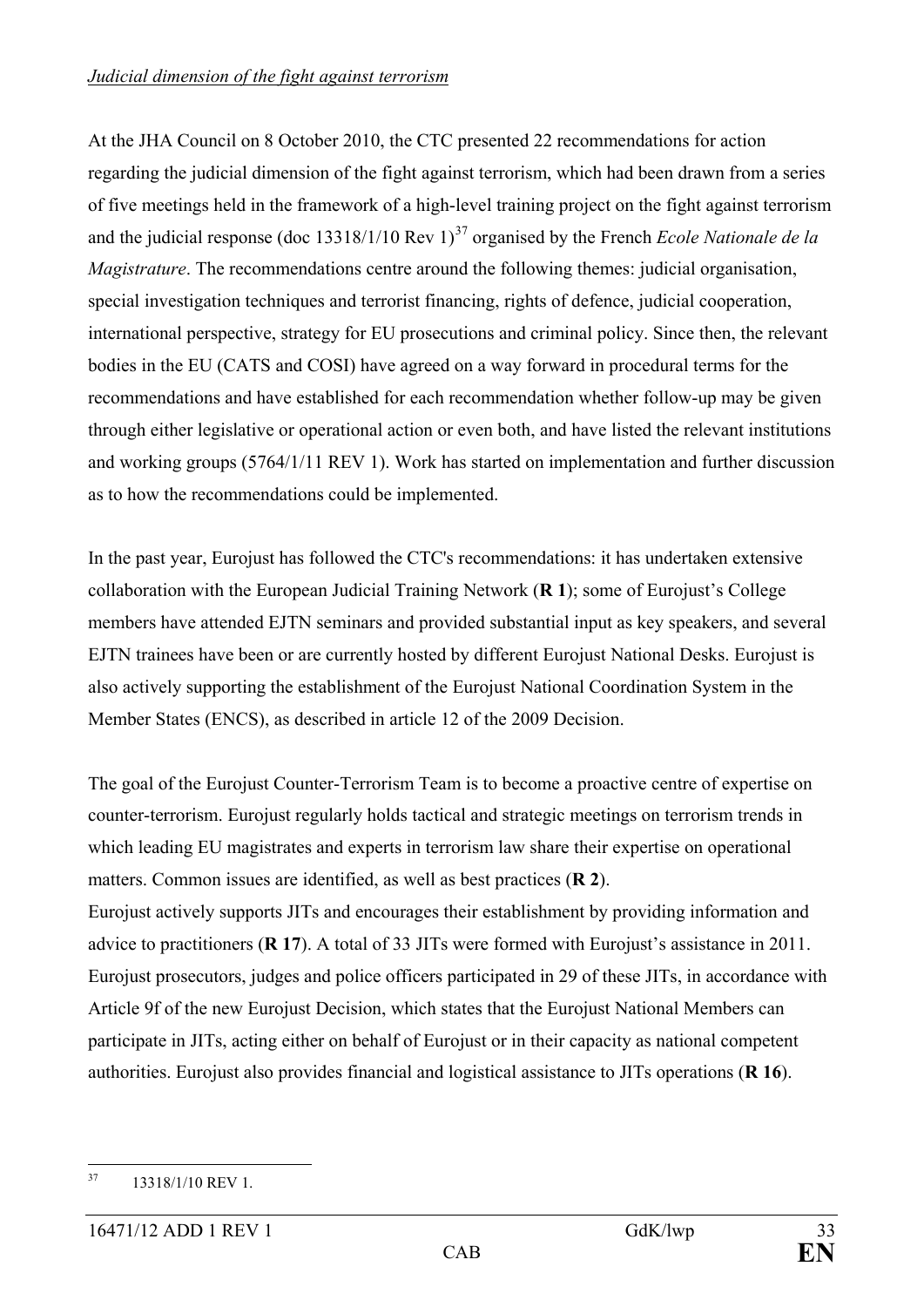Under the project "*Supporting the Greater usage of JITs*", Eurojust supported 34 JITs in 2011, involving 16 Member States.

Article 27b of the new Eurojust Decision provides that Eurojust may post Liaison Magistrates to third States, whose presence could prove to be extremely valuable when dealing with transnational counter-terrorism cases (**R 20**). Eurojust is in the process of drawing up rules on the posting of such Liaison Magistrates and adopting the necessary implementing arrangement, in collaboration with the Commission and the Member States.

### *Terrorist financing*

The CTC will issue his fourth report on the implementation of the Revised Strategy on Terrorist Financing in March 2013. This report will provide an overview of initiatives and actions that have been undertaken and the progress that has been achieved within the EU as well as in other international forums since the last implementation report<sup>[38](#page-33-0)</sup> of October 2011.

The Lisbon Treaty introduced a new legal basis for the freezing of terrorist funds, which is placed in the Title on the Common Area of Freedom, Security and Justice. The Commission discussed the relevance of this new provision at three expert meetings with Member States and commissioned an impact assessment study from an external contractor in early 2012. Based on its own impact assessment, the Commission intends to table a proposal to address the freezing of terrorist funds in the second quarter of 2013.

With regard to the abuse of non-profit organisations for terrorist financing purposes, the Commission had initiated a feasibility study to look at the establishment of an EU NPO observatory in this context. This study is currently being finalised and should serve as input for the Commission when deciding on how to proceed on this specific issue.

A terrorist financing workshop involving experts from Member States and EU institutions took place with the US in Copenhagen in June 2012.

# *National Structures for Counter-Terrorism Coordination*

Efforts to ensure better cooperation among Member States' counter-terrorism structures at national level have continued. More than half of the Member States have such structures. The Belgian Coordinating Unit for Threat Analysis (OCAM) has followed up the initiative to enhance the dialogue between the Member States by organising meetings of these structures at the level of the directors in Brussels in September 2012.

<span id="page-33-0"></span> $38 \t15062/11.$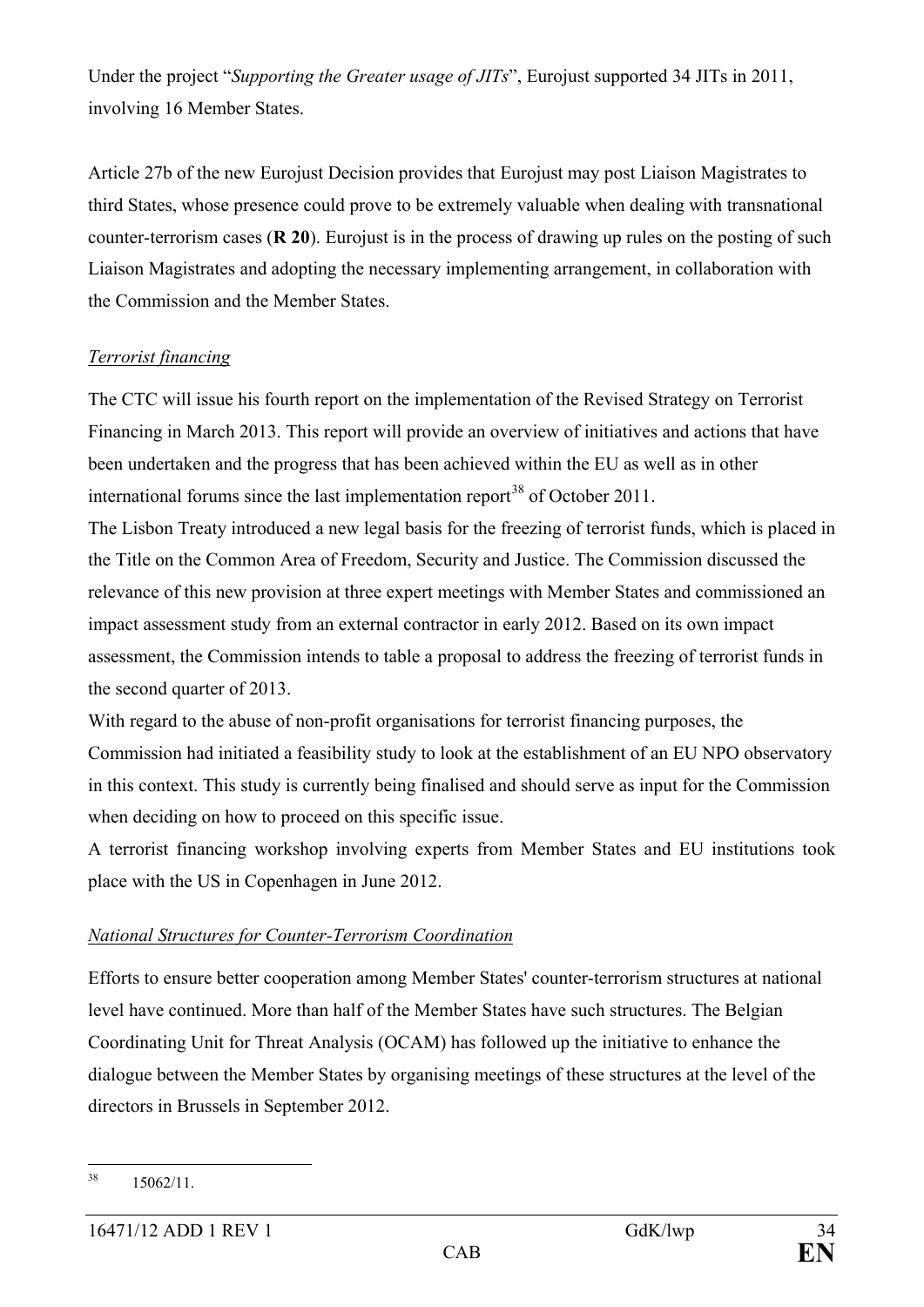### **4. RESPONSE**

### *Solidarity Clause*

The Commission and the High Representative of the Union for Foreign affairs and Security Policy continued their preparations with a view to presenting a joint proposal to implement the solidarity clause laid down in Article 222 TFEU.

### *Crisis Coordination Arrangements*

The new Crisis Coordination Arrangements (CCA) are currently under preparation in the Council. A well functioning mechanism is needed for the EU to react in case of an internal or external crisis.

### *Civil protection*

As far as civil protection is concerned, work is taking place in the framework of the EU Civil Protection Mechanism (OJ L 314, 1.12.2007, p. 9). With its all-hazard approach, covering prevention, preparedness and response, the Civil Protection Mechanism provides an effective and visible demonstration of European solidarity.

On 20 December 2011, the Commission submitted a proposal (18919/11) to replace the Civil Protection Mechanism and the Civil Protection Financial Instrument (OJ L 71, 10.3.2007, p. 9), which provides funding for the actions under the Mechanism to ensure protection against natural and man-made disasters.

The proposal, based on new Article 196 TFEU (providing for the ordinary legislative procedure), is aimed at improving the effectiveness of systems for preventing, preparing for and responding to natural and man-made disasters of all kinds within and outside the Union, by ensuring better risk assessment and planning, better predictability and quality of assistance, and increased costefficiency. The proposal builds on the existing Council Decisions and provides a basis for the continuation of existing cooperation, which has proved its worth in the past and consists of a series of actions that are favourably accepted by all Member States (e.g. training, exercises, exchanges of experts, development of modules, deployment of expert missions, etc.). It also contains important new elements for strengthening the overall approach to disaster management at EU level.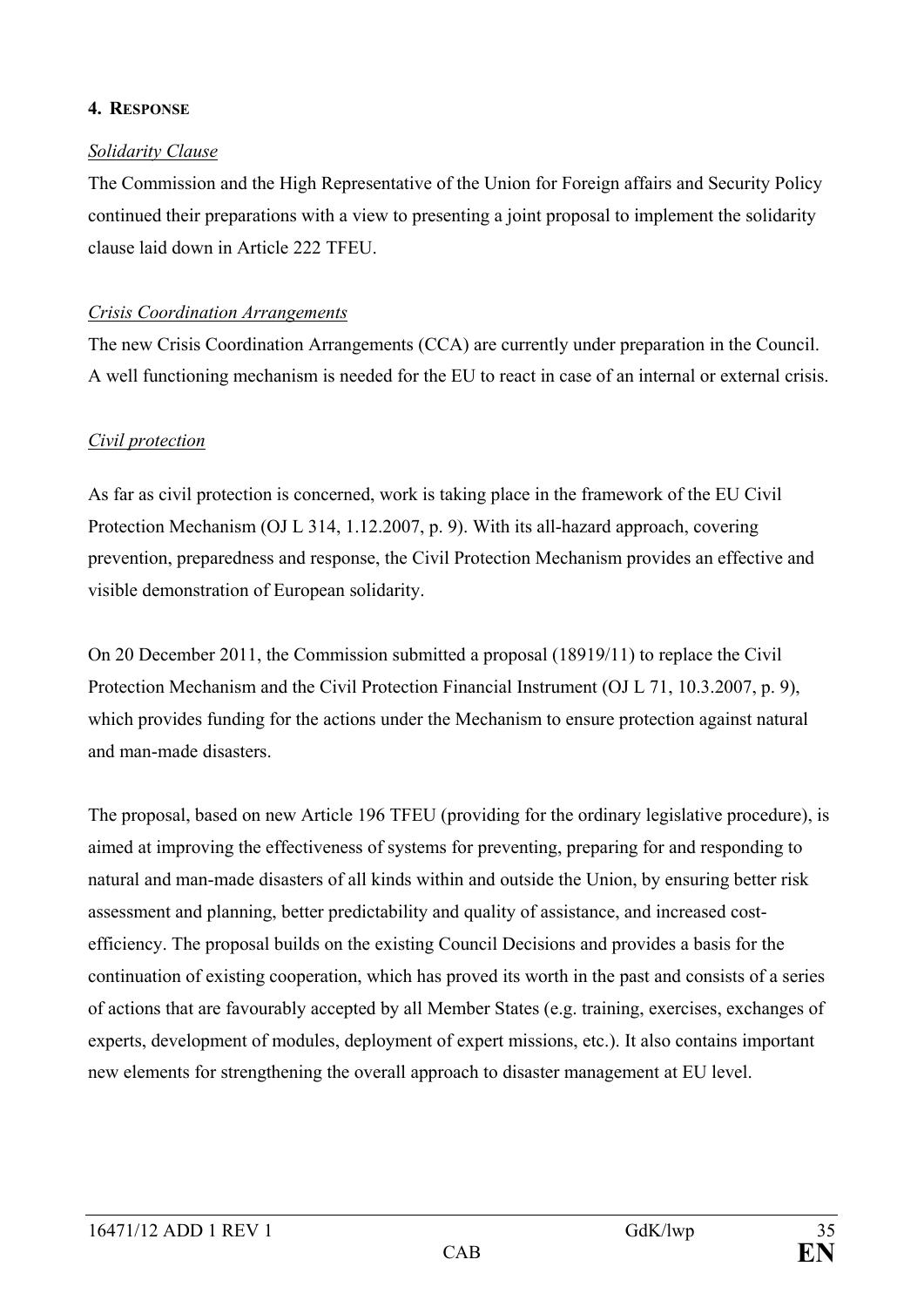In the Council, discussions started in the competent Working Party under the Danish Presidency (2012) and are continuing under the Cyprus Presidency. The Presidency intends to draw up a clear mandate by the end of this year, and to create the necessary conditions to secure a first-reading agreement with the European Parliament in early 2013.

In the meantime, work is continuing on further enhancing the EU's disaster response capability. As of October 2012, a total of 143 modules (up from 128 last year) and 10 technical and assistance teams (TAST) have been registered covering different areas, e.g. water purification, high-capacity pumping, urban search and rescue, aerial and ground forest fire-fighting, CBRN detection and sampling, medium and heavy urban search and rescue in CBRN conditions, forest fire-fighting, and medical assistance (advanced medical post with surgery and medical aerial evacuation of disaster victims, field hospital), flood containment, flood rescue and temporary shelters.

### **5. THE EXTERNAL DIMENSION**

### *Internal-external dimension*

Counter-terrorism requires a coherent approach to internal and external action. The Council therefore called in its Conclusions of June 2011 for enhancement of the links between internal and external aspects of counter-terrorism policy<sup>39</sup>. As requested by these conclusions, the implementation report was prepared in the relevant Council working groups and presented to the Council in October 2012[40](#page-35-1).

# *Political Dialogues*

Political Dialogues with key partners of the EU have continued in 2012 under EEAS leadership. CT dialogues were held with the UN, the United States, Russia, Turkey, Pakistan, India and Saudi Arabia. Terrorism-related issues have also been discussed in a range of other EU dialogue meetings, including foreign policy security dialogues and JHA sub committees.

# *The Transatlantic Relationship*

The EU-US relationship remains an essential part of arrangements for ensuring Europe's security, and there is fruitful cooperation with the United States on almost all aspects of implementing the EU CT strategy and in major terrorist investigations within the EU.

<span id="page-35-0"></span><sup>&</sup>lt;sup>39</sup> 11075/11 ENFOPOL 185 COTER 54 JAIEX 56 COSI 47 CATS 47.<br><sup>40</sup> 14819/1/12 REV 1 ENFOPOL 323 COTER 95 JAIEX 84 COSI 86 CATS 66.

<span id="page-35-1"></span>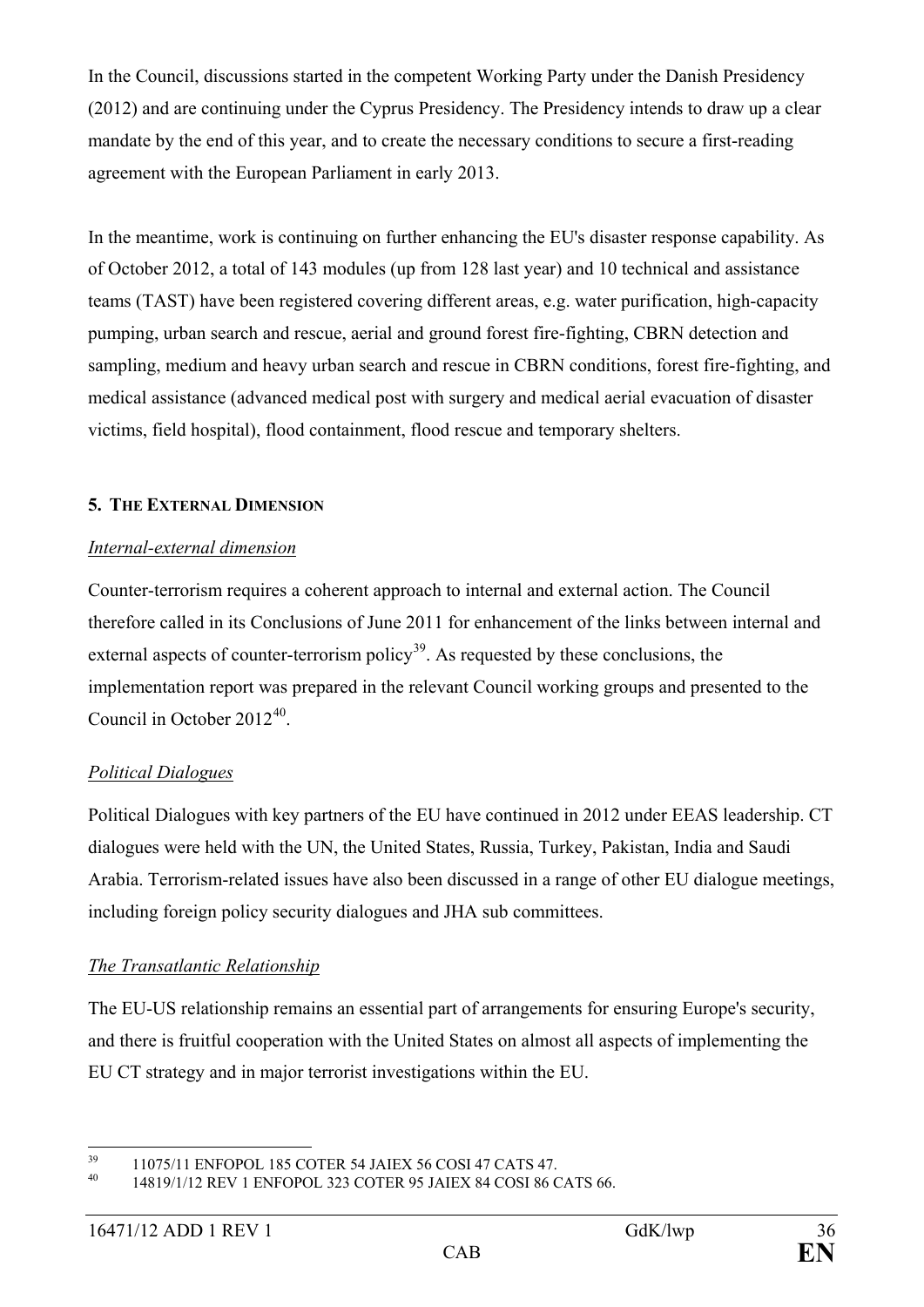Terrorism issues have been discussed at the highest level between the EU and the USA: At the summit on 28 November 2011 US President Obama, President of the European Council Van Rompuy, and Commission President Barroso concluded that the EU and the USA would continue to work closely together, both bilaterally and through the UN and the Global Counter-Terrorism Forum (GCTF). In that context, H.R./V.P. Ashton participated in the second ministerial meeting which took place in Istanbul on 6 June 2012. In June 2012, an EU-US ministerial meeting on Justice and Home Affairs took place in Copenhagen. The agenda items relevant to counter-terrorism included: countering violent extremism, the confiscation of criminal assets, global supply chain security, EU-US cooperation on explosives, cyber security and cyber crime, as well as the counterterrorism provisions of the US National Defense Administration Act (NDAA) 2012. The NDAA provided, inter alia, for mandatory military detention for a certain subset of foreign terrorist suspects and indefinite detention of terrorist suspects without trial. In order to avoid problems for transatlantic counter-terrorism cooperation, the EU and its Member States had provided input to the US Administration in the context of the development of implementing regulations for the NDAA. Many of the EU's concerns were taken into account in the Presidential Policy Directive which President Obama issued on 28 February 2012 (which foresees waivers, for example in the event of problems for counter-terrorism cooperation with third countries or extradition requests).

The successful entry into force of the new PNR Agreement on 1 July 2012 marks a major step forward in protecting Europe's citizens who fly on transatlantic routes, while upholding the individuals' data protection. The negotiations towards a comprehensive EU-US data privacy and protection agreement in the context of police and judicial cooperation in criminal matters that provides a high level of privacy protection for all individuals and thereby facilitates the exchange of data needed to fight crime and terrorism are also advancing. A joint ministerial statement issued at the EU-US JHA Ministerial (20-21 June, Copenhagen) took stock of the progress made and reaffirmed the will to consider next steps in order to ensure progress at the negotiations..

After the highly successful EU-US seminar on the role of the Somali diaspora in countering violent extremism (2010), a further seminar was held on Pakistan and the Pakistani diaspora on 24-25 January 2012. There was a general understanding that countering violent extremism, whatever form it takes, is best achieved by engaging and empowering communities who can more readily identify problems as they emerge and customise responses.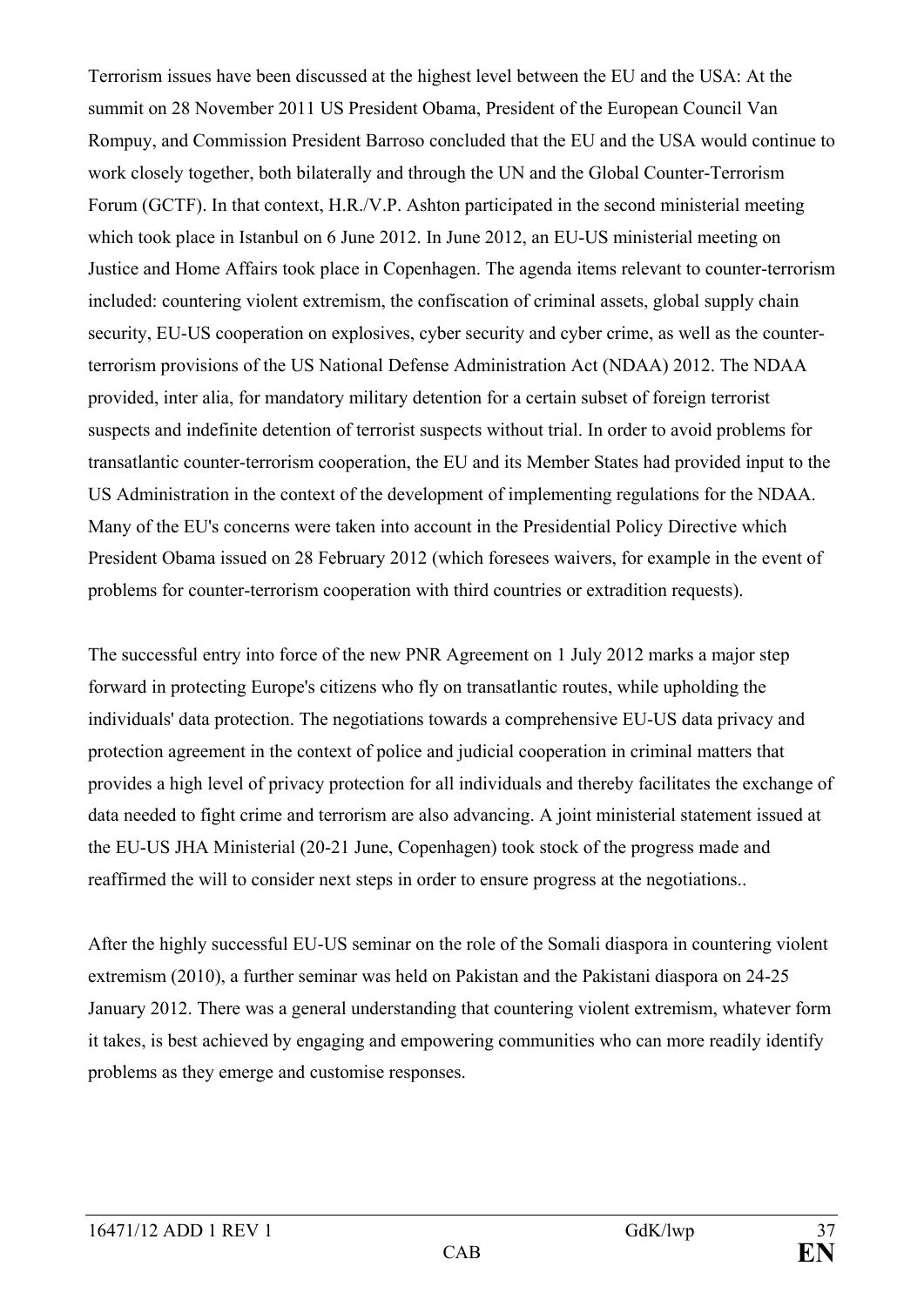A workshop for practitioners from both sides of the Atlantic involved in the application of the EU-US Mutual Legal Assistance and extradition agreements was held on 25 October 2012 at Eurojust in The Hague. Both agreements are recent and constitute a major step forward in the quality of cooperation. The workshop recalled the importance of transatlantic cooperation and highlighted imbalances such as the higher number of requests for extradition from the U.S. and for assistance from the EU, including the connection with the search of digital evidence. During the workshop, the need to improve and use channels of co-operation that guarantee individuals' rights was highlighted in order to avoid incompatibilities with the EU *acquis* that result from direct requests to companies by third countries' authorities.

Since the action against international terrorism raises important legal questions, the EU and its Member States have continued in 2012 to hold a semi-annual dialogue with the US Department of State Legal Adviser on counter-terrorism and international law, in which international legal principles applicable to the fight against terrorism are discussed. The dialogue has the objective of fostering an improved mutual understanding of our respective legal frameworks, and developing common ground enabling us to work more effectively on combating terrorism. Topics included the international legal framework applicable to drone strikes, the closure of Guantanamo, the counterterrorism provisions in the 2012 NDAA, Military Commissions, sanctions, international law and cyberspace.

### *Other Strategic Partners*

The EU CTC attended a meeting in St Petersburg in October 2012 of specialised agencies working on counter-terrorism. Subjects relevant to CT were also discussed at the JHA EU-Russia Permanent Partnership Council (PPC) on Freedom, Security and Justice in Nicosia in October.

The January 2012 CT political dialogue with India was followed by the 6th EU-India Security Dialogue on 25 October 2012. In the latter meeting, both sides agreed that experts should start implementing the conclusions agreed in the CT political dialogue, such as mutual legal assistance and extradition, counterfeiting of currency, counter radicalisation, enhanced judicial cooperation and tracking of financial flows. In addition to CT, the discussions on security issues focused on counter-piracy, cyber-security and non proliferation and disarmament. India also committed itself to participate in the upcoming Joint Practitioners' Workshop on CT, hosted by Europol and Eurojust in The Hague on 11-12 December 2012.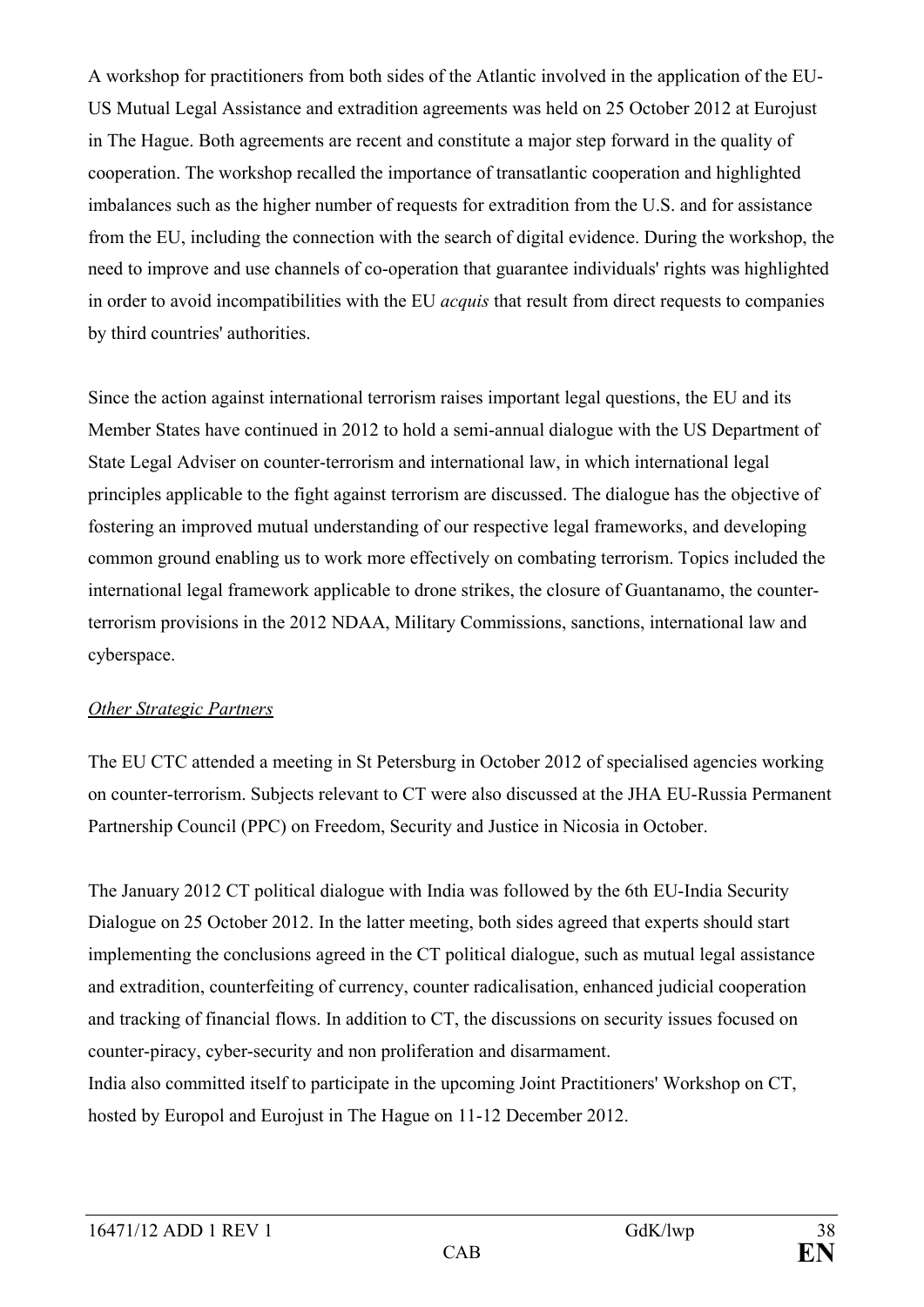### *Central Asia*

Last year's High level meeting in Ashgabat (Turkmenistan) on 30 November 2011 concluded the joint EU - UN/CTITF initiative on "implementing the UN Global CT Strategy in Central Asia", which led to the adoption by the countries of the region of an action plan and the Ashgabat Declaration (see previous report). In terms of follow-up, the EU is continuing its activities on border management and drug trafficking through BOMCA and on criminal justice and the rule of law through the European Rule of Law initiative. Action should, however, also be considered on countering radicalisation and recruitment. Several associated technical assistance projects have already been carried out or are currently being implemented, but it is particularly important for the EU, together with the OSCE and the UN, to maintain its support for the Central Asian states in the field of countering and combating radicalisation. Tajikistan might have the most favourable conditions to start working on this, since there is already an ongoing OSCE effort and considerable accumulated knowledge.

Politically, the EU has confirmed its engagement through the announced launch of an EU-Central Asia high-level dialogue on security (no date confirmed yet) and through the EU-Central Asia Ministerial on 27 November 2012 in Kyrgyzstan. The EU's continued commitment to the region is of key importance, not only owing to EU interests in the region, which include energy and regional security (including the fight against drugs and border management), but also because of the challenge linked to the withdrawal of the international coalition forces from Afghanistan by the end of 2014 and the potential implications for the Central Asian states in terms of security and the emergence of radical ideology and fundamentalism.

### *Pakistan*

In February 2012, the Council adopted the EU-Pakistan 5-year Engagement Strategy. Under this plan, both sides committed to comprehensive cooperation on CT and in a number of related areas. The Engagement Strategy was followed by the adoption of the EU CT / Security Strategy on Pakistan, which outlines the position of the EU and its Member States on CT cooperation with Pakistan. The CT Strategy contains two action plans: a CVE action plan and a Rule of Law action plan, which are currently being drafted.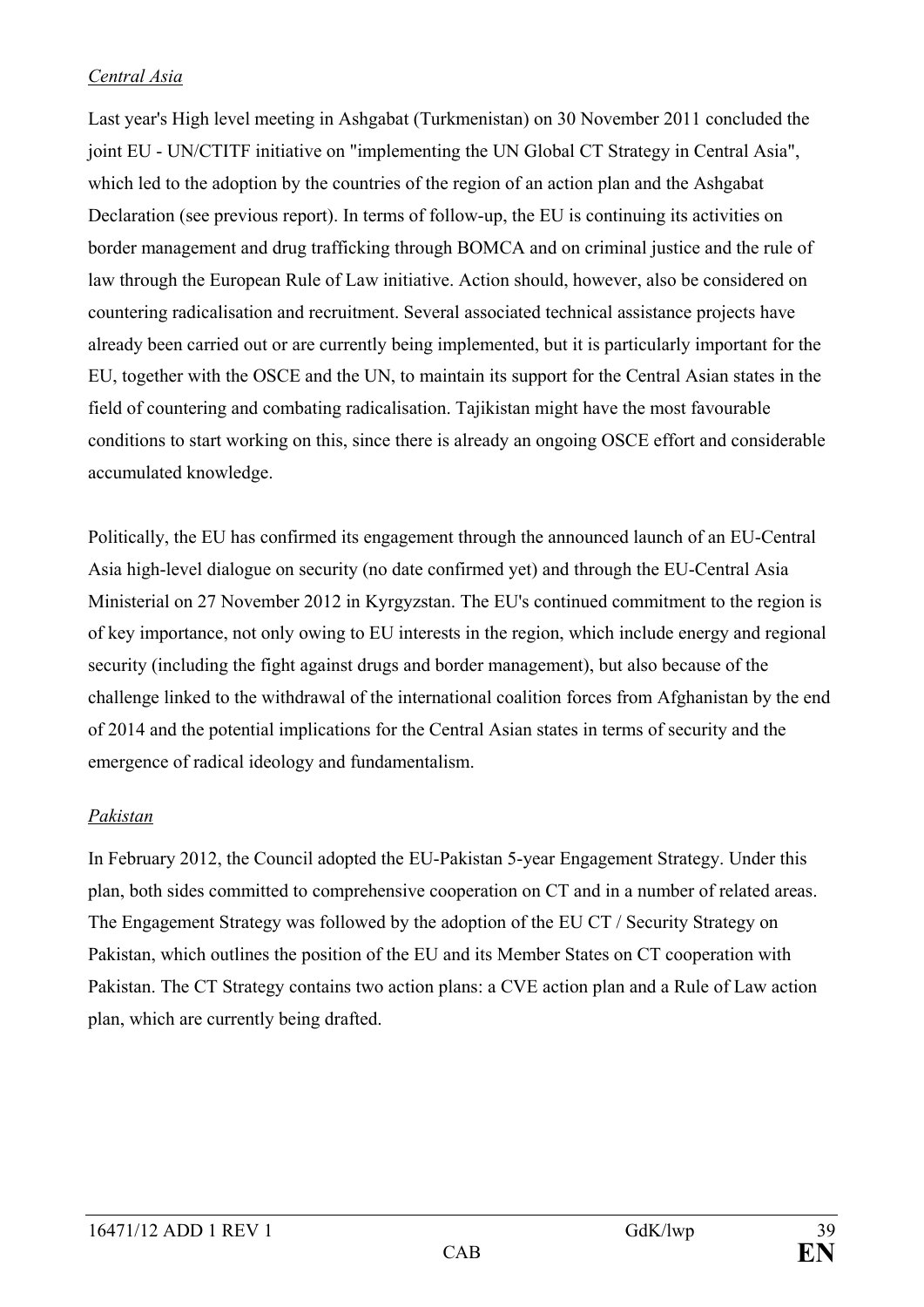The Commission has continued to implement projects on counter-terrorism under the Instrument for Stability (IfS). Under the short-term IfS, the Civilian Capacity Building for Law Enforcement (CCBLE) project (EUR 15 million) in KP and Punjab finished in February 2012 and the draft project evaluation is now under discussion. In the meantime, discussions are ongoing to provide for a follow-up project. Under the long-term IfS, the CT-related Prosecutorial Reform Initiative in Punjab is about to start and an identification and formulation mission for a project on countering violent extremism in Pakistan took place in November 2012. Also, four projects were selected under the long-term IfS peace-building partnership. All peace-building projects have the potential to tackle radicalisation indirectly through promoting a culture of tolerance and developing skills on conflict resolution and dialogue in areas affected by violent extremism.

#### *Sahel*

Given the developments in Mali and the risk of the creation of a terrorist sanctuary in the North, which is controlled by AQIM, Ansar Eddine and MUJAO, as well as spill-over risks to other countries of the region, the Sahel has become a priority for EU foreign policy. The Council has discussed Mali / Sahel several times and recognised that implementation of the European Strategy for Security and Development in the Sahel needs to be accelerated and stepped up. The EEAS has been active politically, in cooperation with the UN, the AU and ECOWAS, in stabilising the situation in the South after the military coup and supporting the transitional government. In July 2012, EUCAP Sahel, a civilian CSDP operation in Niger was launched. EUCAP has a regional dimension with liaison officers in Mali and Mauritania and could be expanded to these countries in the future. It is meant to help strengthen Niger's counter-terrorism capacities and is working with all relevant actors in this context. It helps to avoid spill-over effects from the crisis in Mali. A crisis management concept was developed for EUTM Mali, a military CSDP operation intended to train and restructure Malian forces so that they can re-conquer the North of the country. The EU is also contemplating support for a potential ECOWAS mission. In this context, a military liaison officer was posted to the EU delegation in Abuja.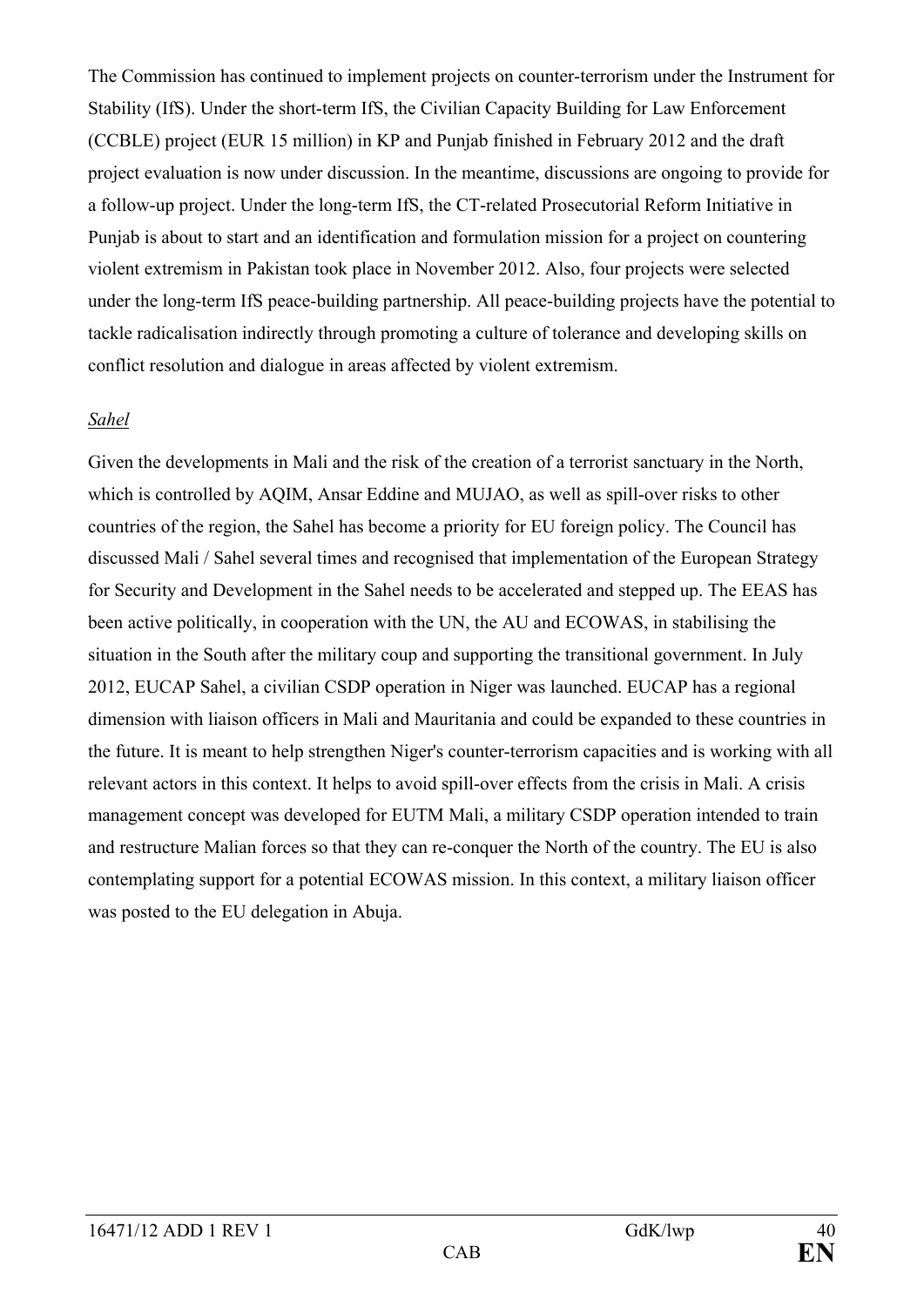The EU has continued to implement the comprehensive European Strategy for Security and Development in the Sahel. A progress report was presented by the EEAS in early 2012. Assistance not directly benefiting the population in Mali was suspended after the coup. The launch of the Sahel Security College took place in September 2012 in Niamey, Niger, with high-level participation from the region. It is modelled on CEPOL and meant to facilitate joint CT training activities for the countries of the region. The other capacity-building aspects of the project CT Sahel have also started and training workshops have been carried out in Mauritania and Niger. In Niger, projects are carried out under the Instrument for Stability (short term) and deal with disarmament, demobilisation and reintegration (DDR). These projects are addressed at returnees from the Libyan conflict and provide them with new prospects for their lives. Border management projects are continuing in Mauritania. Regarding the part of the Sahel Strategy on prevention of radicalisation, work has so far only taken place in Mauritania. A workshop was organised by the EU delegation in December 2011 with local government officials and NGOs, to identify problems and generate possible project ideas. PREVENT projects are currently being developed. Additional funding has also been granted to Mauritania for assistance to the security sector, and support activities are currently being identified.

In December 2011, the foreign ministers of the "pays du champ" (Algeria, Mali and Niger) and the Ambassador of Mauritania visited Brussels to identify further support from the EU to the "pays du champ process". In this context, the CTC was invited to visit Algeria to explore assistance to the Unité de Fusion et de Liaison (UFL), an intelligence fusion centre of the "pays du champ" and neighbouring countries, which is also working on counter-narratives and prevention of radicalisation. The CTC visit, accompanied by the EEAS, the Commission and Europol, took place in July 2012. Several ideas for support to the UFL were identified, which will be further explored. The CTC also visited the CAERT, the African Union's Center for Counter-Terrorism Research, and met with its director and the AU's CTC coordinator, Ambassador Madeira. The EU is supporting the CAERT financially through an IfS project.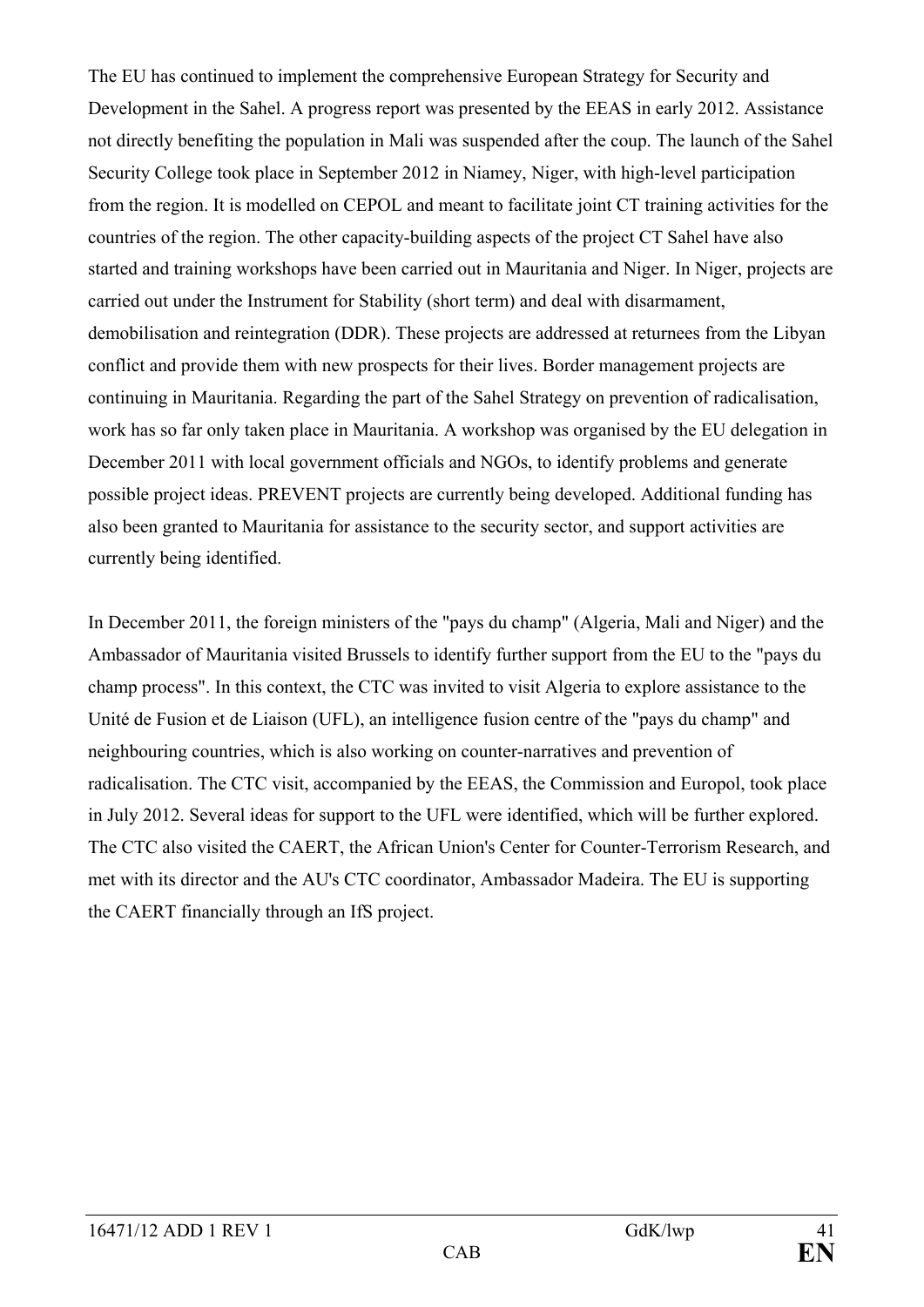#### *Security and Development*

The EU Sahel Strategy has continued to serve as a model for a comprehensive security and development strategy. In his latest discussion paper of June 2012 (9990/12), the CTC explored the existing legal framework and best practices for security and development, including in the context of the OECD-DAC. It was shown that under the OECD-DAC, a broad range of security sector reform ("SSR") measures and actions with a significant impact on prevention of terrorism could be financed with development money. Based on this analysis, the Council, in its implementation report on the internal/external conclusions (see above), stated: "The EU should take a comprehensive approach to its external assistance programming, taking the security and development nexus fully into account, based on an analysis of how to tackle the underlying factors of instability, including terrorism. The EU should make full use of the opportunities provided under the OECD-DAC to address SSR and terrorism prevention in its development assistance. Further, the current process of revising the DCI and ENPI instruments offer an additional potential tool for long term capacitybuilding work."

The Commission has continued to implement projects on counter-terrorism under the Instrument for Stability (IfS), in particular the Civilian Capacity Building for Law Enforcement (CCBLE) project in Pakistan, and projects in the Sahel and South-East Asia. Identification missions took place to identify CVE projects in Pakistan and the Horn of Africa, as well as other projects in the Horn. Unfortunately developments in Yemen meant that law enforcement capacity-building had to be suspended in 2011.

# *Nigeria*

The worsening level of violence by Boko Haram in Northern Nigeria and the growing links with AQIM in the Sahel and Al Shabab are a concern to the EU. At the EU-Nigeria ministerial meeting in February 2012, a local security dialogue was established. The CTC and the Senior EU Sahel Strategy Coordinator visited Nigeria in November 2011 and February 2012, and identified the need for an in-depth field study on Boko Haram, to understand the movement better and the drivers of radicalisation, as well as potential entry points for CVE assistance and for a CT assistance package. The study will take place in early 2013. The scoping mission for the planned CT assistance package (IfS short-term support), led by the EEAS, will take place in early December 2012. The current programming of the 12th EDF could play an important role in helping to address the security and rule of law concerns in Nigeria, as well as supporting the creation of economic opportunities in the North, to prevent radicalisation.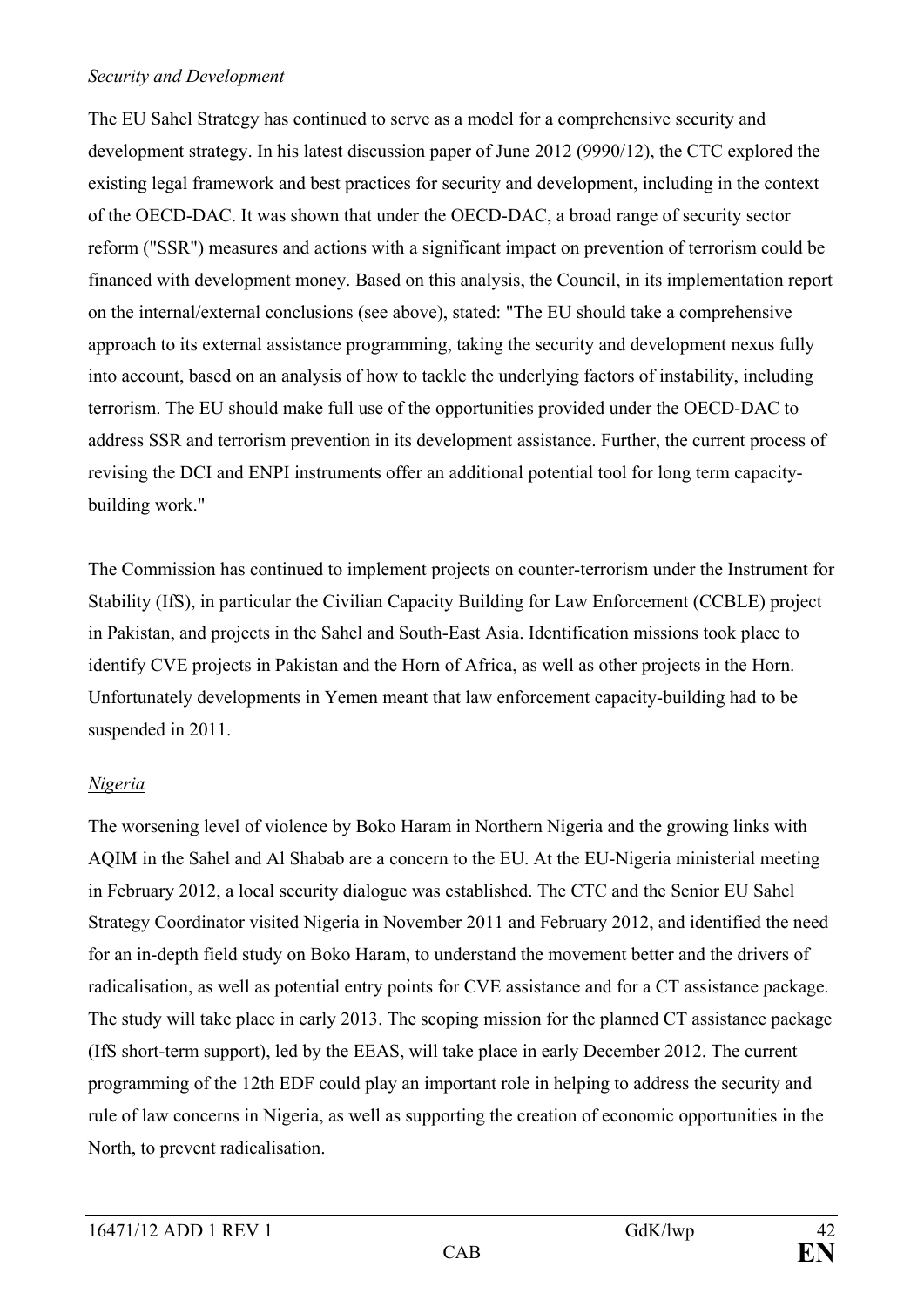### *Northern Africa, Arab Spring, Middle East*

The 2011 Communication by the HR and the Commission on the Southern Neighbourhood refers to support for deep democracy, which includes rule of law and security sector reform (SSR), in line with the aspirations of the people who have called for human rights and the rule of law. The EU has offered assistance on comprehensive SSR to the countries of the Southern Mediterranean. Counterterrorism is an important aspect of SSR. Cooperation on SSR, including CT, was recognised in the joint declaration at the meeting of the EU-Tunisia Association Council (19 November 2012), and would be one of the priority areas of the European Neighbourhood Policy Action Plan currently under negotiation with Tunisia, which is meant to be finalised by the end of 2012. The EU is also exploring how to cooperate with the regional organisations, such as the League of Arab States (the EU-LAS Ministerial in November 2012 adopted an Action Plan which includes counter-terrorism cooperation, partly on criminal justice, and the exploration of the start of a dialogue between legal advisers) and the Arab Maghreb Union.

The EU has taken the lead on integrated border management in Libya, which has relevance for CT (fighters moving from training camps in Libya to the Sahel, for example) and for the supply routes of the terrorist groups in North Mali.

The CTC visited Tunisia in order to understand the threat better and discuss security sector reform, which should be in line with human rights and the rule of law.

The CTC also visited Lebanon to discuss the impact of the Syrian crisis, the possible spill-over effects and the terrorist threat in Lebanon and to explore possible trends of radicalisation and influence of international terrorism in the country.

The CTC visited Morocco to understand to understand the threat better and explore deepening of CT cooperation, including EU support to ongoing reform initiatives.

# *Horn of Africa and Yemen*

The EU's joint chairmanship with Turkey of the GCTF Working Group on the Horn of Africa and Yemen provides a specific platform for CT policy in this region (see below).

The CTC has paid visits to the Horn of Africa region (including Yemen), in particular the in the neighbouring countries of Somalia before the end of the transition phase and met relevant actors for the security situation in Kenya and Djibouti, as well as officials of the exiled government of Somalia and from the IGAD. In Addis Ababa it also held talks with the Ethiopian Prime Minister and with the relevant actors in the African Union and IGAD.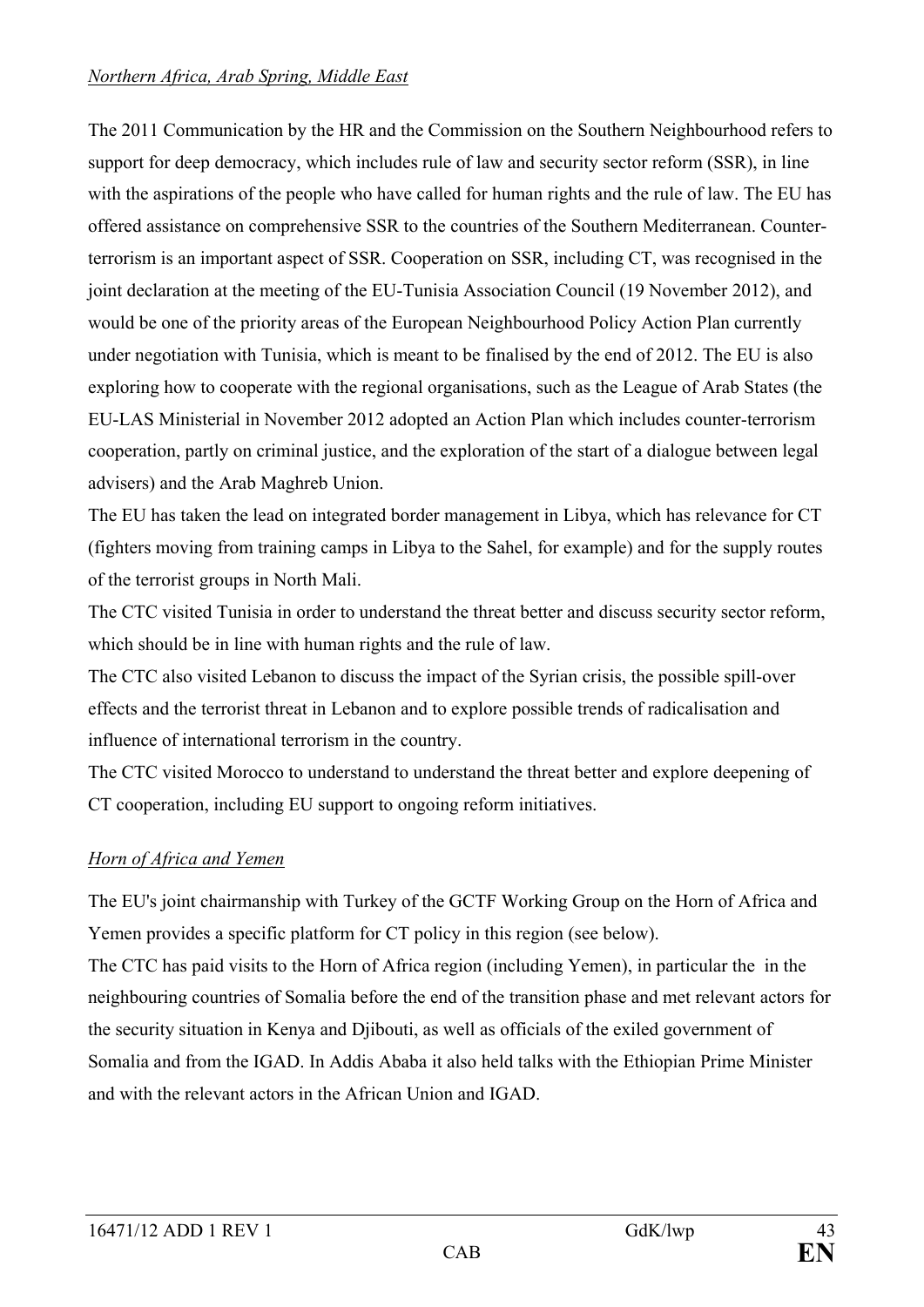In July, the EU CTC visited Yemen for the first time after the transition and met the new president to discuss the threat situation in Yemen, the counter-terrorism activities against Al Qaida undertaken by the new government and support by the EU and MS for the new government. Regarding counter-terrorism measures in the Horn of Africa and Yemen the Commission and the High Representative issued a Communication on a CT Action Plan covering the region in August.

Taking into account the broad scope of EU counter-terrorism activities and following the entry into force of the Lisbon Treaty, it would be desirable to extend EU cooperation with the Gulf Cooperation Council beyond the current focus, which is on countering terrorism financing.

### *Counter-terrorism and human rights*

The Danish Presidency organised a workshop on counter-terrorism and human rights, with a particular focus on capacity-building assistance, in March 2012. During the workshop, the Danish Minister of Foreign Affairs, the CTC and the UN Special Rapporteur on CT and human rights published a joint op-ed entitled "Counter-Terrorism and Human Rights: you can't have one without the other". There were also presentations of best practices, such as the practical guidance paper on counter-terrorism and human rights by the Danish Institute for Human Rights and the UK's Overseas Security and Justice Assistance Human Rights Guidance. As part of the Human Rights Strategy agreed in June, the Council called for the development of EU guidelines on CT and human rights for CT capacity-building assistance, based on the best practices discussed at the Copenhagen seminar. The EEAS and the Commission, with support from the CTC, have been asked to develop these guidelines, which are currently being prepared.

A resolution was adopted by the European Parliament on 11 September 2012 concerning the alleged transportation and illegal detention of prisoners in European countries by the CIA[41.](#page-43-0)

### *United Nations*

In addition to the Political Dialogue meetings mentioned above, contact with the UN system has been extensive at all levels, including briefings by relevant UN agencies in the margins of Working Group meetings. The UNODC Terrorism Prevention Branch has been chosen as the implementing agency for the project CT Global Outreach in South-East Asia. The CTC office participated in the follow-up seminar on bringing terrorists to justice, entitled "The Prosecution and prevention of Terrorism", organised by the informal network of high-level CT prosecutors and held in Algiers in June 2012.

<span id="page-43-0"></span> <sup>41</sup> Resolution adopted on the basis of a report prepared by Mrs. Flautre (2012/2033 (INI).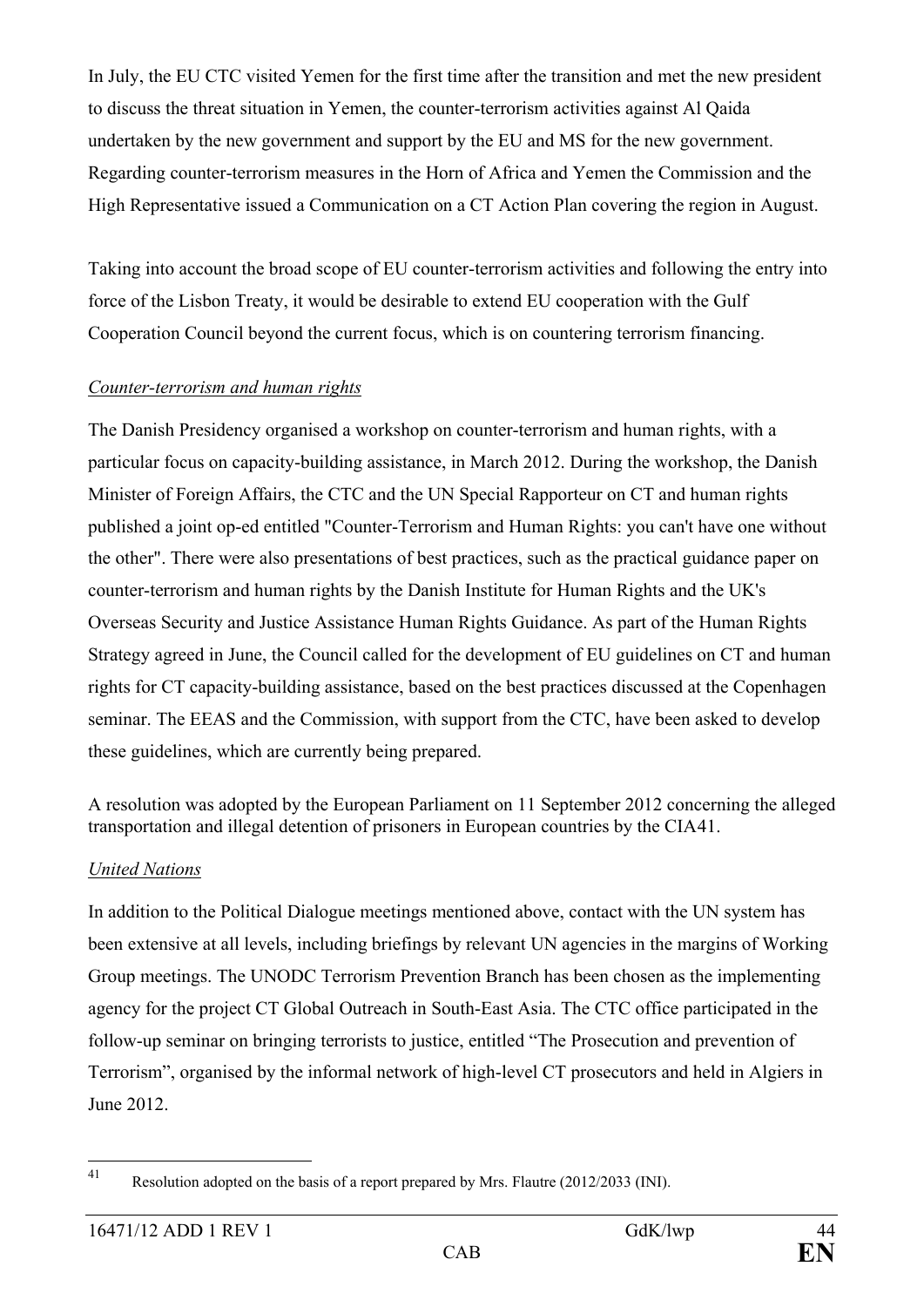In light of the international concern about the threat of nuclear terrorism, the UN Secretary-General convened a High-Level Meeting on Countering Nuclear Terrorism, with a specific focus on strengthening the legal framework, in 28 September 2012. The meeting was intended to strengthen the legal framework on countering nuclear terrorism whilst enhancing capacity-building efforts to assist States with implementing their international obligations and enhancing nuclear security<sup>42</sup>.

### *Global Counter-terrorism Forum (GCTF)*

The GCTF continued the process of securing closer cooperation between its 30 founder members (29 countries plus the EU) which started in 2011. Implementing work was done through its regional working groups (the Horn of Africa/Yemen and the Sahel and South-East Asia) and the thematic groups on Countering Violent Extremism (CVE) and on Criminal Justice and the Rule of Law. In the context of the GCTF, a number of standard-setting documents have been developed, which are intended to collate good practices and form the basis for capacity-building assistance. The purpose of the GCTF was meant to be coordination of capacity-building assistance, which will be an important task for the future.

# *GCTF CVE*

The inaugural meeting of the GCTF Countering Violent Extremism Working Group took place in Abu Dhabi on 3-4 April 2012. Members discussed and agreed on a substantive work plan for the GCTF CVE Working Group for the 12 months ahead. The work plan, which will be reviewed in Spring 2013, is based on discussions on 4 priority areas: 1. setting up the International Centre of Excellence for Countering Violent Extremism; 2. CVE through communications; 3. measurement and evaluation of CVE programmes; and 4. the role of institutions and civil society.

On 10-11 May 2012, the Government of Italy, in cooperation with UNICRI and the ICCT, hosted a GCTF CVE Working Group experts' workshop on the rehabilitation and reintegration of terrorists and other violent extremists. On 9-10 July 2012, the Government of Spain and the European Commission organised a High-Level Conference on Victims of Terrorism, which resulted in a GCTF Plan on Action on Victims of Terrorism and the Madrid Declaration on Victims of Terrorism. The conference also served as an opportunity to learn from victims of terrorism and representatives of victims' associations on the various ways they contribute to countering the extremist narrative and, more broadly, preventing terrorism.

<span id="page-44-0"></span> <sup>42</sup> http://www.un.org/en/terrorism/ctitf/hlm-nuclear.shtml.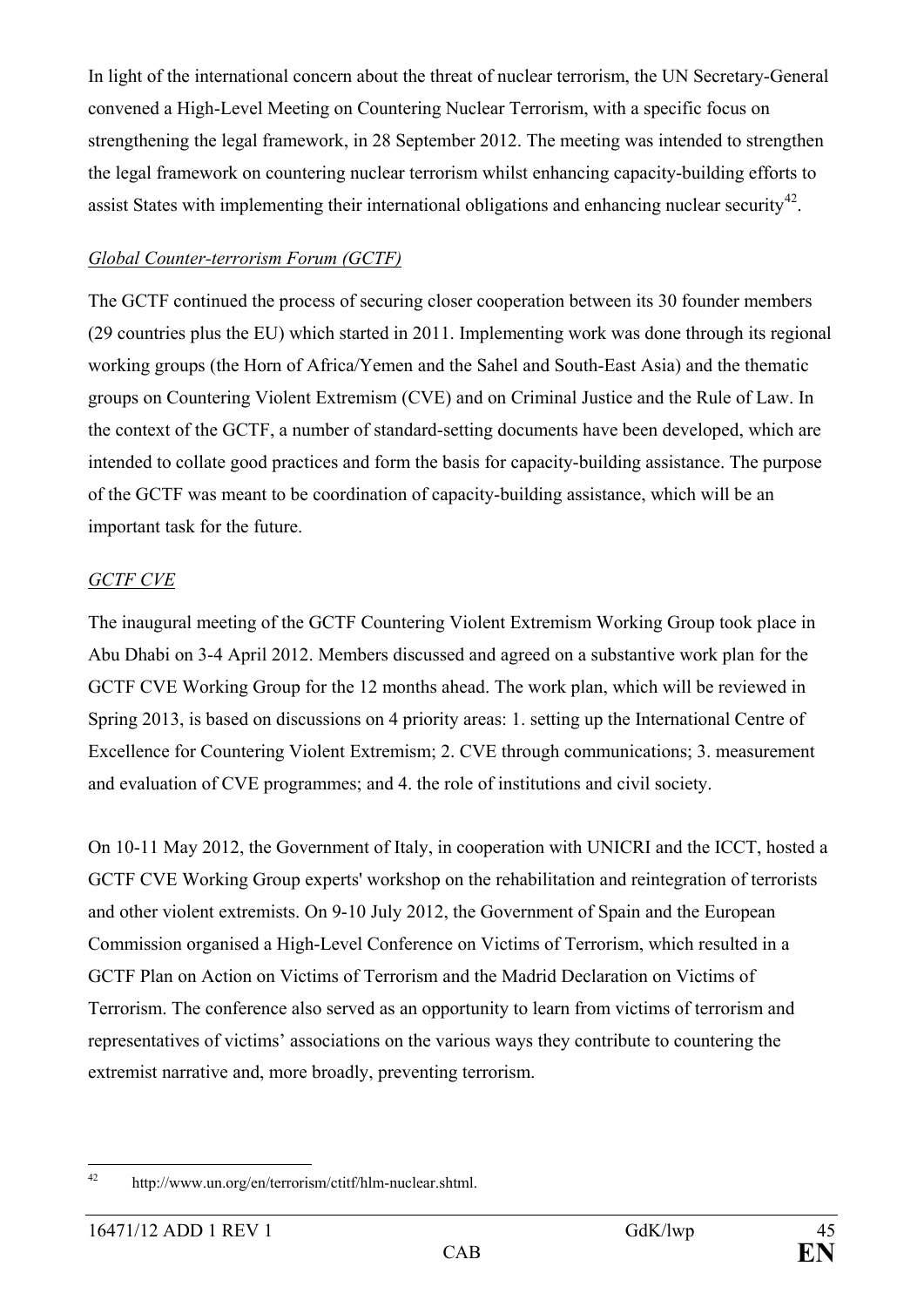Many of these ideas could be pursued and/or implemented at the CVE Centre of Excellence in Abu Dhabi. On 7 November, a GCTF expert meeting was organised to discuss the Madrid memorandum on good practices for assistance to victims of terrorism immediately after the attack and in criminal proceedings. The opening of the Centre of Excellence is scheduled to take place on 13-14 December.

### *GCTF Rule of Law Working Group*

The EU is promoting a criminal justice approach to the fight against terrorism and is providing capacity-building assistance to third countries (such as Pakistan and the Sahel) to strengthen their criminal justice systems, so that they are able to investigate and prosecute terrorists more effectively and in full compliance with human rights and the rule of law. The EU is consequently fully supporting the work done in the criminal justice/rule of law working group which is co-chaired by the US and Egypt. At the GCTF Ministerial in June 2006, the Rabat Memorandum on Good Practices for Effective Counterterrorism Practice in the Criminal Justice Sector was adopted, which is meant to provide assistance in particular to countries in democratic transition. Aim is to move to a criminal justice system that is based on sophisticated investigation techniques, instead of reliance on confessions, which raises the risk of human rights violations. Possible ways to provide capacitybuilding assistance on the basis of the Rabat Memorandum and other relevant international standards were discussed at a meeting of the GCTF rule of law group in The Hague in May 2012. As announced by HR Ashton, the EU will also support a related initiative, the establishment of the International Institute on the Rule of Law and Criminal Justice, in Tunisia. The EU is currently participating in brainstorming on the setting-up of the institute and identifying forms of possible support. The institute is meant to focus on approaches to the fight against terrorism based on human rights and the rule of law , in particular in the criminal justice sector, and would begin by offering training opportunities to interested countries in transition in the Mediterranean region.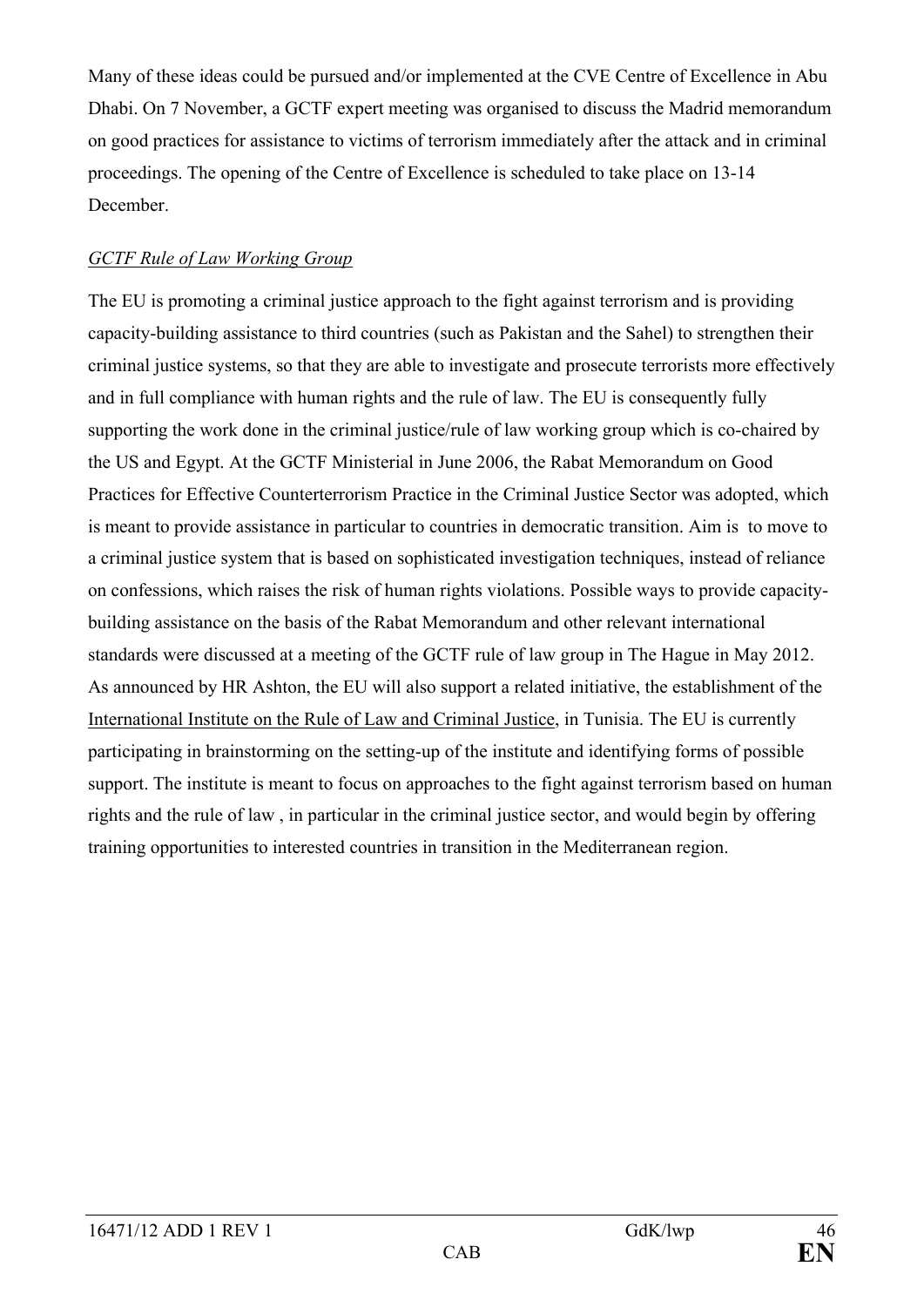#### *GCTF Sahel Working Group*

The first meeting of the Sahel working group, co-chaired by Algeria and Canada, was held in November 2011 in Algiers, with active participation from the countries of the region and regional and sub-regional organisations. The EU, represented by the Senior Sahel Strategy Coordinator, presented its comprehensive Sahel Strategy, which was regarded by other participants as a useful reference document, as well as the activities undertaken under the strategy. A second meeting on borders, at which the EU was represented by DG Home and Frontex, took place in May 2012 in Niamey. A third meeting will take place in Abuja in December 2012 and focus on terrorist financing.

# *GCTF Horn of Africa Working Group*

The inaugural meeting of the Horn of Africa region working group took place in Dar es Salaam on 8-10 February 2012 with broad participation from the countries in the region and international and regional organisations. The EU is co-chairing this working group together with Turkey. In this framework, Denmark supported an Experts Forum in Brussels on Mutual Familiarization of Eastern African Financial Intelligence Units with International Anti-Money Laundering and Combating the Financing of Terrorism Bodies of Eastern Africa on 10-11 October 2012, which provided an opportunity for officials from the financial intelligence units (FIUs) and AML/CFT bodies of Eastern African countries to meet with expert practitioners from international and sub-regional organisations working on issues of anti-money laundering and countering the financing of terrorism.

Subsequently an Informal Experts' Meeting of the GCTF Horn of Africa Region Working Group took place in Brussels to discuss "Enhancing Anti-Money Laundering /Countering terrorist financing Capacity-Building and Cooperation", with the participation of experts from the region.

# *Southeast Asia Working Group*

The inaugural meeting of the Southeast Asia Working Group of the Global Counter-Terrorism Forum (GCTF) was held from 6-7 March 2012 in Semarang, Indonesia. Discussions focused on future activities and four key areas were identified: prisons management, de-radicalisation and countering violent extremism, law enforcement cooperation, and judicial and prosecutorial cooperation. In addition, participants explored the issue of custody and management of terrorist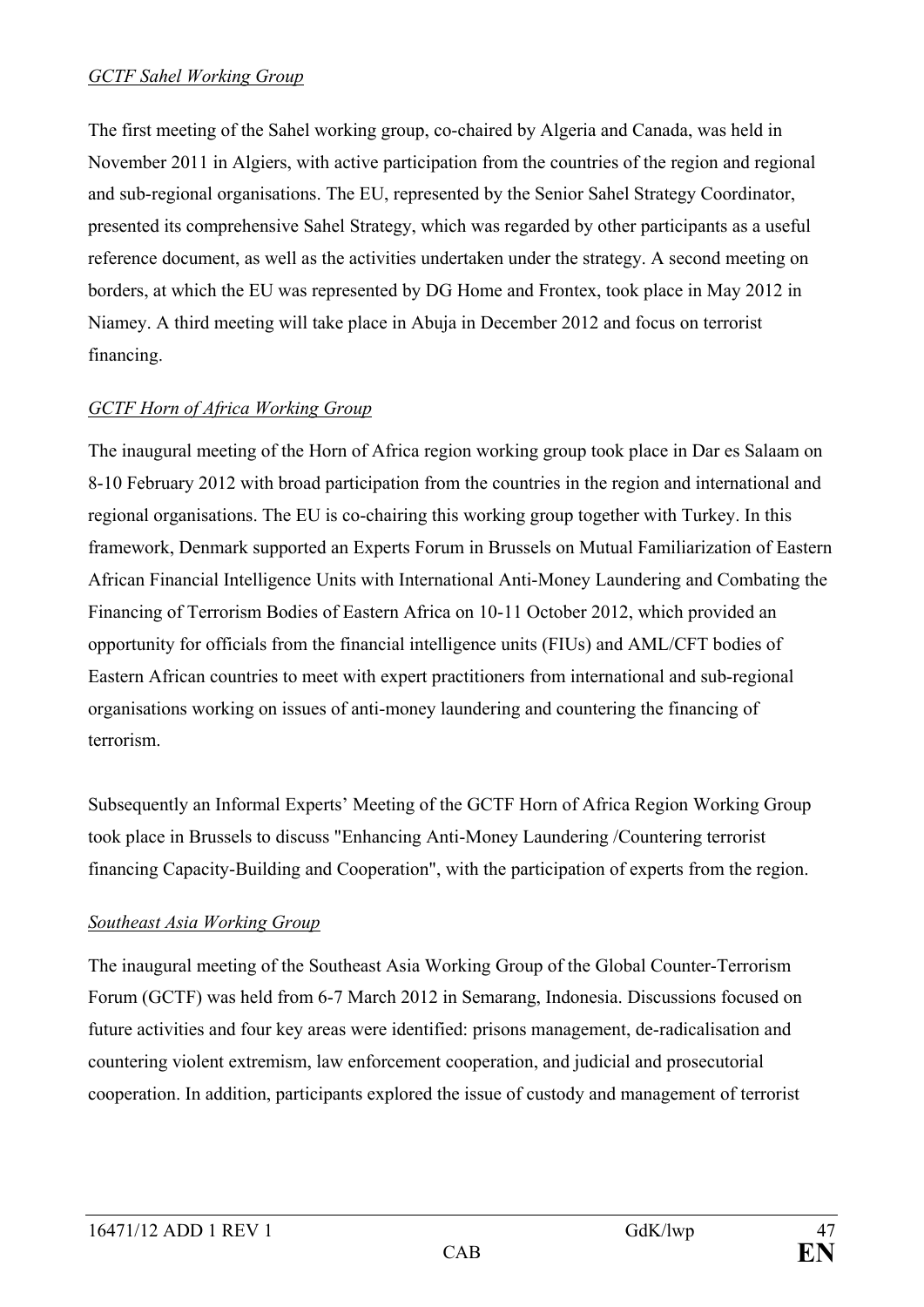detainees in prisons. On the same topic, a first follow-up workshop was held in Sydney on 7-9 November. A second workshop is scheduled for 28-29 November 2012 in Manila on the issue of youth radicalisation.

### *Cooperation with other international organisations (Council of Europe, OSCE, NATO)*

In 2012, at the invitation of the organisations concerned, visited the Council of Europe in Strasbourg and the OSCE in Vienna, the CTC presented EU action in the fight against terrorism, explored synergies and identified areas for strengthened cooperation, which have been discussed by the relevant Council Working Groups. There is a consensus to strengthen counter-terrorism cooperation with both organisations. Areas of particular interest with the OSCE include Central Asia, particularly with a view to the withdrawal from Afghanistan in 2014, and prevention of radicalisation, an area in which the OSCE is running some innovative projects, in particular in Central Asia and the Balkans, as well as counter-terrorism and human rights. The areas of expertise of the Council of Europe, in which cooperation in the context of CT could be strengthened, include the conventions, a criminal justice approach to the fight against terrorism (criminal justice chain), human rights, the rule of law and constitutional aspects (in the context of security sector reform for example or in capacity-building), prevention of radicalisation, integration, intercultural dialogue and de-radicalisation in prisons.

At the invitation of NATO, the CTC presented the EU's approach to the fight against terrorism to NATO and brainstormed areas in which NATO could provide added value on CT and supplement what the EU is doing.

# *Alliance of Civilisations*

Dialogue went on between the UNAOC and the European Union regarding media communication in the field of prevention and radicalisation, specifically countering incendiary narratives on all sides. The Alliance shared with the European Network of Experts on Radicalisation insights on its own experience in organising skills-building workshops for journalists in Pakistan, Indonesia, the US, Europe and the Arab World on exploring the role of the media in addressing tensions across communities. The Alliance has also brought to bear its experience in the area of counter-narrative programming and at-risk youth empowerment projects in various policy-setting conversations, including with actors in East Africa, Central Asia, and South and Southeast Asia. The Alliance plans to embark on a new set of programmes in this area, with a focus on Pakistan and Somalia.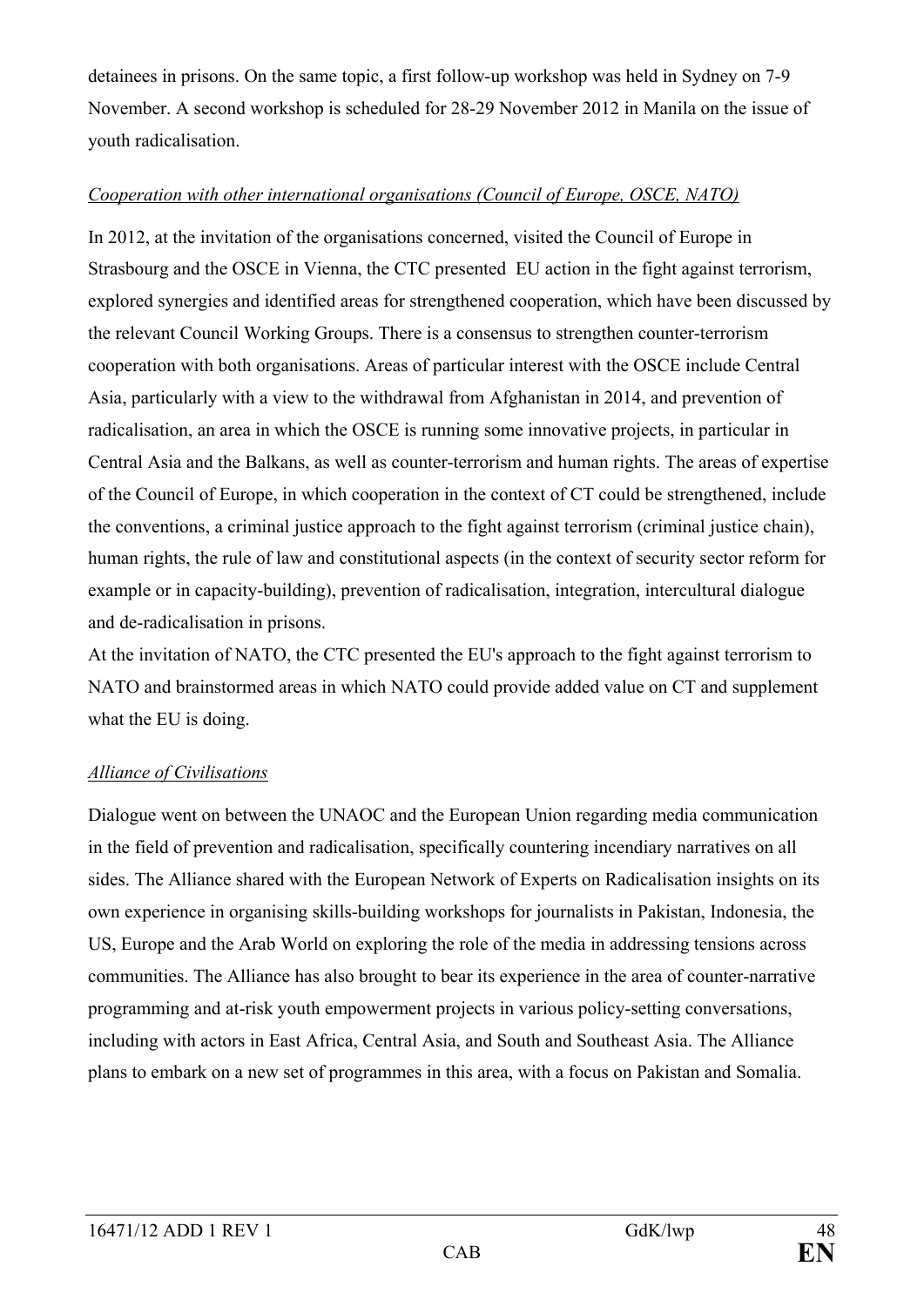In response to the demonstration and partially violent protests against the film "The Innocence of Muslims" put on the internet, H.R./V.P. Ashton issued a joint statement on Peace and Tolerance with the OIC Secretary General, the Arab League Secretary General, and the AU Commissioner for Peace and Security, underlining the shared profound respect for all religions and condemning any message of hatred and intolerance, as well as violence.

#### *Programmes implemented under the Instrument for Stability (long term)*

**CAERT**: EUR 585 000, 36 months  $(01/10 - 01/13)$ , African Union (AU). The objective is to support the fight against terrorism in the African Union by strengthening the African Centre for Studies and Research on Terrorism (ACSRT – or CAERT in FR) and the AU focal points structure. **Global Outreach**: EUR 2 000 000, 24 months (01/05/2012 – 30/04/2014), Cambodia, Indonesia, Lao PDR, the Philippines and Vietnam. The objective of the programme is to contribute to global security through supporting regional and national capacity in Southeast Asia, so as to: (a) counter terrorism while fully respecting human rights; and (b) undertake related regional cooperation. **CT Sahel**: EUR 6 696 750, 36 months (25/10/2011 – 24/10/2014), Mali, Mauritania and Niger. The aim of the programme is to strengthen the capacities of law enforcement officers (police, gendarmerie and garde nationale) and the judiciary in the Sahel to fight against terrorism and organised crime and thereby support the progressive development of regional and international cooperation against these threats.

**CT Pakistan (CAPRI)**: EUR 1 800 000, 36 months, starting in January 2013, Punjab Province. The overall objective is to support national capacities for combating terrorism and organised crime networks. The purpose of the action is to improve the ability of Punjabi agencies to successfully investigate, prosecute, convict and detain terrorists.

**CVE Pakistan/HoA**: EUR 5,000,000 for Pakistan and EUR 2,000,000 for HoA, starting in 2013 in HoA and early 2014 in Pakistan. The European Commission (EC) has undertaken the identification/formulation of potential actions for countering violent extremism (CVE) in HoA (and Yemen) and Pakistan by performing a mapping and gap analysis of existing actions in the regions. The assignments will provide the EU with input for a coherent proposal to support projects related to CVE. The programmes aim to supplement existing programmes on countering violent extremism. It will seek to identify activities that will prevent radicalisation processes and the preparedness to use violence for ideological or political ends.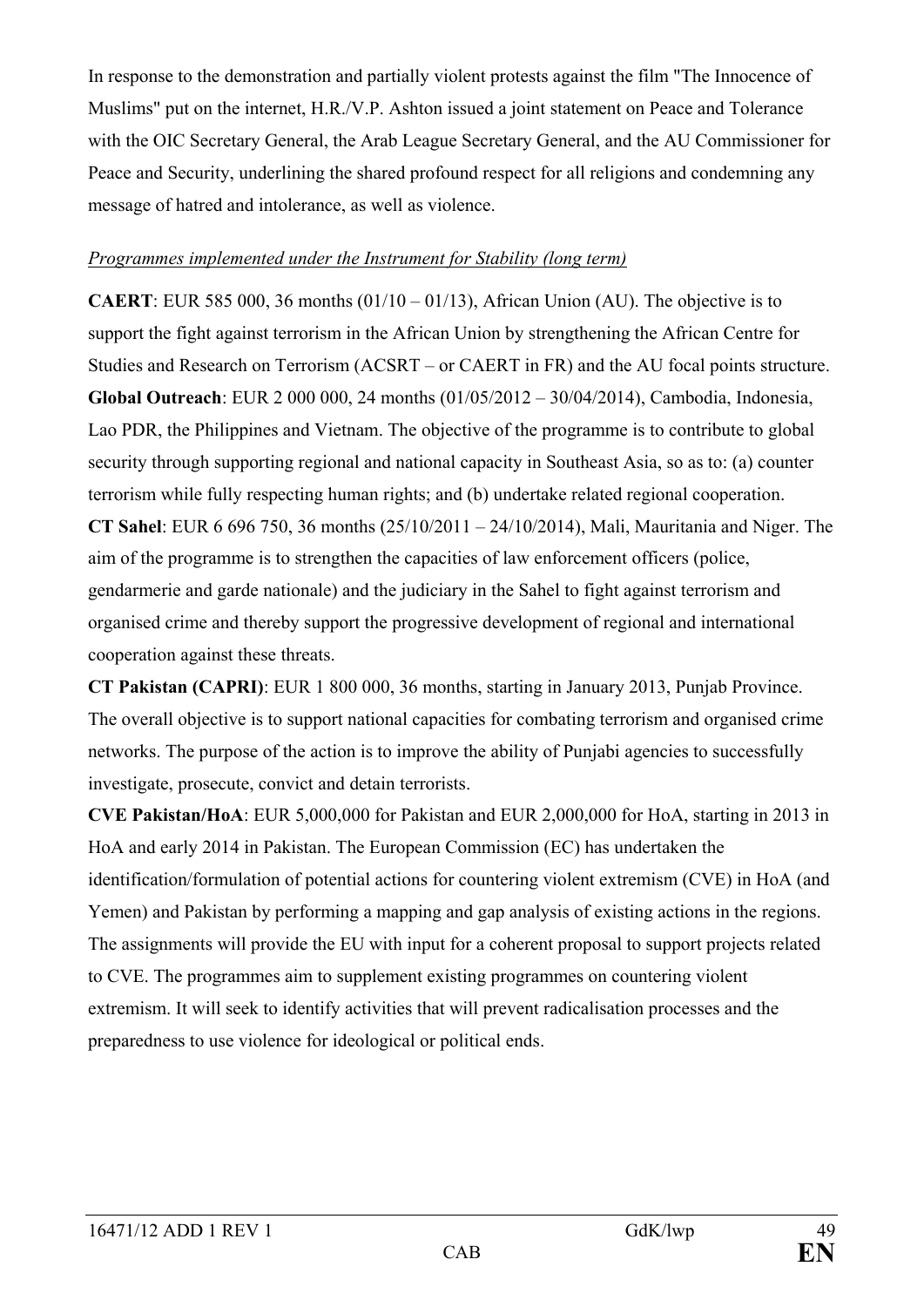**CVE Expert Workshop**: The workshop, to be held in Brussels on 26-27 November 2012, will address the nexus between development and security, and focus in particular on how the EU can better support third countries in their efforts to address violent extremism and recruitment. A second objective will be to assist the EC in establishing guidance on possible future CVE actions under the IfS and other development instruments. In addition, the aim is to identify possible CVE actions under the IfS planned in the HoA (including Yemen) and Pakistan.

**CFT HoA**: EUR 6 000 000. The EC has undertaken to produce a coherent proposal to support a potential future project related to Regional Law Enforcement and cooperation on countering the financing of terrorism (CFT) in the Horn of Africa and Yemen. The precise geographical scope will be defined during this assignment and will take into consideration ongoing actions as well as ways and means of achieving optimal efficiency and effectiveness through mapping and gap analysis.

### *Targeted sanctions adopted by the Council against terrorists (individuals and entities) under Common Position n°2001/931/CFSP*

Pursuant to UNSC Resolution 1373(2001) adopted on 21 September 2001, the Council of the European Union adopted, on 27 December 2001, Common Position n°2001/931/CFSP *on the application of specific measures to combat terrorism* and Regulation (EC) No 2580/2001 *on specific restrictive measures directed against certain persons and entities with a view to combating terrorism*. Terrorists (individuals and entities) are listed by the Council on the basis of precise information or material in the relevant file which indicate that a decision has been taken by a competent authority in respect of the persons, groups and entities concerned. Regulation (EC) No 2580/2001 provides for the freezing of all funds, other financial assets and economic resources belonging to, owned or held, by a natural or legal person, group or entity, which are considered by the Council, within the meaning of Common Position n°2001/931/CFSP, to be involved in terrorist acts.

The lists of persons subjected to the freezing of their assets pursuant to Common Position n°2001/931/CFSP are reviewed at least once every six months. On 13 March 2012, by means of Decision 2012/150/CFSP, the Council removed 14 individuals from the list which had been annexed to Council decision 2011/872/CFSP of 22 December 2011. Through Decision No 2012/333/CFSP of 25 June 2012, the Council renewed the measures on the freezing of assets for 12 individuals and 25 groups and entities.